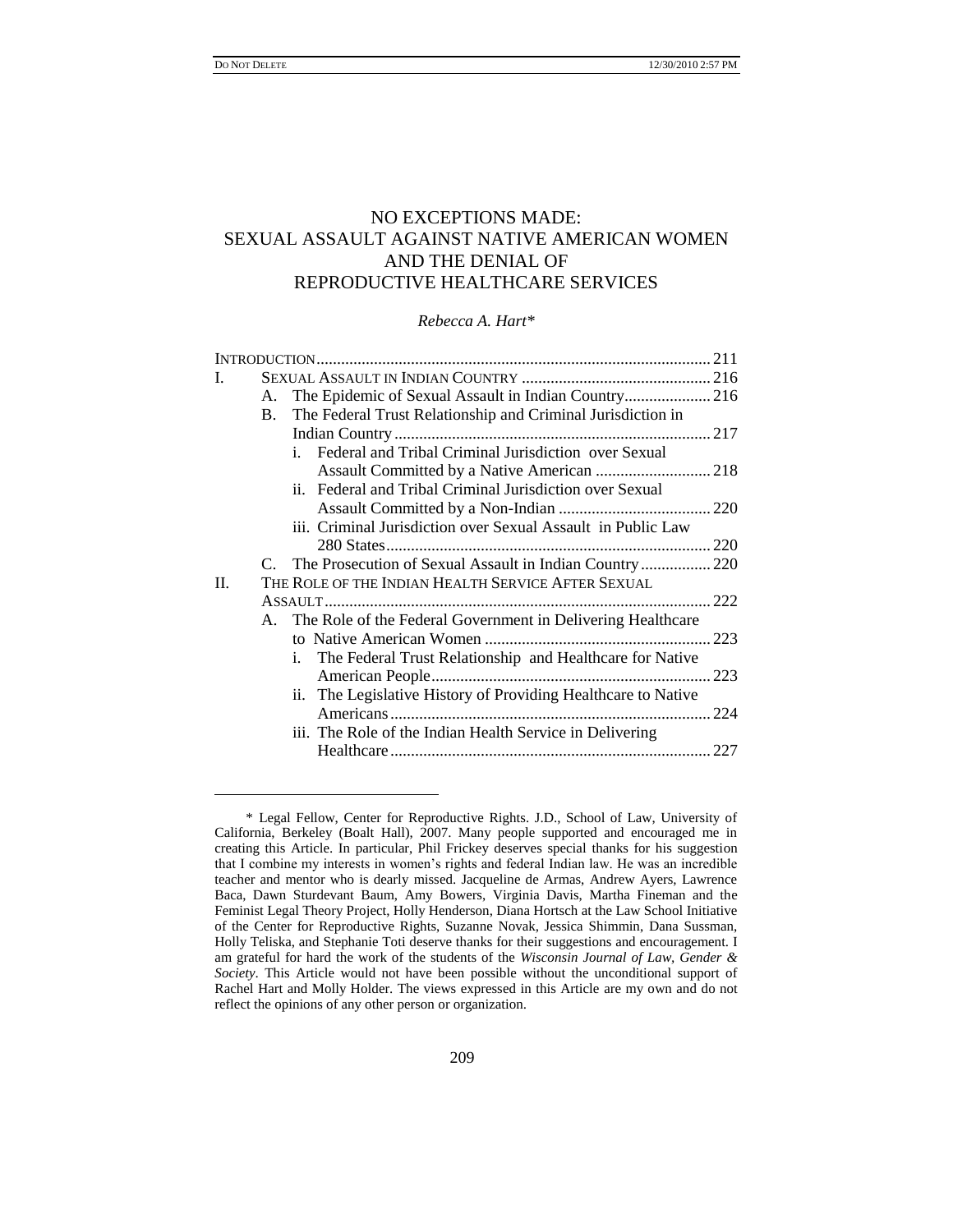$\overline{a}$ 

# 210 *WISCONSIN JOURNAL OF LAW, GENDER & SOCIETY* [Vol. 25:2

|      | <b>B.</b> | IHS and the Provision of Healthcare for Native American       |  |
|------|-----------|---------------------------------------------------------------|--|
|      |           |                                                               |  |
|      |           | The Hyde Amendment and the Indian Health Service 229<br>i.    |  |
|      |           | ii. The Reality of Obtaining an Abortion after Sexual Assault |  |
|      |           |                                                               |  |
|      |           | a.                                                            |  |
|      |           | The Impact of the Hyde Amendment on Treating<br>b.            |  |
|      |           | Native American Sexual Assault Victims and the                |  |
|      |           |                                                               |  |
|      |           | iii. A Case Study: Obstacles to Obtaining an Abortion in      |  |
|      |           |                                                               |  |
| III. |           | THE FEDERAL GOVERNMENT'S OBLIGATION TO END THE CYCLE OF       |  |
|      |           |                                                               |  |
|      | А.        | The Impact of Sexual Assault on Native American Women  244    |  |
|      | B.        | The Government's Positive Obligation to End Violence          |  |
|      |           | Against Women: Where Feminism and Federal Indian Law          |  |
|      |           |                                                               |  |
|      |           |                                                               |  |
|      |           | ii. Due Process and Positive State Obligations to Native      |  |
|      |           |                                                               |  |
|      |           | iii. The Trust Relationship and Positive State Obligations to |  |
|      |           |                                                               |  |
|      |           | C. Concrete Steps the Federal Government Can Take to Aid      |  |
|      |           |                                                               |  |
|      |           | Undertake a Study of Reproductive Healthcare at IHS and<br>i. |  |
|      |           | Financially Enable IHS to Provide Comprehensive               |  |
|      |           |                                                               |  |
|      |           | Provide Law Enforcement with the Resources Needed to<br>ii.   |  |
|      |           |                                                               |  |
|      |           |                                                               |  |

We know that rape is a big problem. Our women are being raped . . . And we know sexual abuse crimes are huge in Indian country and we"re not getting the kind of services [we deserve]. They are not tying in or linking the consequences and they are not proving the ultimate standard of health care.

### <span id="page-1-0"></span>- Charon Asetoyer

Native American Women's Health Education Resource Center<sup>1</sup>

<sup>1.</sup> NATIVE AM. WOMEN"S HEALTH EDUC. RES. CTR., INDIGENOUS WOMEN"S REPRODUCTIVE RIGHTS: ROUNDTABLE REPORT ON ACCESS TO ABORTION SERVICES THROUGH THE INDIAN HEALTH SERVICE UNDER THE HYDE AMENDMENT 9 (2003) [hereinafter ACCESS TO ABORTION SERVICES].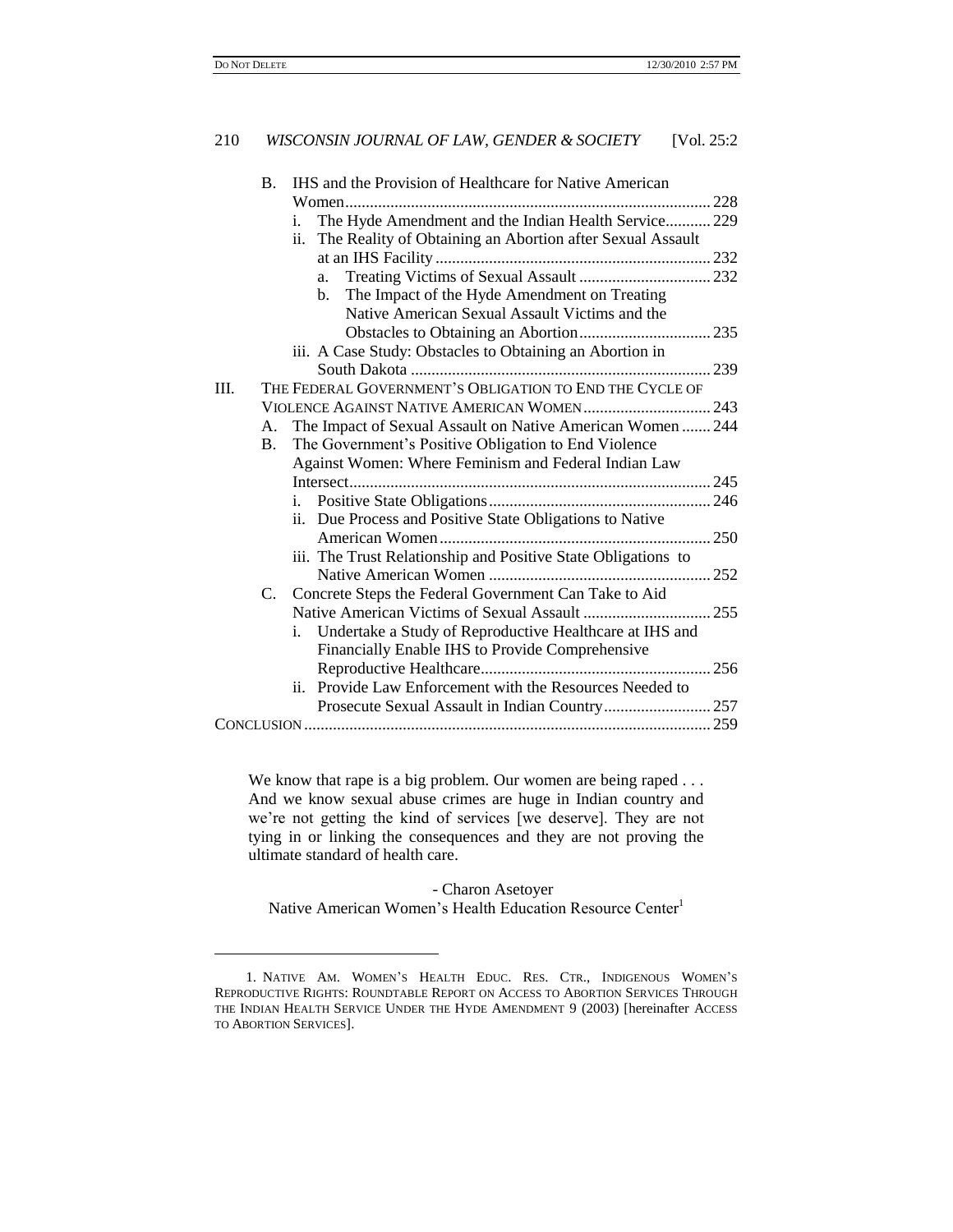2010] *NO EXCEPTIONS MADE* 211

#### <span id="page-2-1"></span><span id="page-2-0"></span>**INTRODUCTION**

According to the United States Department of Justice, a staggering 34% of all Native American<sup>2</sup> women have reported being sexually assaulted.<sup>3</sup> Native American women are nearly three times more likely to be sexually assaulted than women of any other ethnic group in the United States.<sup>4</sup> Despite these statistics, sexual assault against Native American women is an epidemic largely ignored by the federal government. Effectively addressing widespread sexual assault against Native American women necessitates a multi-layered approach that appreciates the severity of the epidemic of sexual assault and its impact on

sexual intercourse that could result in unwanted and/or unintended pregnancy. 4. STEVEN W. PERRY, U.S. DEP"T OF JUSTICE, NCJ 203097, A BJS STATISTICAL PROFILE

1992-2002: AMERICAN INDIANS AND CRIME 5, 5 tbl.7 (2004) ("American Indians were twice as likely to experience a rape/sexual assault (5 per 1,000 persons age 12 or older) compared to all races (2 per 1,000).").

<sup>2.</sup> I use the term "Native American" to include both Alaska Natives and tribes in what is now the continental United States. I do this as linguistic shorthand, recognizing that the term "Native American" does not capture the cultural, political, or legal differences among the over 560 tribes and Alaska Natives in the United States.

<sup>3.</sup> PATRICIA TJADEN & NANCY THOENNES, NAT"L INST. OF JUSTICE, NCJ 210346, EXTENT, NATURE, AND CONSEQUENCES OF RAPE VICTIMIZATION: FINDINGS FROM THE NATIONAL VIOLENCE AGAINST WOMEN SURVEY 14 exh.8 (2006), *available at*  http://www.ncjrs.gov/pdffiles1/nij/210346.pdf. I use the term "sexual assault" instead of "sexual violence" throughout this Article to mean nonconsensual sexual intercourse that could result in an unwanted and/or an unintended pregnancy. Sexual assault, as explained by the Office on Violence Against Women within the Department of Justice, is usually defined more broadly to include "any type of sexual contact or behavior that occurs without the explicit consent of the recipient of the unwanted sexual activity. Falling under the definition of sexual assault is sexual activity such as forced sexual intercourse, sodomy, child molestation, incest, fondling, and attempted rape." *The Facts about the Office on Violence Against Women Focus Areas*, OFFICE ON VIOLENCE AGAINST WOMEN, http://www.ovw.usdoj.gov/docs/ovw-focus-areas.pdf (last visited Nov. 28, 2010). Some scholars prefer to use the term "sexual violence" to describe the full range of gender violence facing Native American women. *See generally* Sarah Deer, *Relocation Revisited: Sex Trafficking of Native Women in the United States*, 36 WM. MITCHELL L. REV. 621 (2010). Sexual violence is a broader term—commonly used in international law but used more and more frequently in the domestic context—that captures the full range of gender-based crime suffered by women. *See generally* Amy Palmer, Note, *An Evolutionary Analysis of Gender-Based War Crimes and the Continued Tolerance of "Forced Marriage*,*"* 7 NW. U. J. INT"L HUM. RTS. 133 (2009). Noting that the definition of sexual violence "may be influenced by cultural values, social norms, human rights, gender roles, legal initiatives and crime and may evolve over time," the National Sexual Violence Resource Center defines sexual violence as "any sexual act, attempt to obtain a sexual act, unwanted sexual comments or advances, or acts to traffic, or otherwise directed, against a person"s sexuality using coercion, by any person regardless of their relationship to the victim, in any setting, including but not limited to home and work." NAT"L SEXUAL VIOLENCE RES. CTR., GLOBAL PERSPECTIVES ON SEXUAL VIOLENCE 4 (2004), http://www.nsvrc.org/sites/default/files/Publications\_NSVRC\_Booklets\_Globalperspectives-on-sexual-violence.pdf. Although I would normally use the term "sexual violence" to describe gender-based violence in Indian Country, I specifically use "sexual assault" in this Article to draw the reader"s attention to the specific act of non-consensual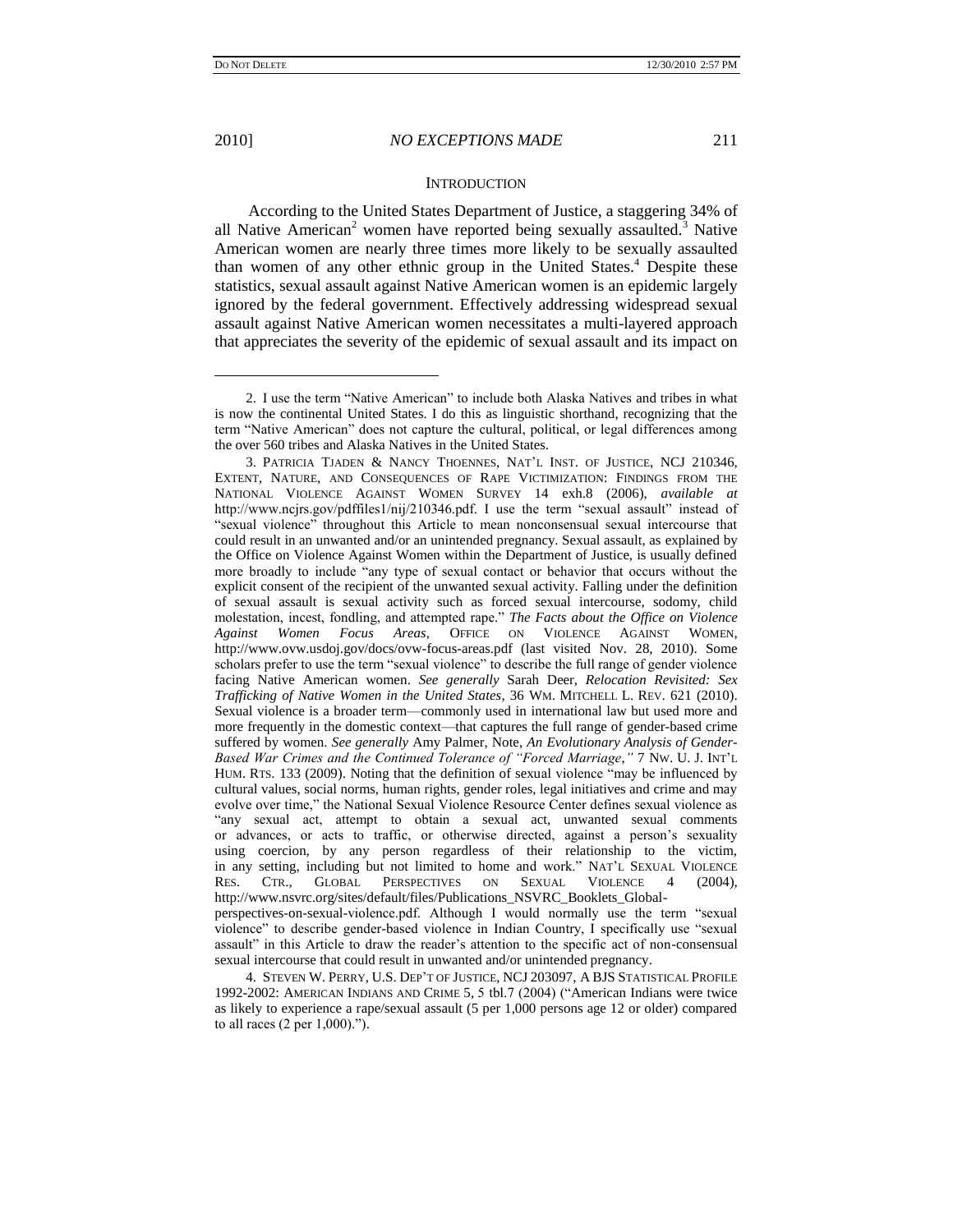### 212 *WISCONSIN JOURNAL OF LAW, GENDER & SOCIETY* [Vol. 25:2

<span id="page-3-0"></span>the broader Native American population. Eradicating sexual assault against Native American women will require a coordinated effort by federal, state, and tribal governments, which examines both legal remedies and public health interventions while simultaneously recognizing the marginalization of Native American people within the United States. Generally, the discussions surrounding the eradication of sexual assault against Native American women focus on the legal barriers to the prosecution, the punishment of offenders, and the government's failure to prioritize this issue.<sup>5</sup> While this is a crucial piece of the puzzle, the focus must broaden to recognize that the cycle of violence against Native American women is perpetuated when women are denied access to reproductive healthcare services, including abortion, in the aftermath of sexual assault.<sup>6</sup> Obstacles to accessing reproductive healthcare services re-victimize and re-marginalize Native American women; sexual assault and inadequate post-trauma medical care may force Native American women to live with sexually transmitted infections, long-term mental health problems including an elevated risk of suicide, unwanted pregnancies and, in an ultimate act of violence, carrying unwanted pregnancies to term because they cannot exercise their constitutionally protected right to choose.<sup>7</sup> This Article explores the cycle of violence faced by Native American women not only from the legal perspective but also from the public health perspective. It argues that obstacles put in the path of women seeking comprehensive reproductive healthcare after a sexual assault—often resulting in the denial of treatment—perpetuate violence by jeopardizing and undervaluing Native American women"s health.

<span id="page-3-2"></span><span id="page-3-1"></span>Before outlining how this Article proceeds, I want to make two important points. First, advocates for tribes and Native American women"s rights have focused attention on the crisis of sexual assault in Indian Country<sup>8</sup>—Amnesty

<sup>5.</sup> *See* Sarah Deer, *Sovereignty of the Soul: Exploring the Intersection of Rape Law Reform and Federal Indian Law*, 38 SUFFOLK U. L. REV. 455 (2005) [hereinafter Deer, *Sovereignty of the Soul*]; Sarah Deer, *Toward an Indigenous Jurisprudence of Rape*, 14 KAN. J.L. & PUB. POL"Y 121 (2004-05); Marie Quasius, Note, *Native American Rape Victims: Desperately Seeking an* Oliphant-*Fix*, 93 MINN. L. REV. 1902 (2009).

<sup>6.</sup> I strongly believe all Native American women should receive comprehensive reproductive health services, including abortion, not just women seeking services after sexual assault. For purposes of this Article, however, I look solely at ensuring that Native American women have access to abortion services, should they choose an abortion, in the aftermath of sexual assault.

<sup>7.</sup> Zoe Morrison et al., "*Ripple Effects" of Sexual Assault,* ACSSA ISSUES, June 2007, at 1, 1-2; Lisa A. Goodman et al., *Violence Against Women: Physical and Mental Health Effects, Part 1: Research Findings*, 2 APPLIED & PREVENTIVE PSYCHOL. 79, 80-81 (1993). An estimated 5% of sexual assaults result in pregnancy. Deborah Kacanek et al., *Medicaid Funding for Abortion: Providers' Experiences with Cases Involving Rape, Incest and Life Endangerment*, 42 PERSP. ON SEXUAL & REPROD. HEALTH 79 (2010).

<sup>8.</sup> "Indian Country" is defined by 18 U.S.C. § 1151 (2006) to include reservations. Specifically, Indian Country is:

<sup>[</sup>A]ll land within the limits of any Indian reservation under the jurisdiction of the United States Government, . . . all dependent Indian communities within the borders of the United States whether within the original or subsequently acquired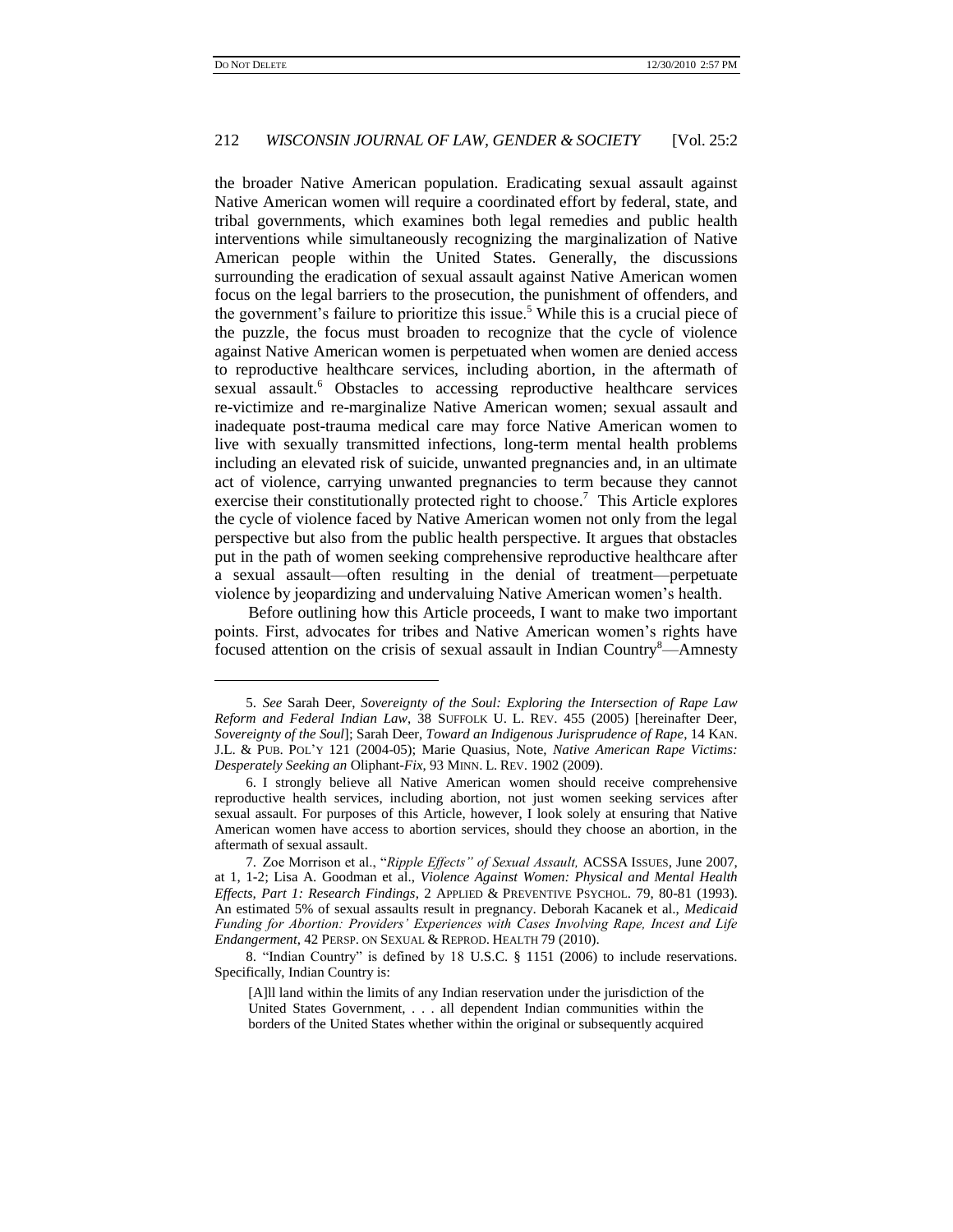2010] *NO EXCEPTIONS MADE* 213

International released a report detailing the epidemic of sexual assault in Indian Country<sup>9</sup> and, in response, the United States Senate Committee on Indian Affairs held hearings on the matter $10$ —but that advocacy has not focused on the reproductive healthcare ramifications of sexual assault. Although I firmly believe that prosecution of the perpetrators of sexual assault is crucial to halting such violence and that restoring concurrent jurisdiction to tribes to prosecute non-Indian<sup>11</sup> offenders is necessary to accomplish that goal, I do not believe that simply remedying the jurisdictional black hole in Indian Country will end sexual assault or its aftereffects. Native American women must have access to comprehensive reproductive healthcare to recover from sexual assault and to achieve gender equality. The lack of reproductive health care services after sexual assault has not been the focus of any major human rights investigations of which I am aware. Nor has the federal government taken up this issue. With

this Article, I aim to begin the effort of addressing the reproductive healthcare ramifications of the sexual assault of Native American women. Second, this Article is intended only to advocate for choice—Native

American women who become pregnant as a result of sexual assault should have both the option to terminate their pregnancy if they so choose *and* the option to carry their pregnancy to term with the support they need to do so. The choice should always lie with the individual pregnant woman. I would be remiss if I did not acknowledge that the United States has a shameful history of forced and coercive sterilization of Native American women.<sup>12</sup> Native

9. AMNESTY INT"L, MAZE OF INJUSTICE: THE FAILURE TO PROTECT INDIGENOUS WOMEN FROM SEXUAL VIOLENCE IN THE USA (2007), http://www.amnestyusa.org/women/maze/report.pdf.

10. *Examining the Prevalence of and Solutions to Stopping Violence Against Indian Women*: *Hearing Before the S*. *Comm*. *on Indian Affairs*, 110th Cong. 1 (2007) (statement of Sen. Byron L. Dorgan, Chairman, S. Comm. on Indian Affairs). Additionally, the United Nations Permanent Forum on Indigenous Issues recently called on all States to "take immediate action to review and monitor the situation of indigenous women and provide comprehensive reports on violence against indigenous women and girls, particularly sexual violence and violence in the context of armed conflict." U.N. Permanent Forum on Indigenous Issues, Rep. on its 5th Sess., May 15-26, 2006, ¶ 47, U.N. Doc. E/2006/43, Supp. No. 23 (2006), *available at* http://www.un.org/esa/socdev/unpfii/en/session\_fifth.html.

11. "Non-Indian" is a legal term of art used to describe anyone who is not Native American.

12. Lindsay Glauner, Comment, *The Need for Accountability and Reparation: 1830- 1976 The United States Government's Role in the Promotion, Implementation, and Execution of the Crime of Genocide Against Native Americans*, 51 DEPAUL L. REV. 911, 939-40 (2002) ("As early as the 1930s, the Bureau of Indian Affairs, under the auspices of the Indian Health Services, began to execute a covert program designed to sterilize all Native American women. As a result, sterilization became a regular practice at various Native American hospitals. The sterilization procedure was carried out under the guise of medical necessity to protect the woman"s health, or in the alternative, the procedure was performed without the woman"s knowledge or consent. Between the early 1970s and early 1980s, these

territory thereof, and whether within or without the limits of a state, and [] all Indian allotments, the Indian titles to which have not been extinguished, including rights-of-way running through the same.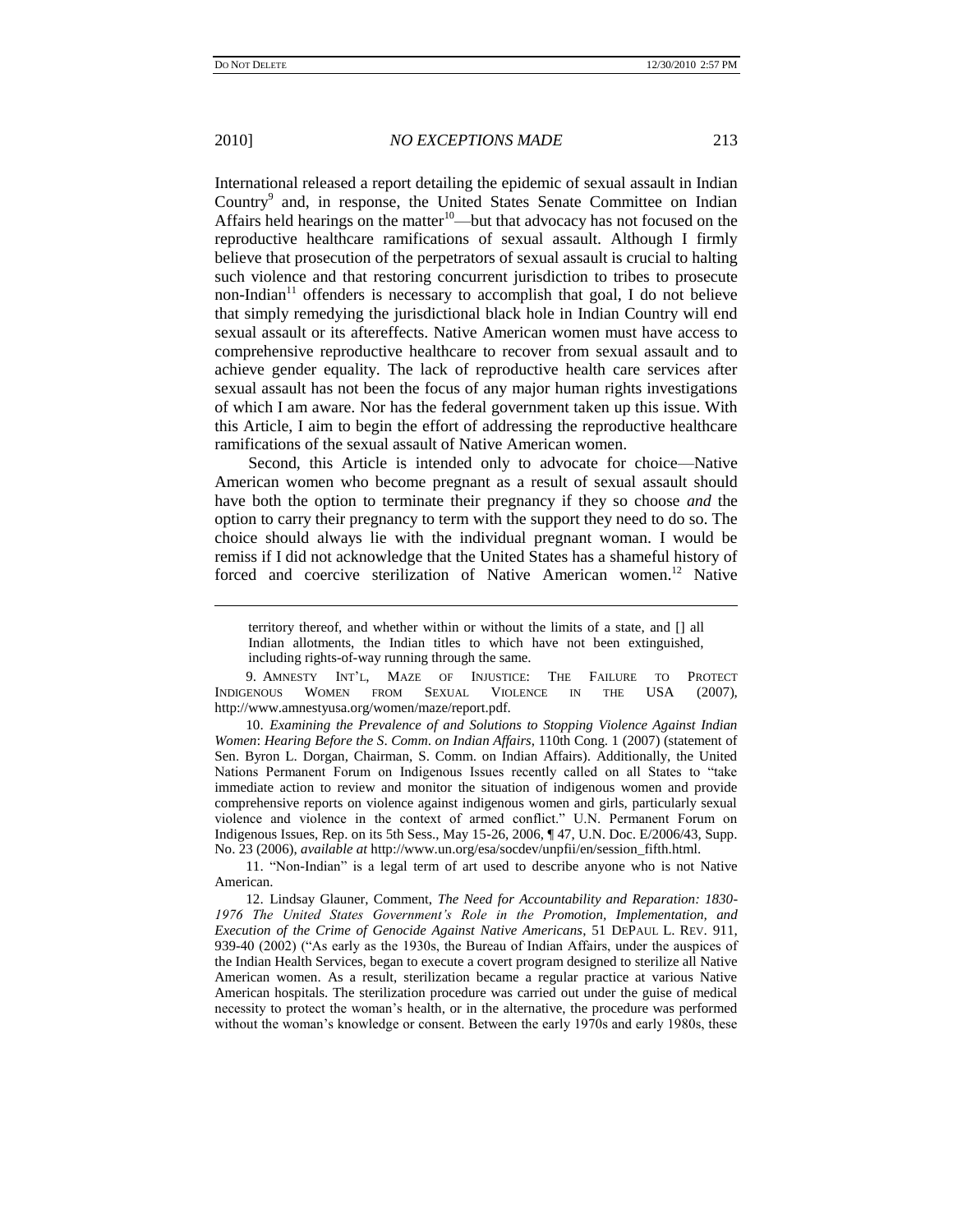American women may be legitimately wary of any relationship between their reproductive capacity and the United States government. In no way do I wish to minimize the impact of this history or discount legitimate misgivings Native American women may feel toward doctors. However, it is my belief that women cannot be truly autonomous until they control their reproductive destiny. Part and parcel of achieving autonomy is giving Native American women control over their own bodies by ensuring access to safe abortion services should a woman elect not to carry a pregnancy to term in the aftermath of sexual assault.

This Article proceeds as follows. Part I examines the reality of sexual assault in Indian Country and the legal regime that governs the prosecution of offenders. Perpetrators of sexual assault are frequently identified as non-Indian.<sup>13</sup> By taking few meaningful affirmative steps to prevent non-Indians from perpetrating violence against Native American women, the federal government has effectively condoned such violence. This part will also address the unique obligation of the United States to provide law enforcement and healthcare to Native Americans as part of the trust relationship between tribes and the United States government.

<span id="page-5-0"></span>Part II examines the reproductive health ramifications of sexual assault, focusing on potential unwanted pregnancy, and the health services to which Native American women are entitled, as compared to the services they actually receive from the Indian Health Service (IHS).<sup>14</sup> Specifically, the Hyde Amendment restricts the ability of IHS to provide abortions to Native American women except when pregnancy results from rape or incest, or when the life of the pregnant woman is endangered by carrying the pregnancy to term.<sup>15</sup> However, research by the Native American Women's Health Education Resource Center reveals that women who turn to IHS for medical attention following sexual assault frequently cannot get a rape kit, do not receive emergency contraception, and later may not be able to obtain an abortion should they have an unwanted pregnancy.<sup>16</sup> Access to these services is severely

13. PERRY,*supra* not[e 4,](#page-2-0) at 9-10 fig.2.

<span id="page-5-1"></span>programs forcibly sterilized more than forty-two percent of all Native American women of childbearing age. For many small Indian tribes, this led to an almost complete elimination of their entire tribe."); Nancy Ehrenreich, *The Colonization of the Womb*, 43 DUKE L.J. 492, 515 (1993) ("African-American women, along with Latina (especially Puerto Rican) and Native American women, were subjected to forced sterilization in appalling numbers up through the 1970s, a practice that continues in 'milder' forms today.").

<sup>14.</sup> *See generally* Joan C. Chrisler & Sheila Ferguson, *Violence Against Women as a Public Health Issue*, *in* VIOLENCE AND EXPLOITATION AGAINST WOMEN AND GIRLS 235 (Florence L. Denmark et al. eds., N.Y. Acad. of Sci. 2006), (discussing the reproductive health ramifications of sexual assault); Lori L. Heise, *Reproductive Freedom and Violence Against Women: Where Are the Intersections?*, 21 J. L. MED. & ETHICS 206 (1993).

<sup>15.</sup> Omnibus Appropriations Act, 2009, Pub. L. No. 111-8, § 508, 123 Stat. 524, 803 (2009).

<sup>16.</sup> *See* JULIE ANDREWS ET AL., NATIVE AM. WOMEN"S HEALTH EDU. RES. CTR., INDIGENOUS WOMEN"S REPRODUCTIVE JUSTICE: A SURVEY OF SEXUAL ASSAULT POLICIES AND PROTOCOLS WITHIN INDIAN HEALTH SERVICE EMERGENCY ROOMS 6 figs.1, 2 & 3 (2004).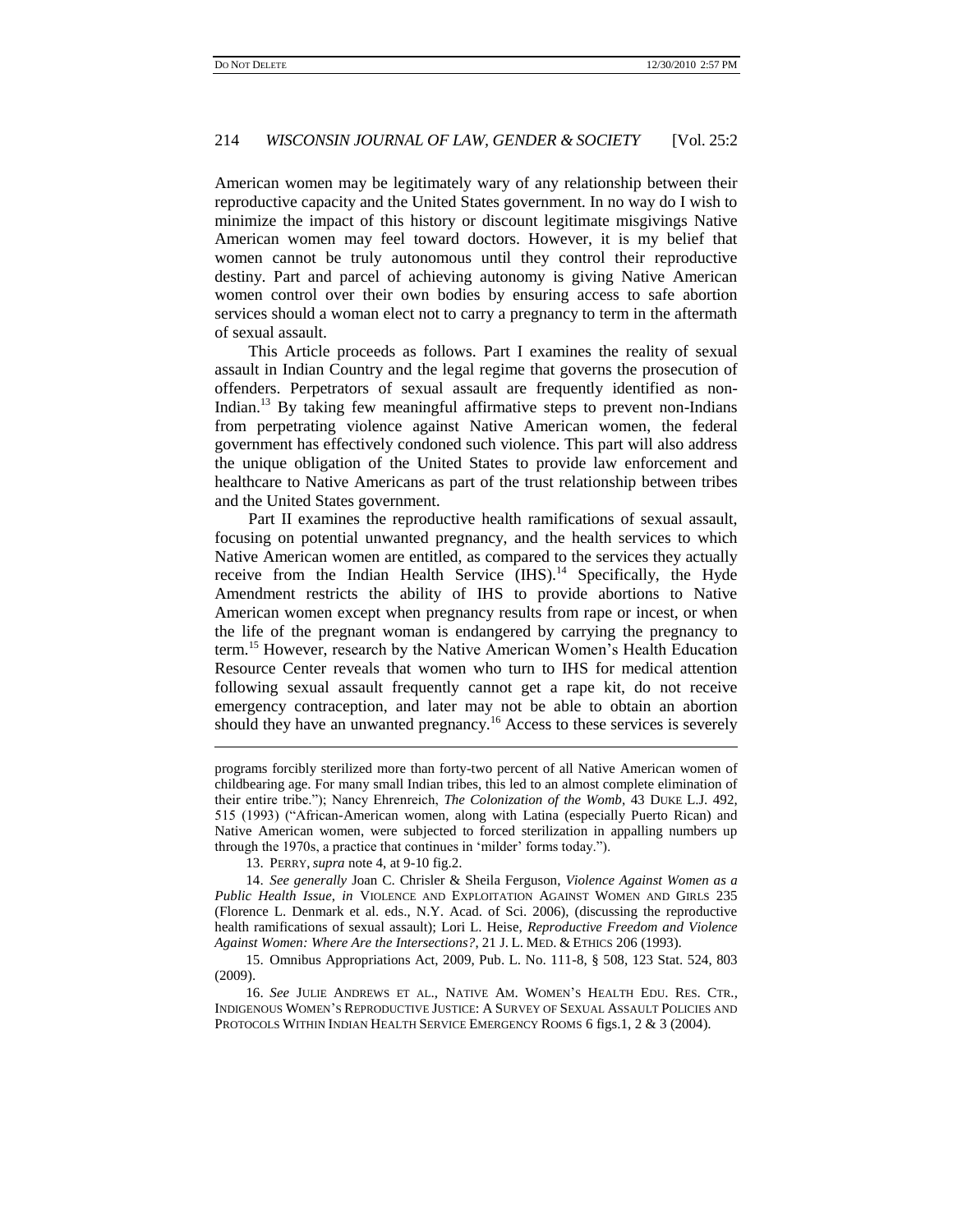2010] *NO EXCEPTIONS MADE* 215

limited because IHS does not have the financial resources or medical personnel necessary to provide sexual assault victims<sup>17</sup> with the reproductive healthcare they need.<sup>18</sup>

<span id="page-6-0"></span>Part III argues that the federal government is party to the perpetuation of the cycle of gender-based violence in Indian Country by ignoring the epidemic and by failing to provide necessary healthcare services, including basic reproductive healthcare, to Native American women who have been sexually assaulted. I examine whether the United States has a positive state obligation to take affirmative steps to end sexual assault and unwanted pregnancy in the aftermath of sexual assault. This part further examines *Harris v. McRae*, an unsuccessful challenge to the Hyde Amendment on behalf of indigent women.<sup>19</sup> Considering previous attacks on the Hyde Amendment, I explore the possibility of using an Indian law theory to attack the inability of Native American women who become pregnant after a sexual assault to obtain abortion services through IHS—specifically examining *Lincoln v. Vigil*, a United States Supreme Court case in which a group of Native Americans unsuccessfully attempted to force IHS to continue funding a program for special needs children despite IHS"s refusal to do so.<sup>20</sup> Finally, I suggest several policy solutions that could help end sexual assault against Native American women and ensure that victims have access to comprehensive reproductive healthcare.

<sup>17.</sup> I have consciously chosen to use "victim" instead of "survivor" when describing women who have experienced sexual assault. For many, "survivor" is the "preferred term because it was used as part of a process to move past the trauma of a sexual assault" and is viewed as a more positive term than is the term "victim." Corey Rayburn, *To Catch a Sex Thief: The Burden of Performance in Rape and Sexual Assault Trials*, 15 COLUM. J. GENDER & L. 437, 441 n.19 (2006). Andrea Dworkin advocates the use of the term "victim" because it denotes the fact that the individual was injured by someone"s actions.

It's a true word. If you were raped, you were victimized. You damned well were. You were a victim. It doesn't mean that you are a victim in the metaphysical sense, in your state of being, as an intrinsic part of your essence and existence. It means somebody hurt you. They injured you.

And if it happens to you systematically because you are born a woman, it means that you live in a political system that uses pain and humiliation to control and to hurt you.

Andrea Dworkin, *Woman-Hating Right and Left*, *in* THE SEXUAL LIBERALS AND THE ATTACK ON FEMINISM 28, 38 (Dorchen Leidholdt & Janice G. Raymond eds., 1990). Every person who experiences sexual assault should use the term that properly describes how they wish to be identified. I use the term "victim" in part because it is used throughout many of the sources upon which I have relied in this Article and in part because I am persuaded by Professor Dworkin"s argument.

<sup>18.</sup> *See* U.S. COMM"N ON CIVIL RIGHTS, A QUIET CRISIS: FEDERAL FUNDING AND UNMET NEEDS IN INDIAN COUNTRY 5-6 (2003), *available at* http://www.usccr.gov/pubs/na0703/na0204.pdf [hereinafter A QUIET CRISIS].

<sup>19.</sup> Harris v. McRae, 448 U.S. 297 (1980).

<sup>20.</sup> Lincoln v. Vigil, 508 U.S. 182, 184 (1993).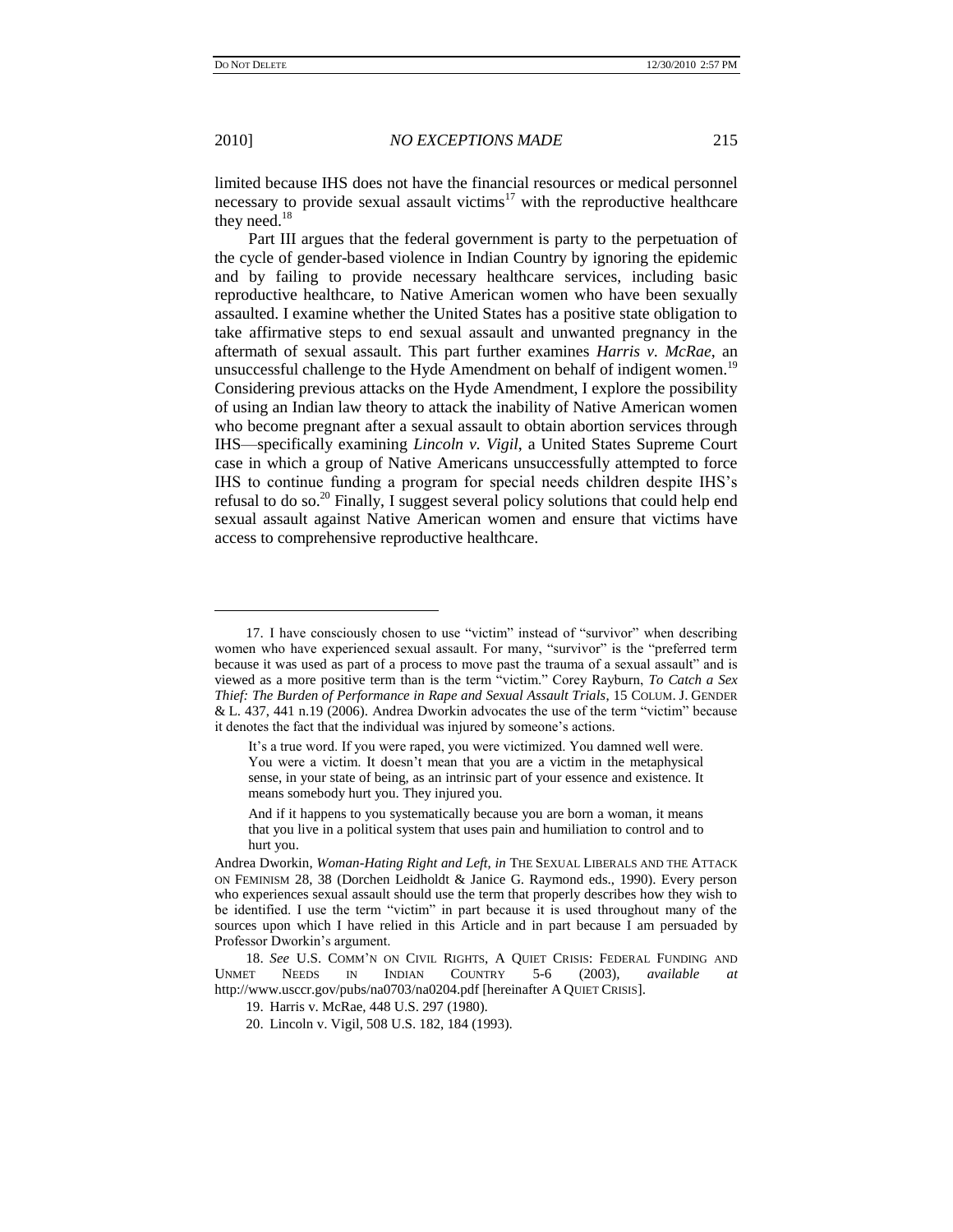### 216 *WISCONSIN JOURNAL OF LAW, GENDER & SOCIETY* [Vol. 25:2

### I. SEXUAL ASSAULT IN INDIAN COUNTRY

Before broaching the issue of reproductive rights for Native American women who are the victims of sexual assault, I will explore the sexual assault epidemic facing Indian Country and the jurisdictional issues that hamper prosecution. This foundation is crucial to understanding why the lack of access to reproductive healthcare services is part of a system of victimization against Native American women: first, a Native American woman is sexually assaulted; second, she is unable to seek redress through the criminal justice system; and, third, she is unable to access the reproductive healthcare services she is entitled to in the aftermath of her sexual assault.

#### *A. The Epidemic of Sexual Assault in Indian Country*

In 2006, the National Institute of Justice estimated that 34.1% of Native American women had been victims of sexual assault, whereas 17.9% of Caucasian women had been victims of sexual assault.<sup>21</sup> This statistic translates into the startling fact that one in three Native American women will be a victim of sexual assault. Sexual assault is chronically underreported nationwide; only 16% of sexual assaults are reported to the police.<sup>22</sup> In part because of persistently low reporting rates, legal scholars and advocates on-the-ground argue that Department of Justice statistics regarding sexual assault against Native American women are very low. Professor Sarah Deer noted that "[m]any of the elders [she has] spoken with in Indian Country [explain] that they do not know any women in their community who have not experienced sexual violence."23

<sup>21.</sup> TJADEN & THOENNES, *supra* note [3.](#page-2-1) This is consistent with statistics that Native Americans are more than twice as likely as any other racial group in the United States to be the victim of violent crimes. PERRY, *supra* note [4,](#page-2-0) at 4-5 ("The annual average violent crime rate among American Indians from 1992 to 2001 (101 per 1,000 person age 12 or older) was about 2½ times the national rate (41 per 1,000 persons). The annual average violent crime rate among American Indians was twice as high as that of blacks (50 per 1,000 persons), 2½ times higher than that for whites (41 per 1,000 persons), and 4½ times that for Asians (22 per 1,000 persons).").

<sup>22.</sup> DEAN G. KILPATRICK ET AL., MED. UNIV. OF S.C., DRUG-FACILITATED, INCAPACITATED, AND FORCIBLE RAPE: A NATIONAL STUDY 2 (2007), *available at* http://www.ncjrs.gov/pdffiles1/nij/grants/219181.pdf. Legal Momentum criticized the federal government"s 2008 report on female victims of violence, arguing that flawed methodology woefully underestimated the actual rate of sexual assault: whereas the Bureau of Justice Statistics estimated that 182,000 rapes occurred in 2006, highly regarded researchers in the same field estimated that 1,000,000 rapes occurred. Lynn Hecht Schafran & Jillian Weinberger, *New U*.*S*. *Crime Reports: Flawed Methodology Sharply Underestimates Rape Rates against Women and Persons with Disabilities*, LEGAL MOMENTUM (Oct. 26, 2009), http://legalmomentum.typepad.com/blog/2009/10/new-uscrime-reports-flawed-methodology-sharply-underestimates-rape-rates-against-women-andpersons-.html.

<sup>23.</sup> Deer, *Sovereignty of the Soul*, *supra* note [5,](#page-3-0) at 456. Professor Deer"s observation rings true. In conversations I have had with Native American women, I have frequently heard the same thing—Department of Justice statistics are shockingly low.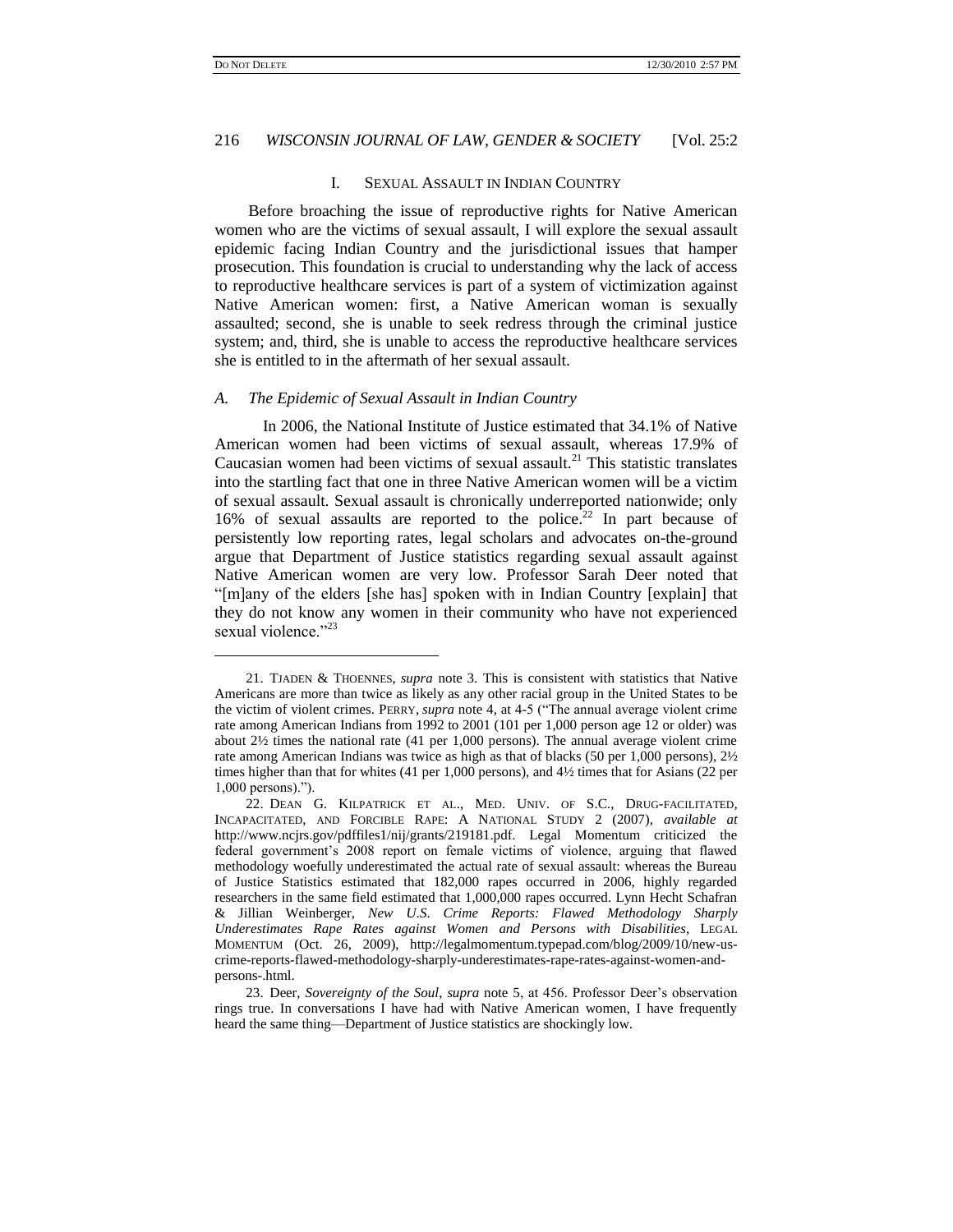In spite of the extraordinarily high rate of sexual assault against Native American women, victims are often denied recourse within the criminal justice system against their attackers. The federal government stripped tribes of the power to prosecute non-Indian perpetrators of sexual assault against tribal members; however, the federal government rarely prosecutes the perpetrator.<sup>24</sup> The Bureau of Justice Statistics found that sexual assault against Native American women was overwhelmingly committed by non-Indians, and reported that over 80% of offenders were described as non-Indian.<sup>25</sup> This statistic is critical to understanding the cycle of violence in Indian Country: in the majority of cases, the federal government has sole prosecutorial authority and, yet, frequently fails to exercise that authority. The absence of meaningful avenues for criminal justice alone constitutes the re-victimization and remarginalization of Native American sexual assault victims. Not only do Native American women face a heightened risk of sexual assault, but they are also at greater risk because prosecution of the perpetrators of sexual assault in Indian Country is almost unheard of, and because they have very little access to adequate reproductive healthcare services in the aftermath of sexual assault. Before exploring the reproductive healthcare concerns of Native American women in the aftermath of sexual assault, we must first examine the unique relationship between the federal government and tribes as well as the complicated reality of criminal jurisdiction in Indian Country to comprehend the severity of the problem facing Native American women and the legal foundation upon which access to reproductive healthcare lies.

# *B. The Federal Trust Relationship and Criminal Jurisdiction in Indian Country*

The United States, through force and diplomacy, came into existence at the expense of Native Americans. During westward expansion, the United States entered into myriad treaties with tribes, promising food, funding, military protection, shelter, and healthcare, among other things, in exchange for land. The unique relationship between the United States and tribes has come to be understood as the trust relationship, a moral and fiduciary duty owed to tribes by the federal government that is recognized by every branch of the federal government.<sup>26</sup> The legal foundation for the trust relationship exists in United States Supreme Court jurisprudence.<sup>27</sup> In *Cherokee Nation v. Georgia*,

<span id="page-8-0"></span><sup>24.</sup> *See infra* Part I.C.

<sup>25.</sup> PERRY,*supra* not[e 4,](#page-2-0) at 9.

<sup>26.</sup> Nell Jessup Newton, *Enforcing the Federal-Indian Trust Relationship After* Mitchell, 31 CATH. U. L. REV. 635, 635 (1982).

<sup>27.</sup> While difficult to pinpoint its exact origin, both case law and scholars point to a number of 19th Century cases, including *Worcester v*. *Georgia*, 31 U.S. 515, 517 (1832) and *Lone Wolf v*. *Hitchcock*, 187 U.S. 553, 564-65 (1903), as the opinions that best define the contours of the federal government"s unique trust obligation to tribes. *See* Philip P. Frickey*, Doctrine, Context, Institutional Relationships, and Commentary: The Malaise of Federal Indian Law Through the Lens of* Lone Wolf, 38 TULSA L. REV. 5, 33 (2002); Reid Peyton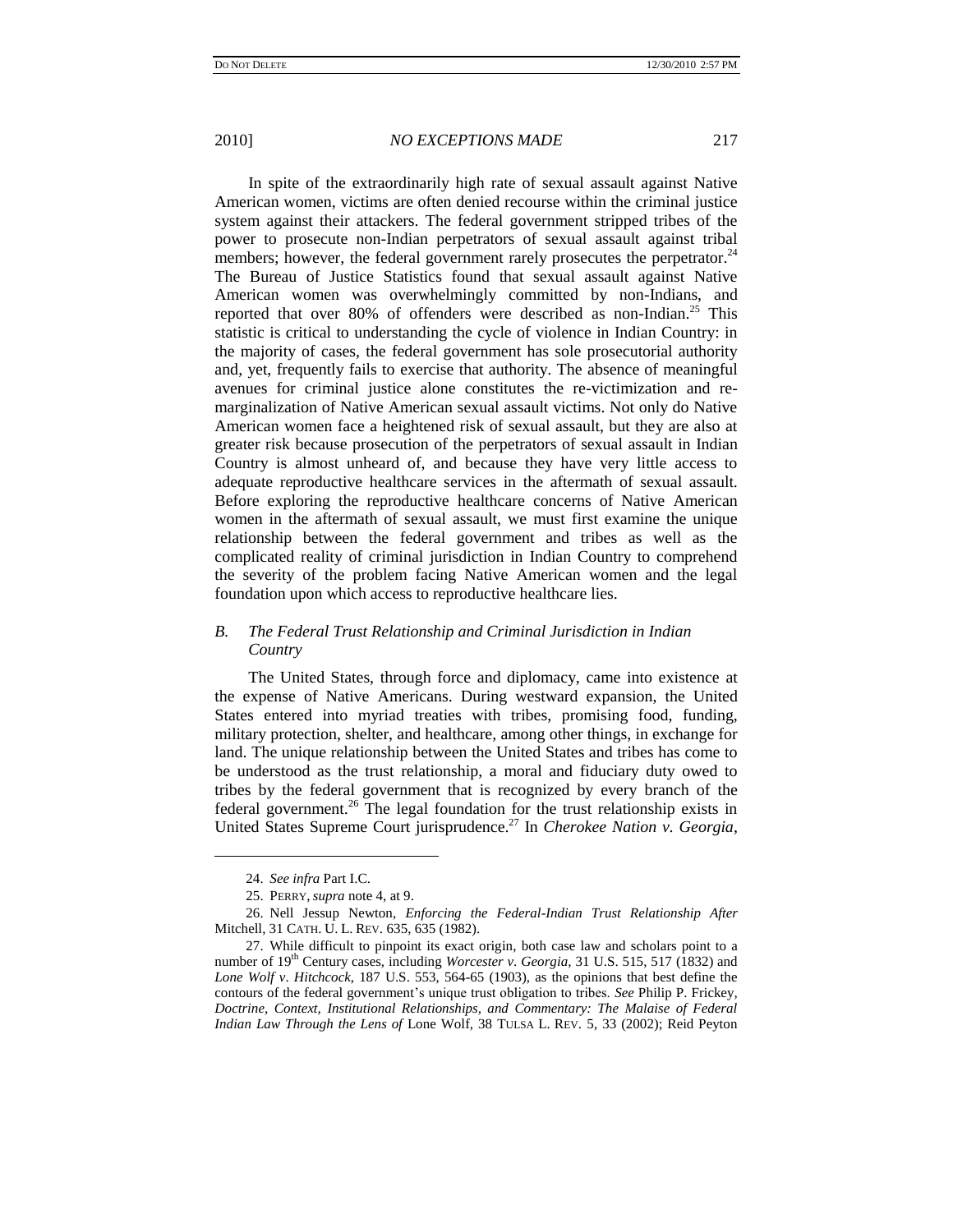Chief Justice John Marshall characterized the relationship between tribes and the federal government as that of a "ward to his guardian."<sup>28</sup> Reid Chambers described the trust relationship "as resembling a guardianship, as a guardianward relationship, as a fiduciary or special relationship, or as a trust responsibility."<sup>29</sup> The United States Supreme Court explained the "distinctive obligation of trust incumbent upon the Government in its dealings with these dependent and sometimes exploited people" in *Seminole Nation v. United States*, stating that federal treaties with tribes make "the Government . . . something more than a mere contracting party. Under a humane and self imposed policy which has found expression in many acts of Congress and numerous decisions of this Court, it has charged itself with moral obligations of the highest responsibility and trust."<sup>30</sup>

Part and parcel of the federal trust responsibility is the plenary power of Congress over tribes—the plenary power doctrine gave Congress the ability to abrogate treaties with tribes.<sup>31</sup> Nineteenth-century case law outlined the notion of congressional plenary power over tribes. In *Lone Wolf v. Hitchcock*, the Court held that "[p]lenary authority over the tribal relations of the Indians has been exercised by Congress from the beginning, and the power has always been deemed a political one, not subject to be controlled by the judicial department of the government."<sup>32</sup> The interplay between the trust relationship and congressional plenary power gave Congress power to pass laws affecting Native Americans.

# i. Federal and Tribal Criminal Jurisdiction over Sexual Assault Committed by a Native American<sup>33</sup>

Both tribes and the federal government have authority to exercise criminal jurisdiction over sexual assaults occurring in Indian Country and committed by a Native American, though tribal authority has been severely limited by Congress. Exercising its plenary power over tribes, Congress passed the Major Crimes Act (MCA) in 1885 granting the federal government jurisdiction to prosecute certain enumerated major crimes if the crime is committed in Indian

Chambers*, Judicial Enforcement of the Federal Trust Responsibility to Indians*, 27 STAN. L. REV. 1213 (1975).

<sup>28.</sup> Cherokee Nation v. Georgia, 30 U.S. 1, 17 (1831).

<sup>29.</sup> Chambers, *supra* not[e 27,](#page-8-0) at 1213-14 (footnotes omitted) (internal quotation marks omitted).

<sup>30.</sup> Seminole Nation v. United States, 316 U.S. 286, 296-97 (1942) (footnote omitted).

<sup>31.</sup> Frickey, *supra* not[e 27,](#page-8-0) at 6. "*Lone Wolf*, as read against Chief Justice Marshall"s earlier cases developing an interpretive paradigm, allowed Congress to call the shots in federal Indian policy so long as it acted clearly." *Id*. at 33.

<sup>32.</sup> *Lone Wolf*, 187 U.S. at 565.

<sup>33.</sup> For a more comprehensive view of criminal jurisdiction in Indian Country and the interplay between tribes, the federal government, and states, see Rebecca A. Hart et al., *Honoring Sovereignty: Aiding Tribal Efforts to Protect Native American Women from Domestic Violence*, 96 CALIF. L. REV. 185, 201- 06 (2008).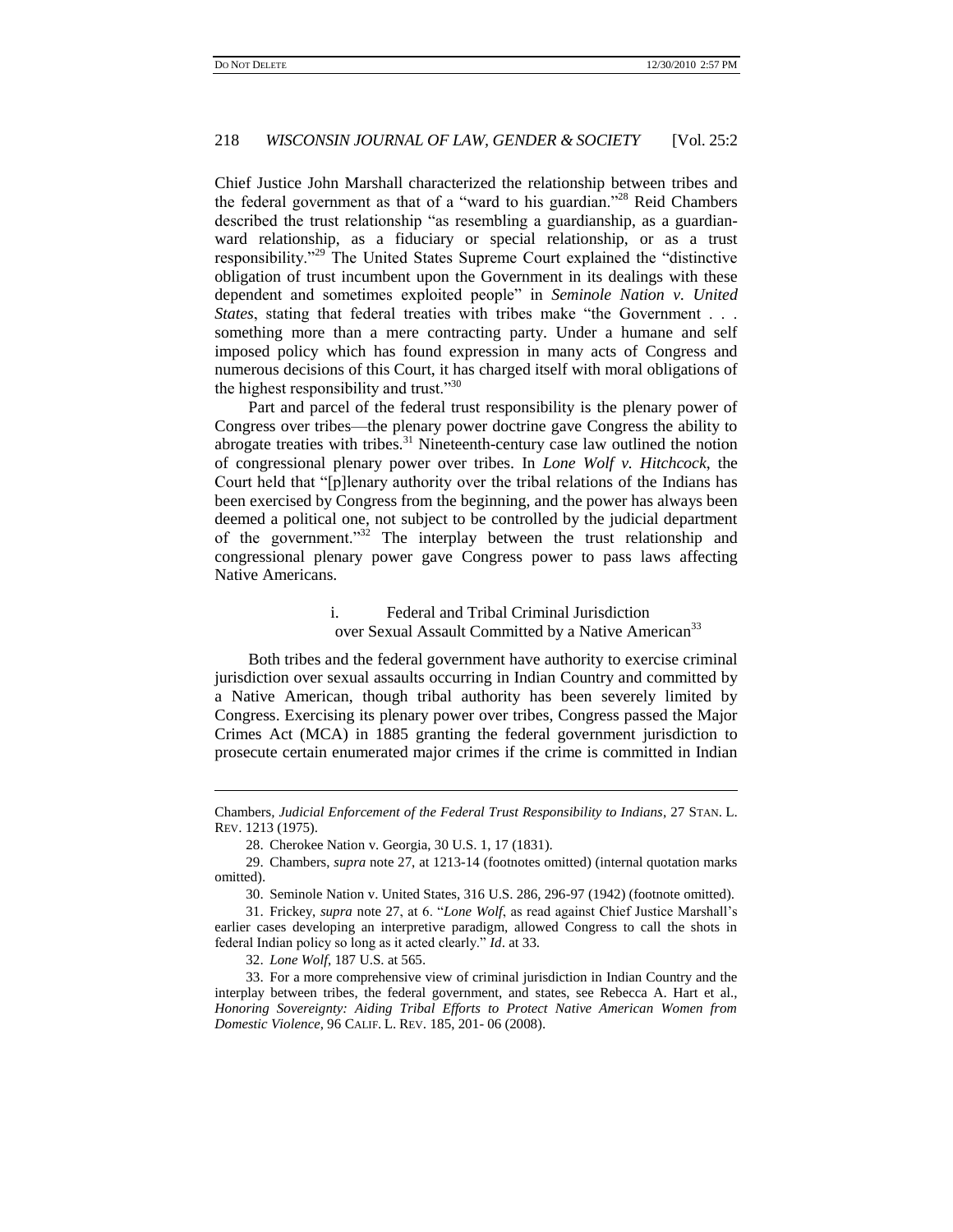Country<sup>34</sup> and the perpetrator is Native American.<sup>35</sup> Sexual assault is considered a major crime under the MCA and, therefore, the federal government has prosecutorial jurisdiction over sexual assaults committed in Indian Country when the perpetrator is Native American.<sup>36</sup>

The tribe has concurrent jurisdiction over major crimes committed by a Native American against a Native American in Indian Country, though the penalties that may be imposed by the tribe have been severely limited by congressional exercise of plenary power over tribes.<sup>37</sup> No federal constitutional double jeopardy violations exist as a result of both federal and tribal criminal jurisdiction over major crimes because two separate sovereigns—the United States and the tribe—exercise jurisdiction over the crime.<sup>38</sup> Though United States Supreme Court precedent upholds concurrent tribal authority over all major crimes when the perpetrator is Native American, Professor Deer explained that "one of the practical results of the Major Crimes Act is the elimination of exclusive tribal responsibility for prosecuting major crimes occurring in Indian country."<sup>39</sup>

*Id*.

l

36. *Id*.

37. Oliphant v. Suquamish Indian Tribe, 435 U.S. 191, 203 n.14 (1978). Until 2010, the Indian Civil Rights Act prevented tribal courts from issuing jail sentences of greater than one year or fines over \$5,000. *See* 25 U.S.C. § 1302(7). In July 2010, President Obama signed the Tribal Law and Order Act into law, which grants tribal courts the authority to impose sentences of up to three years and fines of up to \$15,000. Tribal Law and Order Act of 2010, Pub. L. No. 111-211, § 234(b), 124 Stat. 2258, 2280.

38. United States v. Wheeler, 435 U.S. 313, 328 (1978). The tribe is a separate sovereign and does not rely on a grant of power from the federal government to prosecute crimes occurring within Indian Country. *Id*.

39. Sarah Deer, *Expanding the Network of Safety: Tribal Protection Orders for Survivors of Sexual Assault*, 4 TRIBAL L.J. (2003), http://tlj.unm.edu/tribal-lawjournal/articles/volume\_4/expanding\_the\_network\_of\_safety\_tribal\_protection\_orders\_for\_ survivors\_of\_sexual\_assault/index.php.

<sup>34.</sup> *See supra* not[e 8](#page-3-1) for a definition of "Indian Country."

<sup>35.</sup> 18 U.S.C. § 1153 (2006). The Major Crimes Act states:

Any Indian who commits against the person or property of another Indian or other person any of the following offenses, namely, murder, manslaughter, kidnapping, maiming, a felony under chapter 109A, incest, assault with intent to commit murder, assault with a dangerous weapon, assault resulting in serious bodily injury (as defined in section 1365 of this title), an assault against an individual who has not attained the age of 16 years, felony child abuse or neglect, arson, burglary, robbery, and a felony under section 661 of this title within the Indian country, shall be subject to the same law and penalties as all other persons committing any of the above offenses, within the exclusive jurisdiction of the United States.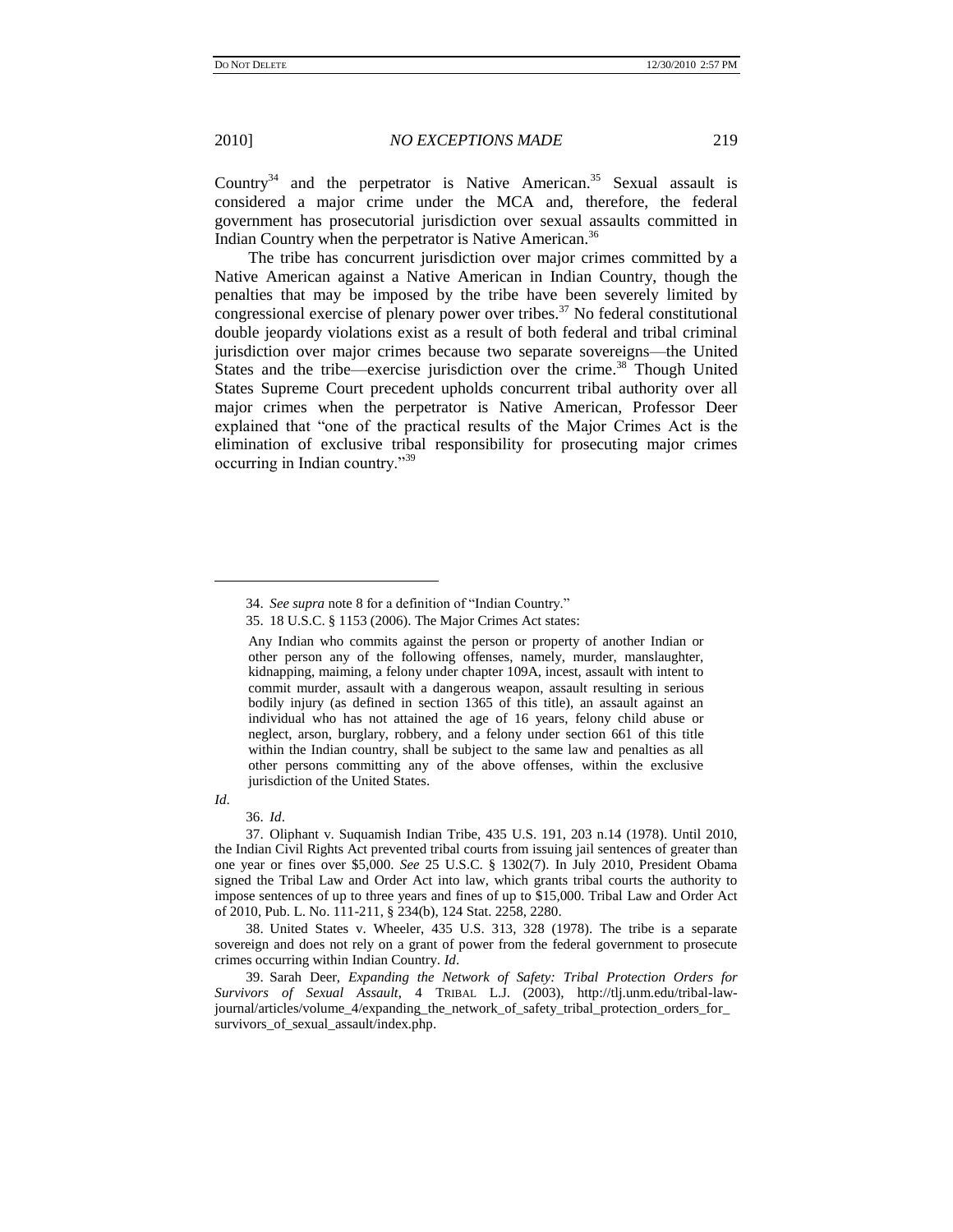### ii. Federal and Tribal Criminal Jurisdiction over Sexual Assault Committed by a Non-Indian

The federal government has sole criminal jurisdiction over sexual assaults occurring in Indian Country committed by non-Indians. In *Oliphant v. Suquamish Indian Tribe*, the United States Supreme Court held that "[b]y submitting to the overriding sovereignty of the United States, Indian tribes therefore necessarily give up their power to try non-Indian citizens of the United States except in a manner acceptable to Congress."<sup>40</sup> *Oliphant* is an extremely troubling decision, which had the effect of stripping tribes of the ability to hold non-Indians accountable for crimes, including sexual assault, committed in Indian Country.<sup>41</sup> The result is that the federal government has sole authority to prosecute non-Indians who commit sexual assault against Native Americans in Indian Country. For reasons discussed below, the on-theground impact of *Oliphant* is that sexual assault in Indian Country frequently goes uninvestigated and rarely results in prosecution.

### iii. Criminal Jurisdiction over Sexual Assault in Public Law 280 States

In the 1950s, an assimilationist Congress<sup>42</sup> passed Public Law 280 granting Alaska, California, Minnesota, Nebraska, Oregon, and Wisconsin what was previously federal jurisdiction over major crimes committed in Indian Country.<sup>43</sup> Public Law 280 radically changed the interaction between tribes and the enumerated states by altering the jurisdictional landscape to give states the power to prosecute Native Americans and non-Indians alike for major crimes.<sup>44</sup> For our purposes, Public Law 280 grants states the authority to prosecute sexual assault committed by a non-Indian in Indian Country.

#### *C. The Prosecution of Sexual Assault in Indian Country*

The perpetrators of sexual assault against Native American women are overwhelmingly non-Indian—over 80% of offenders are described as non-

<sup>40.</sup> *Oliphant*, 435 U.S. at 210.

<sup>41.</sup> Bethany R. Berger, *Red: Racism and the American Indian*, 56 UCLA L. REV. 591, 647-48 (2009). *See generally* ROBERT A. WILLIAMS, JR., LIKE A LOADED WEAPON: THE REHNQUIST COURT, INDIAN RIGHTS, AND THE LEGAL HISTORY OF RACISM IN AMERICA (2005).

<sup>42.</sup> Ada Pecos Melton & Jerry Gardner, *Public Law 280: Issues and Concerns for Victims of Crime in Indian Country*, AM. INDIAN DEV. ASSOCS., http://www.aidainc.net/Publications/pl280.htm (last visited Nov. 28, 2010).

<sup>43.</sup> Act of Aug. 15, 1953, ch. 505, 67 Stat. 588 (codified as amended at 18 U.S.C. § 1162, 25 U.S.C. §§ 1321-22 (2006)). Alaska was added to the list of mandatory Public Law 280 states after admission to the Union in 1959. Act of Aug. 8, 1958, Pub. L. No. 85-615, 72 Stat. 545.

<sup>44.</sup> Carole Goldberg & Duane Champagne, *Is Public Law 280 Fit for the Twenty-First Century? Some Data at Last*, 38 CONN. L. REV. 697, 701 (2006).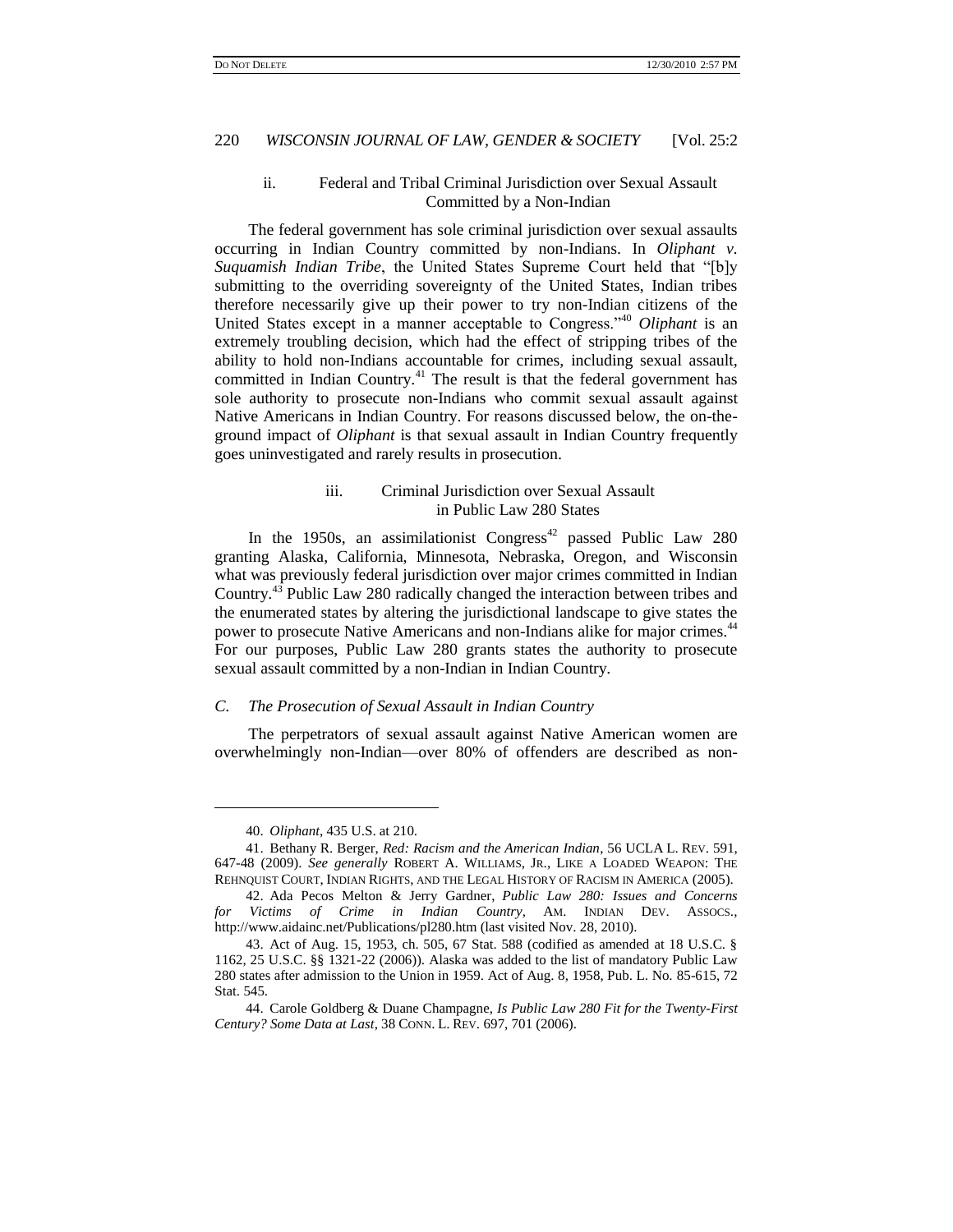Indian.<sup>45</sup> This statistic is startling not only because it reveals that in approximately 80% of cases Native American women must rely solely on the federal government (or the state in a Public Law 280 state) and not tribal governments for criminal redress, but also because it demonstrates to many advocates and scholars that the colonization of Native American women"s bodies through the use of sexual assault continues to this day.<sup>46</sup> Tribes were stripped of the authority to prosecute non-Indian sexual predators after *Oliphant*, leaving both the tribe and the victim dependent on federal prosecutors in the aftermath of sexual assault.<sup>47</sup>

<span id="page-12-1"></span><span id="page-12-0"></span>Prosecution of all major crimes in Indian Country is woefully inadequate.<sup>48</sup> Professor Kevin Washburn has explored the varied reasons behind the failure to prosecute major crimes in Indian Country, including the lack of financial, investigatory, and personnel resources, a lack of accountability, a lack of media attention to crimes, and the lack of membership in the tribal community.<sup>49</sup> The prosecution of sexual assault is, like all other major crimes in Indian Country, not occurring at a rate commensurate with criminal activity.<sup>50</sup> It is difficult to even gather statistics about the rate of prosecution of non-Indians for sexual assault in Indian Country.<sup>51</sup> The dearth of accurate statistics means it is nearly impossible to determine exactly what is happening when a Native American woman is sexually assaulted: Does she refrain from reporting because she knows that prosecution is unlikely to occur? Does she refrain from reporting because of fear or shame?

Sexual assault occurs with impunity in Indian Country because the federal government has not devoted resources to the prosecution of sexual assault. What results is a jurisdictional safe haven for sexual predators. This is not to say that there are no federal prosecutors who take sexual assault in Indian Country seriously. It is to say that until the federal government, as a whole, takes sexual assault in Indian Country seriously, law enforcement will not be a realistic means of seeking justice for Native American women.

<sup>45.</sup> PERRY,*supra* not[e 4,](#page-2-0) at 9 tbl.13.

<sup>46.</sup> ANDREA SMITH, CONQUEST: SEXUAL VIOLENCE AND AMERICAN INDIAN GENOCIDE 3 (2005); Sarah Deer, *Decolonizing Rape Law: A Native Feminist Synthesis of Safety and Sovereignty*, 24 WICAZO SA REV. 149, 150 (2009) [hereinafter Deer, *Decolonizing Rape Law*].

<sup>47.</sup> Oliphant v. Suquamish Indian Tribe, 435 U.S. 191, 210 (1978).

<sup>48.</sup> CAROLE GOLDBERG-AMBROSE WITH TIMOTHY CARR SEWARD, PLANTING TAIL FEATHERS: TRIBAL SURVIVAL AND PUBLIC LAW 280 162 (1997) ("In practical application, federal law enforcement agents, particularly the Federal Bureau of Investigation and the U.S. Attorney"s Office, have demonstrated a history of declining to investigate or prosecute violations of the Major Crimes Act."); Kevin K. Washburn, *American Indians, Crime, and the Law*, 104 MICH. L. REV. 709, 733 & n.103 (2006).

<sup>49.</sup> Washburn, *supra* [48,](#page-12-0) at 728-40.

<sup>50.</sup> Deer, *Sovereignty of the Soul*, *supra* not[e 5,](#page-3-0) at 462-63.

<sup>51.</sup> *Id*. at 462.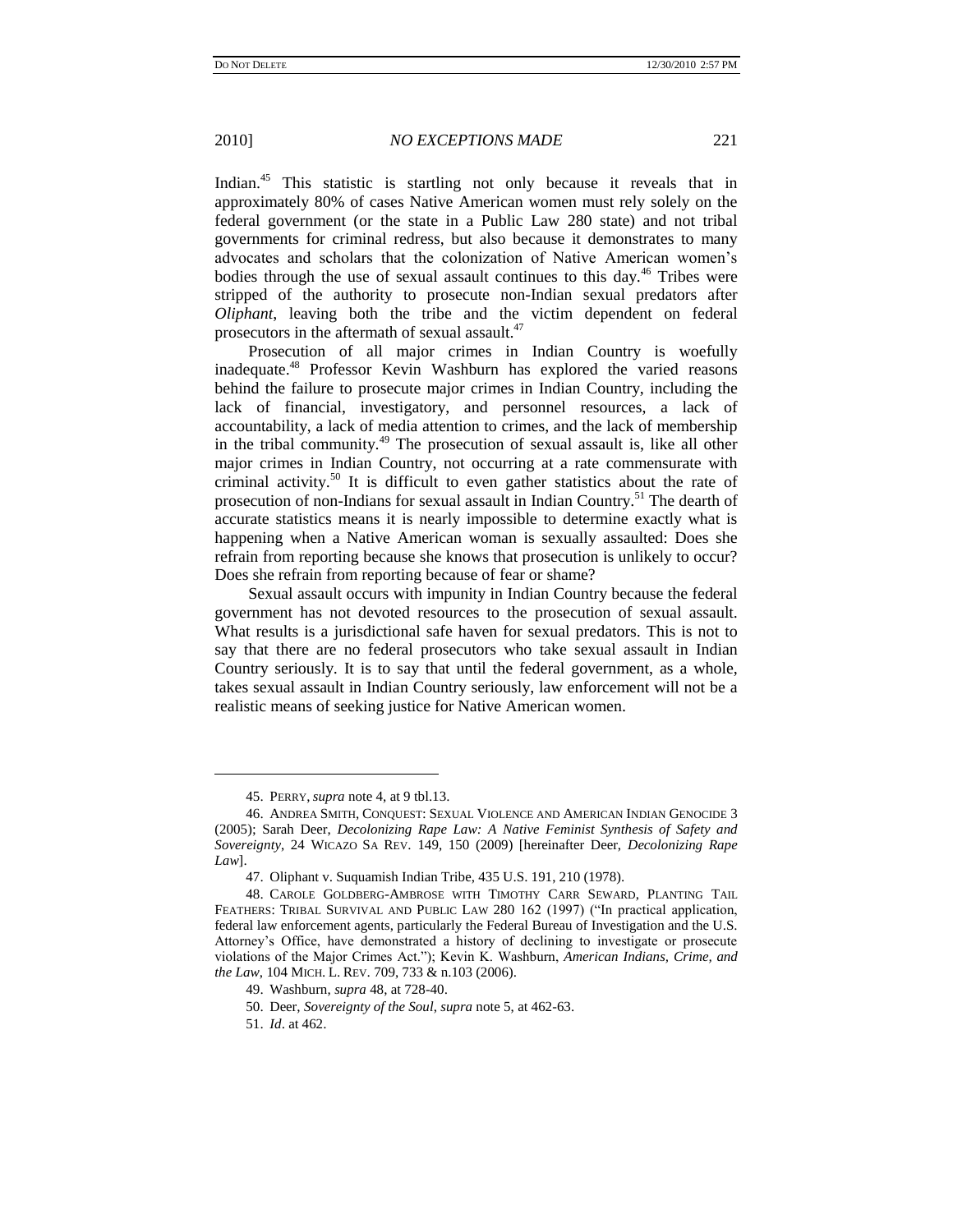$\overline{a}$ 

# 222 *WISCONSIN JOURNAL OF LAW, GENDER & SOCIETY* [Vol. 25:2

### II. THE ROLE OF THE INDIAN HEALTH SERVICE AFTER SEXUAL ASSAULT

And us mothers and grandmothers, we don"t understand why if we in the treaties. . . gave all our land, [and] our land in the United States of America is worth so much right now. [W]e feel like how come if we gave all that up, why isn't our health care, why hasn't it gone up as well.

> <span id="page-13-0"></span>- Rebecca Ortega Santa Clara Pueblo<sup>52</sup>

Insufficient healthcare for Native Americans is a public health crisis that adversely impacts Native American women: Native American women suffer from inadequate access to routine healthcare, increased risk of cardiovascular disease as compared with the general population, elevated risk of death as a result of cancer, and inadequate access to prenatal care.<sup>53</sup> The lack of funding for and resulting lack of access to reproductive healthcare services at IHS are a component of this public health crisis, particularly for Native American victims of sexual assault. This part explores the role of the federal government in delivering healthcare both to Native Americans generally and Native American women specifically. First, I examine the federal government's obligation to provide healthcare to Native Americans. Specifically, I explore the interplay of the federal trust relationship and healthcare, briefly surveying the federal government"s history of providing healthcare to Native American people, and finally examining the role of IHS in delivering healthcare to Native American people. Second, I discuss the impediments Native American women, and Native American people generally, encounter when seeking healthcare. I also describe the barriers to accessing comprehensive reproductive healthcare put in place by the federal government and investigate the specific obstacles to delivering comprehensive reproductive healthcare services to Native American women in the aftermath of sexual assault. I conclude with a state-specific case study that illustrates the barriers Native American women living in South Dakota are likely to encounter when seeking to terminate a pregnancy resulting from sexual assault.

<sup>52.</sup> U.S. COMM"N ON CIVIL RIGHTS, BROKEN PROMISES: EVALUATING THE NATIVE AMERICAN HEALTH CARE SYSTEM 21 (2004), *available at*  http://www.usccr.gov/pubs/nahealth/nabroken.pdf (footnote omitted) [hereinafter BROKEN PROMISES].

<sup>53.</sup> *Id*. at 15-20. "Pregnant Native American women are consistently the lowest percentage of women receiving early prenatal care when compared with women of other races and ethnicities." *Id*. at 19.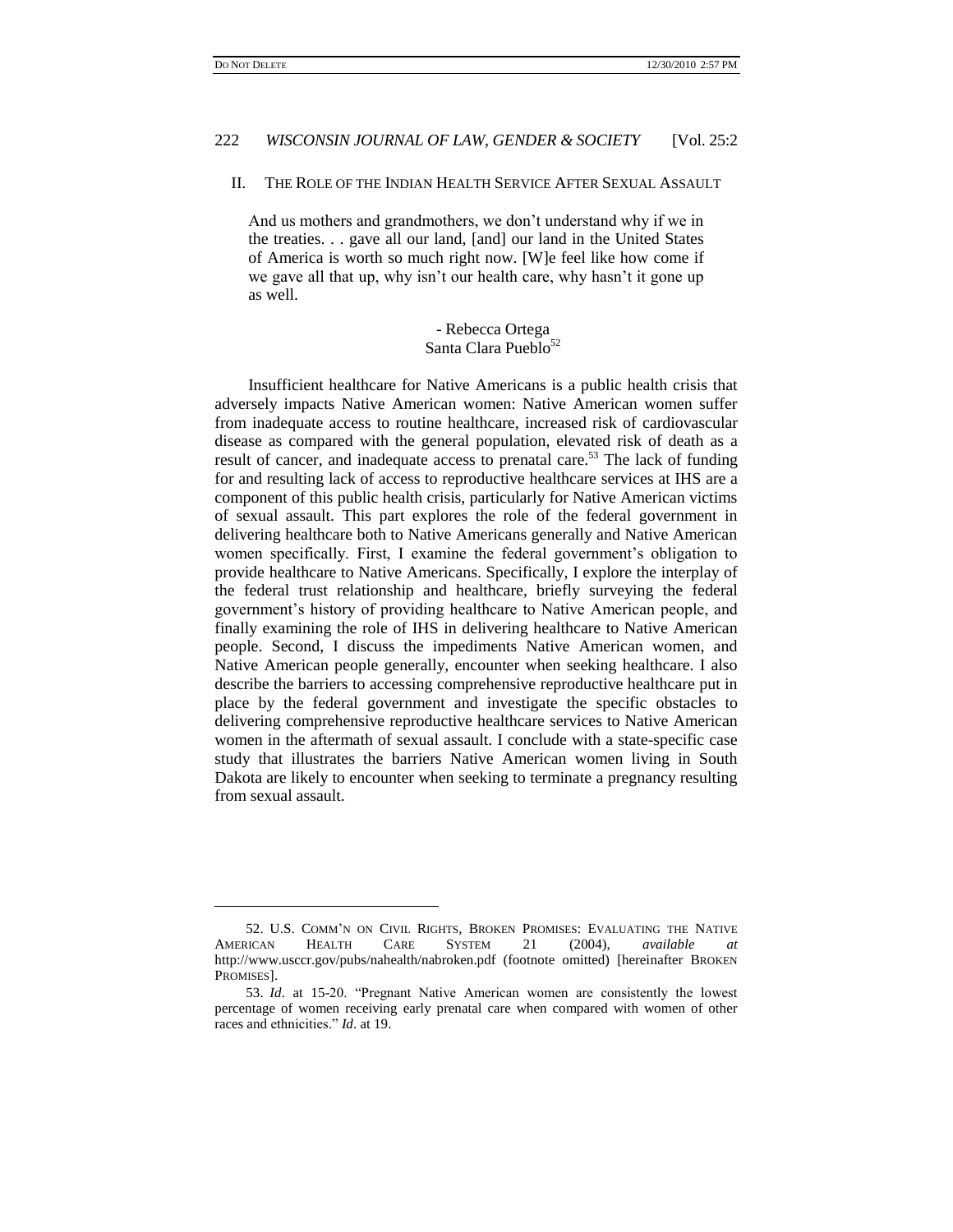$\overline{a}$ 

### 2010] *NO EXCEPTIONS MADE* 223

### *A. The Role of the Federal Government in Delivering Healthcare to Native American Women*

# i. The Federal Trust Relationship and Healthcare for Native American People

The United States government has a long-recognized trust, treaty-based,<sup>54</sup> and statutory obligation to provide Native American people with adequate healthcare, which is codified in the Indian Health Care Improvement Act (IHCIA).<sup>55</sup> IHS, an agency of the Department of Health and Human Services,<sup>56</sup> is tasked with fulfilling the United States' unique obligation to provide healthcare to Native Americans.<sup>57</sup> In 2010, IHS provided healthcare to an estimated 1.9 million Native American people in thirty-five states.<sup>58</sup> IHS has worked to identify and treat health issues specific to Native American women, including reproductive health issues. Despite these efforts, the United States has failed profoundly to meet its obligation to provide adequate healthcare to Native Americans. Responding to the reproductive healthcare needs of Native American victims of sexual assault is one area in which the federal government neglects its trust obligation to provide adequate healthcare services to tribes and tribal members.

<span id="page-14-0"></span>

<sup>54.</sup> IHS recognizes the treaty-based obligation of the United States government to provide health care services to Native-Americans, explaining that "[t]reaties between the United States Government and Indian Tribes frequently call for the provision of medical services, the services of physicians, or the provision of hospitals for the care of Indian people." *IHS Fact Sheets: Federal Basis for Health Services*, INDIAN HEALTH SERV. (Jan. 2010), http://info.ihs.gov/BasisHlthSvcs.asp. "[T]reaties contained general clauses promising the support of poor infirm persons, or the support and comfort of aged and infirm Indians. Despite limited specific references to health care in treaties, the provision of health care services to Indians was and is an implied benefit of the treaty process, even in the absence of explicit language." ROBERT JOHN ET AL., THE NICOA REPORT: HEALTH AND LONG-TERM CARE FOR INDIAN ELDERS 12 (1996). For example, the 1836 treaty between the United States and the Ottawa and Chippewa promised (among other things) "[t]hree hundred dollars per annum for vaccine matter, medicines, and the services of physicians, to be continued while the Indians remain on their reservations," in exchange for Ottawa and Chippewa land. Treaty with the Ottawas, etc., art. 4, Mar. 28, 1836, 7 Stat. 491, 492, *available at* http://digital.library.okstate.edu/KAPPLER/Vol2/treaties/ott0450.htm.

<sup>55.</sup> Indian Health Care Improvement Act (IHCIA), Pub. L. No. 94-437, § 2, 90 Stat. 1400, 1400 (1976).

<sup>56.</sup> INDIAN HEALTH SERV., http://www.ihs.gov (last visited Nov. 28, 2010).

<sup>57.</sup> Indian Health Care Improvement Act (IHCIA), Pub. L. No. 94-437, 90 Stat. 1400.

<sup>58.</sup> *IHS Fact Sheets: Indian Health Service: A Quick Look*, INDIAN HEALTH SERV. (Jan. 2010), http://info.ihs.gov/QuickLook2010.asp [hereinafter *IHS Quick Look*]. It is estimated that in fiscal year 2010, IHS will serve 1.9 million Native Americans, a number that grows 1.7% every year. *IHS Fact Sheets: IHS Year 2010 Profile*, INDIAN HEALTH SERV. (Jan. 2010), http://info.ihs.gov/Profile2010.asp [hereinafter *IHS Year 2010 Profile*]; INDIAN HEALTH SERV., TRENDS IN INDIAN HEALTH: 2002-2003 26 (2003), http://www.ihs.gov/nonmedicalprograms/ihs\_stats/files/Trends\_02-

<sup>03</sup>\_Entire%20Book%20(508).pdf [hereinafter TRENDS IN INDIAN HEALTH].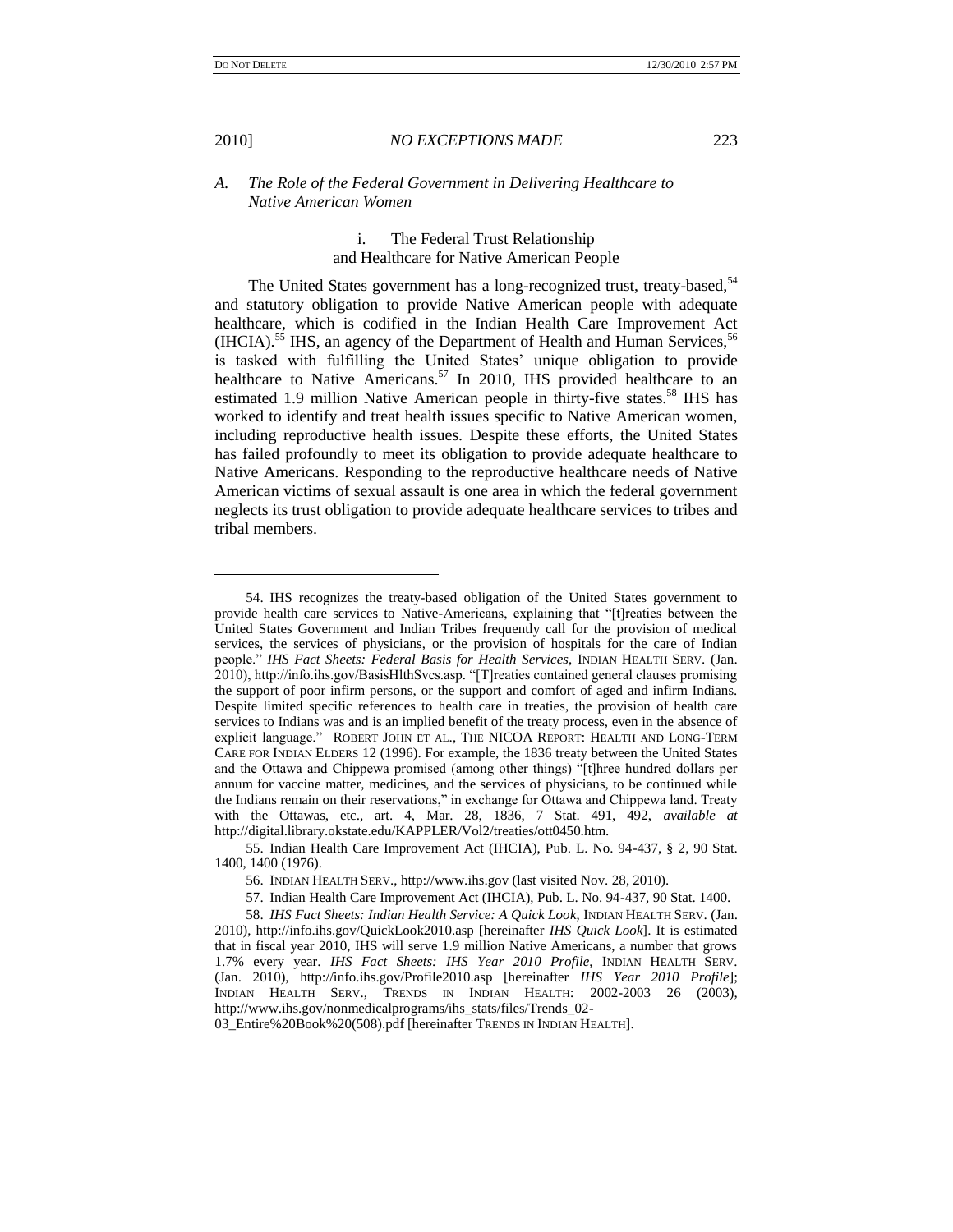# 224 *WISCONSIN JOURNAL OF LAW, GENDER & SOCIETY* [Vol. 25:2

### <span id="page-15-0"></span>ii. The Legislative History of Providing Healthcare to Native Americans

<span id="page-15-1"></span>As early as 1803, the Office of Indian Affairs within the United States War Department oversaw the provision of healthcare services to Native Americans.<sup>59</sup> In 1849, the Department of the Interior assumed the responsibility for providing healthcare to Native Americans.<sup>60</sup> Even though the federal government extended healthcare services to Native Americans, the government's motivation was not benevolent; rather, the government was motivated by a desire "to prevent disease and to speed Native American assimilation into the general population by promoting Native American dependence on Western medicine and by decreasing the influence of traditional Indian healers."<sup>61</sup>

The United States government codified its unique obligation to provide healthcare to Native Americans as part of the federal trust relationship in the Snyder Act of 1921.<sup>62</sup> Congress, exercising its plenary power over tribes, mandated that the "Bureau of Indian Affairs . . . shall direct, supervise, and expend such moneys as Congress may from time to time appropriate, for the benefit, care, and assistance of the Indians . . . [f]or relief of distress and conservation of health."<sup>63</sup> The Snyder Act both acknowledges the responsibility of the federal government to provide healthcare services to Native Americans and serves as the legislative foundation for healthcare services for Native Americans. However, the Snyder Act neither allocated sufficient federal funds to meet this obligation nor delineated administrative responsibility for the delivery of healthcare services to Native Americans, thereby creating chaos

<sup>59.</sup> Rose L. Pfefferbaum et al., *Providing for the Health Care Needs of Native Americans: Policy, Programs, Procedures, and Practices*, 21 AM. INDIAN L. REV. 211, 214- 15 (1997).

<sup>60.</sup> Holly T. Kuschell-Haworth, *Jumping Through Hoops: Traditional Healers and the Indian Health Care Improvement Act*, 2 DEPAUL J. HEALTH CARE L. 843, 845 (1999) (citing AM. INDIAN POL"Y REV. COMM"N, TASK FORCE SIX: INDIAN HEALTH, REPORT ON INDIAN HEALTH: 29 (1976)).

<sup>61.</sup> Kuschell-Haworth, *supra* note [60,](#page-15-0) at 845. "Health services administered by the Office of Indian Affairs were most often poorly equipped to combat the serious cases of tuberculosis, trachoma, smallpox, and other contagious and infectious diseases on Indian reservations during the late 19th- and early 20th-centuries. The federal government"s program of assimilation of Native Americans into white culture dominated reservation health care during this period." *Reservation and Hospital Health Care Under the Office of Indian Affairs (c*.*1890-1925)*, NAT"L LIBRARY OF MED., http://www.nlm.nih.gov/exhibition/if\_you\_knew/if\_you\_knew\_06.html (last visited Nov. 28, 2010).

<sup>62.</sup> Snyder Act of 1921, Pub. L. No. 67-42, 42 Stat. 208 (codified as amended at 25 U.S.C. § 13 (2006)). For an extensive discussion of the historical foundation for IHS, see Pfefferbaum, *supra* not[e 59.](#page-15-1) In 1926, shortly after enacting the Snyder Act, the United States government charged the Merriam Commission with investigating the impact of the Dawes Act, which allotted reservation land to individual Native Americans, part of which implicated health care conditions for Native Americans. LEWIS MERIAM ET AL., INST. FOR GOV"T RESEARCH, THE PROBLEM OF INDIAN ADMINISTRATION (1928).

<sup>63.</sup> Snyder Act of 1921, Pub. L. No. 67-42, 42 Stat. 208.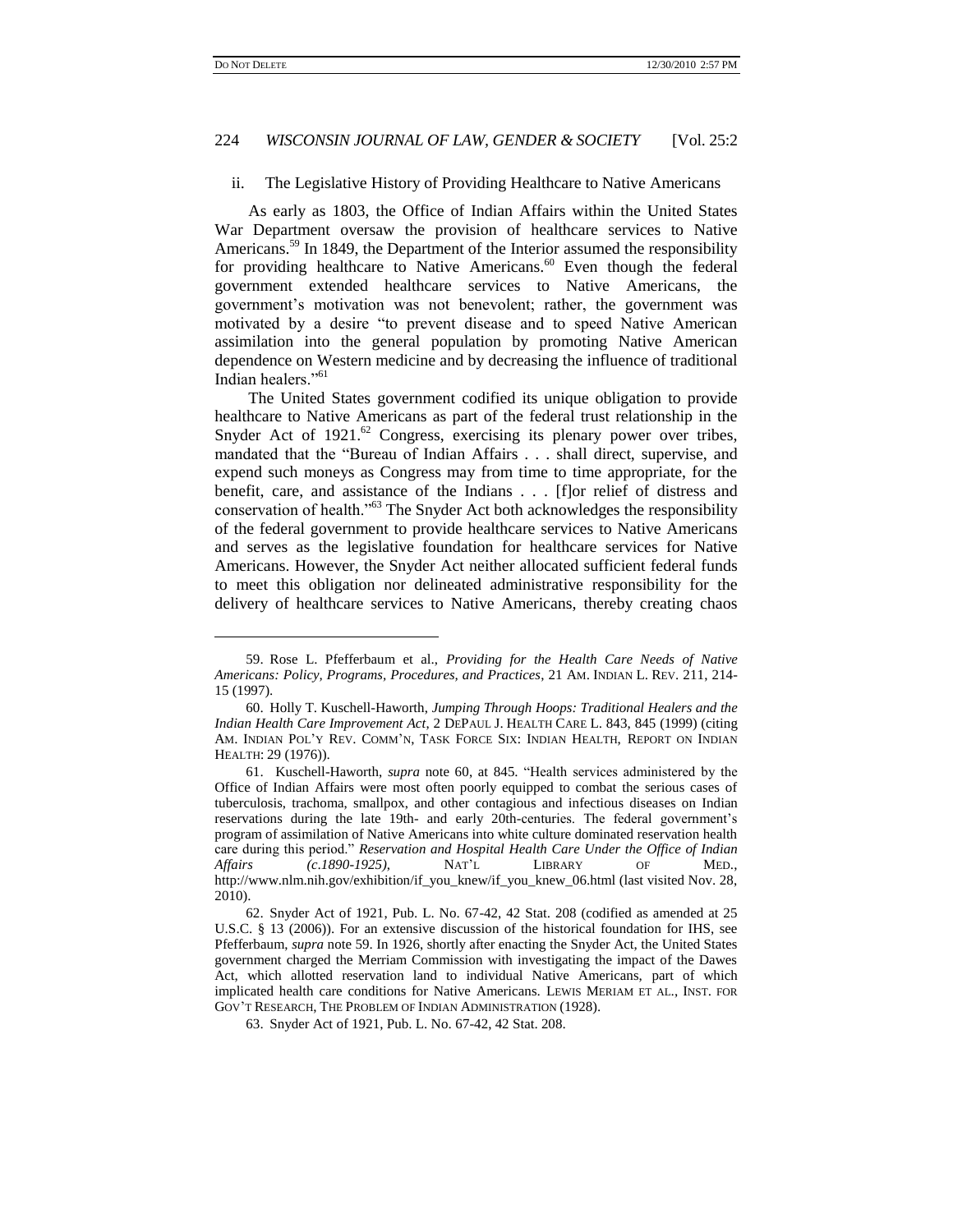regarding actual service delivery.<sup>64</sup> Unfortunately, this foreshadowed federal policy toward Native American healthcare for the next nine decades.

In 1955, Congress moved the responsibility for Indian healthcare from the Bureau of Indian Affairs to what is today the Department of Health and Human Services.<sup>65</sup> With the passage of the Indian Self-Determination and Education Assistance Act in  $1975$ ,<sup>66</sup> Congress gave tribes the option of receiving healthcare services from what would become IHS or "assuming from the IHS the administration and operation of health services and programs in their communities."<sup>67</sup> The next year, Congress passed the IHCIA, which codified the United States' obligation to provide healthcare services to Native Americans.<sup>68</sup> The IHCIA acknowledged the unique duty of the United States to Native Americans regarding healthcare, stating "[f]ederal health services to maintain and improve the health of the Indians are consonant with and required by the Federal Government's historical and unique legal relationship with, and resulting responsibility to, the American Indian people."<sup>69</sup> The Act specifically stated that IHCIA aims:

to provide the quantity and quality of health services which will permit the health status of Indians to be raised to the highest possible level . . . . of providing the highest possible health status to Indians and to provide  $\dots$  all resources necessary to effect that policy.<sup>70</sup>

Importantly, the IHCIA appropriated federal funds to ensure delivery of healthcare services to Native Americans, including mandates to construct hospitals and medical service facilities, hire trained medical providers, and address the needs of Native Americans living in urban settings and not on reservations.<sup>71</sup>

Still, at no point in the history of IHS have enough funds been allocated to comprehensively treat the healthcare needs of Native Americans. The United

<sup>64.</sup> Pfefferbaum, *supra* not[e 59,](#page-15-1) at 215.

<sup>65.</sup> *Id*.

<sup>66.</sup> Indian Self-Determination and Education Assistance Act of 1975, Pub. L. No. 93- 638, 88 Stat. 2203 (codified as amended at 25 U.S.C. § 450-450(n) (2006)).

<sup>67.</sup> *IHS Quick Look*, *supra* not[e 58.](#page-14-0)

<sup>68.</sup> Indian Health Care Improvement Act (IHCIA), Pub. L. No. 94-437, 90 Stat. 1400 (1976).

<sup>69.</sup> *Id*. During hearings for the 1992 amendments to the IHCIA, one Senator stated, "[b]ased upon the Constitution, historical development, treaties, and statutes, the United States has assumed a legal and moral obligation to provide adequate health care and services to Indian tribes and their members." S. REP. NO. 102-392, at 2 (1992), *reprinted in* 1992 U.S.C.C.A.N. 3943, 3944; *see also* Indian Health Amendments of 1992, Pub. L. No. 102- 573, 106 Stat. 4526.

<sup>70.</sup> Indian Health Care Improvement Act (IHCIA), Pub. L. No. 94-437, 90 Stat. 1400 - 1401 (1976).

<sup>71.</sup> Indian Health Care Amendments of 1980, Pub. L. No. 96-537, 94 Stat. 3173; BROKEN PROMISES, *supra* not[e 52,](#page-13-0) at 24.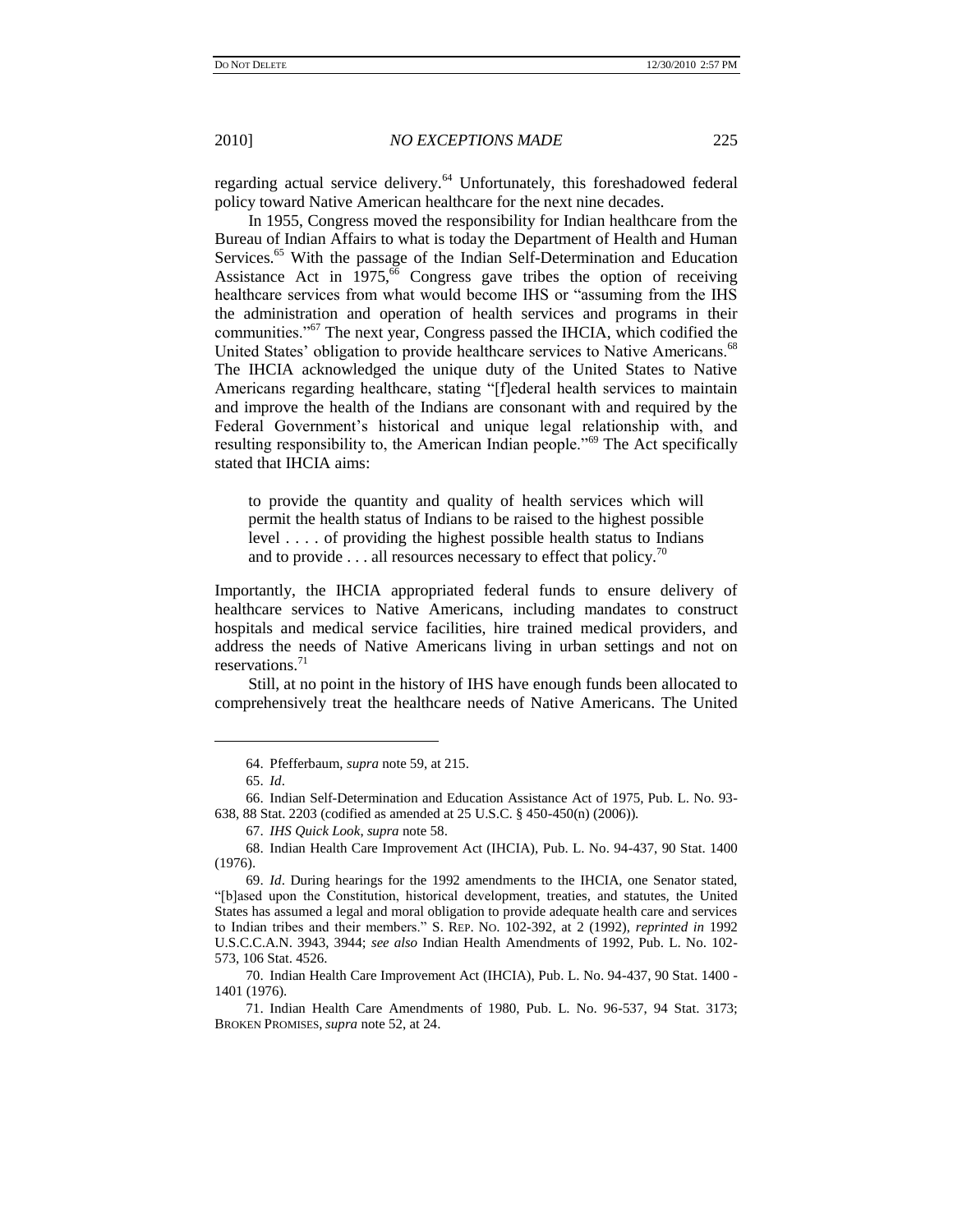States Commission on Civil Rights released a report in 2004 outlining the United States government's overwhelming failure to provide healthcare for Native Americans, stating "persistent discrimination and neglect continue to deprive Native Americans of a health system sufficient to provide health care equivalent to that provided to the vast majority of Americans."<sup>72</sup> The Commission explained,

It has long been recognized in Native American and medical communities that Native Americans are dying of diabetes, alcoholism, tuberculosis, suicide, unintentional injuries, and other health conditions at shocking rates. Beyond these mortality rates, Native Americans also suffer significantly lower health status and disproportionate rates of disease compared with all other Americans.<sup>73</sup>

<span id="page-17-0"></span>In fact, Native American healthcare is so poor that Native Americans lag twenty to twenty-five years behind the general population in terms of health status.<sup>74</sup> Despite the striking disparity between the federal government's moral and fiduciary responsibility toward tribes and these abysmal health outcomes, Congress has never allocated sufficient funds to meet the healthcare needs of Native Americans.<sup>75</sup> The United States Commission on Civil Rights found that IHS operated with only 59% of the funds it needed to provide adequate healthcare and, adjusting for inflation, IHS per capita spending on healthcare has fallen.<sup>76</sup> Indeed, the federal government spends 50% more on healthcare services for prisoners and those on Medicaid than it does on Native Americans.<sup>77</sup> The IHCIA was reauthorized every year from 1976 to 2000; after its expiration in 2000, the Bush Administration refused to back reauthorization of the IHCIA.<sup>78</sup> In 2009, however, IHS received more than \$500 million from the American Recovery and Reinvestment Act to be used for construction, maintenance and improvements, health information technology, sanitation, and

<sup>72.</sup> BROKEN PROMISES, *supra* not[e 52,](#page-13-0) at 6.

<sup>73.</sup> *Id*. at 2.

<sup>74.</sup> A QUIET CRISIS, *supra* note [18,](#page-6-0) at 42.

<sup>75.</sup> In fiscal year 2010, IHS received a \$4.03 billion operating budget from Congress. INDIAN HEALTH SERV., DEP'T OF HEALTH & HUMAN SERVS., JUSTIFICATION OF ESTIMATES FOR APPROPRIATIONS COMMITTEES CJ-2 (2010), available at ESTIMATES FOR APPROPRIATIONS COMMITTEES CJ-2 (2010), *available at* https://www.ihs.gov/NonMedicalPrograms/BudgetFormulation/documents/IHS\_CJ\_2010\_Fi nal\_Submission.pdf [hereinafter IHS JUSTIFICATION OF ESTIMATES FOR APPROPRIATIONS COMMITTEES]. I have been unable to find information that would explain how that money is allocated within IHS to serve the specific reproductive health care needs of Native American victims of sexual assault.

<sup>76.</sup> A QUIET CRISIS, *supra* note [18,](#page-6-0) at 42.

<sup>77.</sup> *Id*. at 5-6.

<sup>78.</sup> Robert J. Miller, *Cutting Native Peoples' Health Care*, TOMPAINE.COM (Mar. 21, 2007), http://www.tompaine.com/articles/2007/03/21/ cutting\_native\_peoples\_health\_care.php.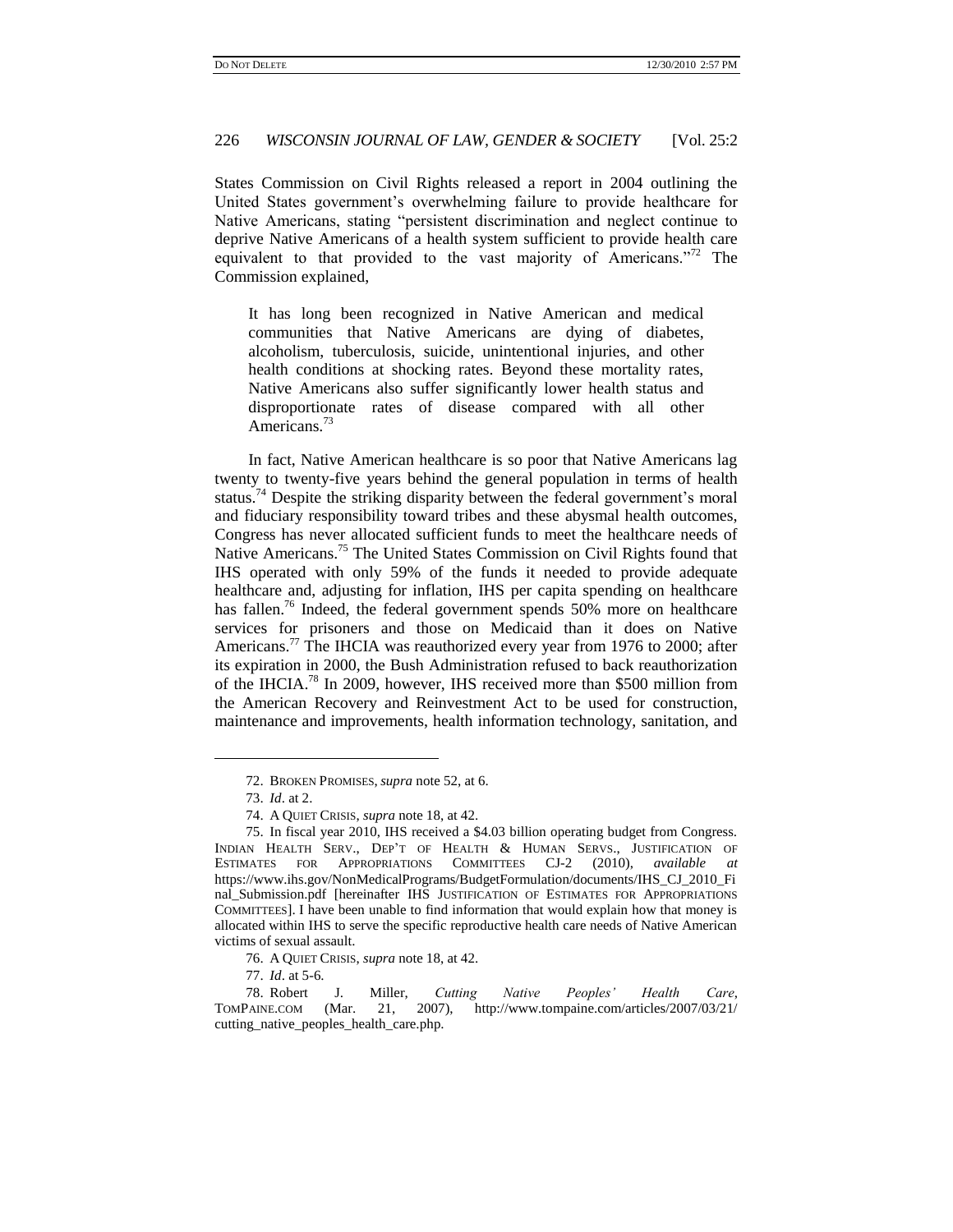health equipment.<sup>79</sup> As part of a comprehensive healthcare reform, President Obama signed the Patient Protection and Affordable Care Act into law in March of 2010, making permanent the IHCIA and no longer subjecting Native Americans' healthcare to annual reauthorization.<sup>80</sup>

<span id="page-18-0"></span>iii. The Role of the Indian Health Service in Delivering Healthcare

As mandated by the IHCIA, IHS administers and delivers healthcare services to Native Americans.<sup>81</sup> The mission of IHS is "to assure that comprehensive, culturally acceptable personal and public health services are available and accessible to American Indian[s]"<sup>82</sup> and "to uphold the Federal Government's obligation to promote healthy American Indian and Alaska Native people, communities, and cultures and to honor and protect the inherent sovereign rights of Tribes."<sup>83</sup> IHS provides medical services to any enrolled member of a federally recognized tribe.<sup>84</sup> In addition to providing direct healthcare services, IHS functions as a healthcare advocate for Native Americans within the federal government.<sup>85</sup> In testimony before the United States Commission on Civil Rights, Dr. Charles Grim, then-director of IHS, described the healthcare services of IHS as "a program of "universal eligibility but limited availability."<sup>86</sup> The distribution of healthcare funds does not mimic the entitlements common in most United States health insurance programs. Typically, someone with health insurance expects that their health insurance provider will cover necessary doctor visits, tests, and procedures and that the insurance provider will have the funds required to cover the cost of necessary services. However, in the case of IHS, the funds are discretionary in nature, and "[c]onsequently, IHS provides health care services only to the extent appropriated funding allows."<sup>87</sup> That is to say, due to the extraordinarily low level of federal funding for IHS, there is no guarantee IHS will pay for doctor visits, tests, and/or procedures deemed necessary because IHS may not have sufficient funds to pay for the medical service.

<sup>79.</sup> American Recovery and Reinvestment Act of 2009, Pub. L. No. 111-5, div.A, tit.7, 123 Stat. 115, 171; *see also Overview of ARRA*, INDIAN HEALTH SERV., http://www.ihs.gov/recovery (last visited Nov. 28, 2010).

<sup>80.</sup> Patient Protection and Affordable Care Act, Pub. L. No. 111-148, § 10221, 124 Stat. 119, 935-36 (2010).

<sup>81.</sup> Indian Health Care Improvement Act, Pub. L. No. 94-437, 90 Stat. 1400 (1976).

<sup>82.</sup> *Indian Health Service Introduction*, INDIAN HEALTH SERV., http://www.ihs.gov/PublicInfo/PublicAffairs/Welcome\_Info/IHSintro.asp (last visited Nov. 28, 2010).

<sup>83.</sup> *Id*. The *Indian Health Manual* outlines the criteria for receiving services from IHS. INDIAN HEALTH SERV., INDIAN HEALTH MANUAL § 2-1.1, at 1 (1983), *available at* http://www.ihs.gov/PublicInfo/Publications/IHSManual/Part2/pt2chapt1/pt2chpt1.htm#2 [hereinafter INDIAN HEALTH MANUAL].

<sup>84.</sup> *IHS Quick Look*, *supra* not[e 58.](#page-14-0)

<sup>85.</sup> *Indian Health Service Introduction*, *supra* note 83.

<sup>86.</sup> BROKEN PROMISES, *supra* not[e 52,](#page-13-0) at 49 (footnote omitted).

<sup>87.</sup> *Id*.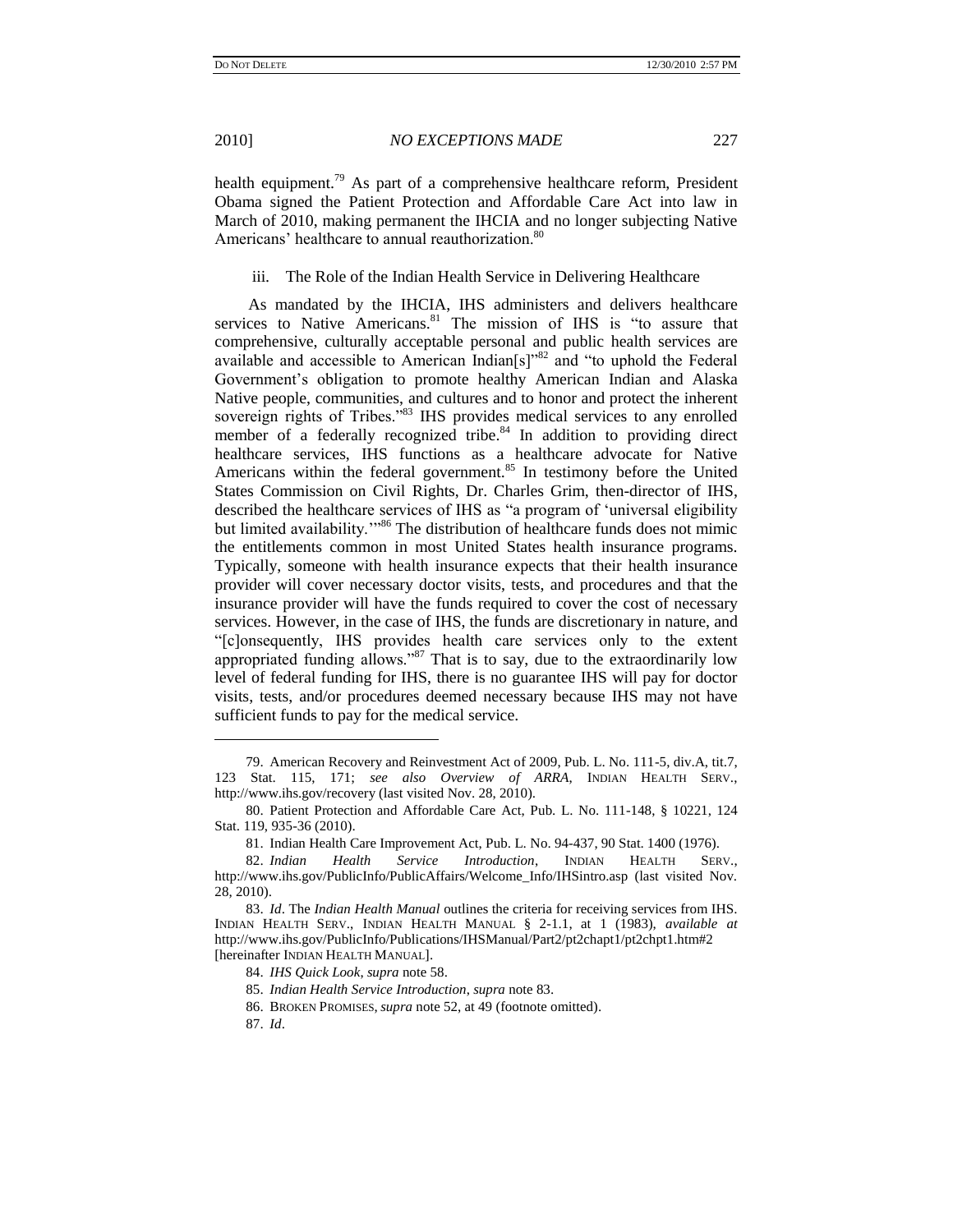IHS estimates it will provide healthcare services to over 1.9 million Native American people in thirty-five states in 2010.<sup>88</sup> IHS is divided into twelve service areas, which oversee the distribution of healthcare services to all Native Americans.<sup>89</sup> As of 2010, IHS and its federal employees operated 29 hospitals, 59 health centers, and 28 health stations, as well as 34 service units specifically designed to address the needs of urban Native Americans.<sup>90</sup> There are 16 hospitals, 237 health centers, and 93 health stations operated by tribal governments.<sup>91</sup> This Article focuses exclusively on service units run with federal, and not tribal, monies.

IHS has succeeded in bringing healthcare services to Native Americans living in rural areas who would not otherwise have convenient access to healthcare, particularly to smaller tribes that might not have the resources to undertake the administration of healthcare services. $92$  Despite some real successes, IHS faces severe problems related to the management of IHS programs as well as issues surrounding the "geographic location of facilities," "outdated and aging facilities," "extended wait times at facilities for treatment," "retention and recruitment of qualified providers," and "misdiagnosis or late diagnosis of diseases."<sup>93</sup>

# *B. IHS and the Provision of Healthcare for Native American Women*

The IHCIA specifically addressed the distinct healthcare needs of Native American women and established the Office of Indian Women"s Health Care to oversee IHS efforts to provide healthcare services to Native American women.<sup>94</sup> The IHS website has a special section devoted to women's health, listing several salient topics on Native American women"s healthcare, including access to care, violence against Native American women, sexually transmitted infections, substance abuse, cardiovascular disease, and maternal and child health.<sup>95</sup> There is almost no information on the IHS website regarding access to

<span id="page-19-0"></span>l

93. *Id*. at 47.

94. Indian Health Amendments of 1992, Pub. L. No. 102-573, § 223, 106 Stat. 4526, 4559.

95. *Maternal Child Health—American Indian and Alaska Native*, INDIAN HEALTH SERV., http://www.ihs.gov/MedicalPrograms/MCH/index.cfm (last visited Nov. 28, 2010) [hereinafter *Maternal Child Health*]; *Women's Health—American Indian and Alaska Native*, INDIAN HEALTH SERV., http://www.ihs.gov/MedicalPrograms/MCH/W/index.cfm (last visited Nov. 28, 2010) [hereinafter *Women's Health*].

<sup>88.</sup> *IHS Year 2010 Profile*, *supra* note [58;](#page-14-0) TRENDS IN INDIAN HEALTH, *supra* note [58.](#page-14-0)

<sup>89.</sup> *IHS Year 2010 Profile*, *supra* note [58.](#page-14-0)

<sup>90.</sup> *Id*.

<sup>91.</sup> *Id*.

<sup>92.</sup> BROKEN PROMISES, *supra* note [52,](#page-13-0) at 53. Despite the dismal health outcomes for Native Americans, the creation of IHS has had a positive impact on the health status of Native Americans: "[s]ince 1973, mortality rates have declined for . . . tuberculosis (82) percent); maternal deaths (78 percent); infant deaths (66 percent); accidents (57 percent); injury and poisoning (53 percent); and pneumonia and influenza (50 percent)." *Id*. (footnote omitted).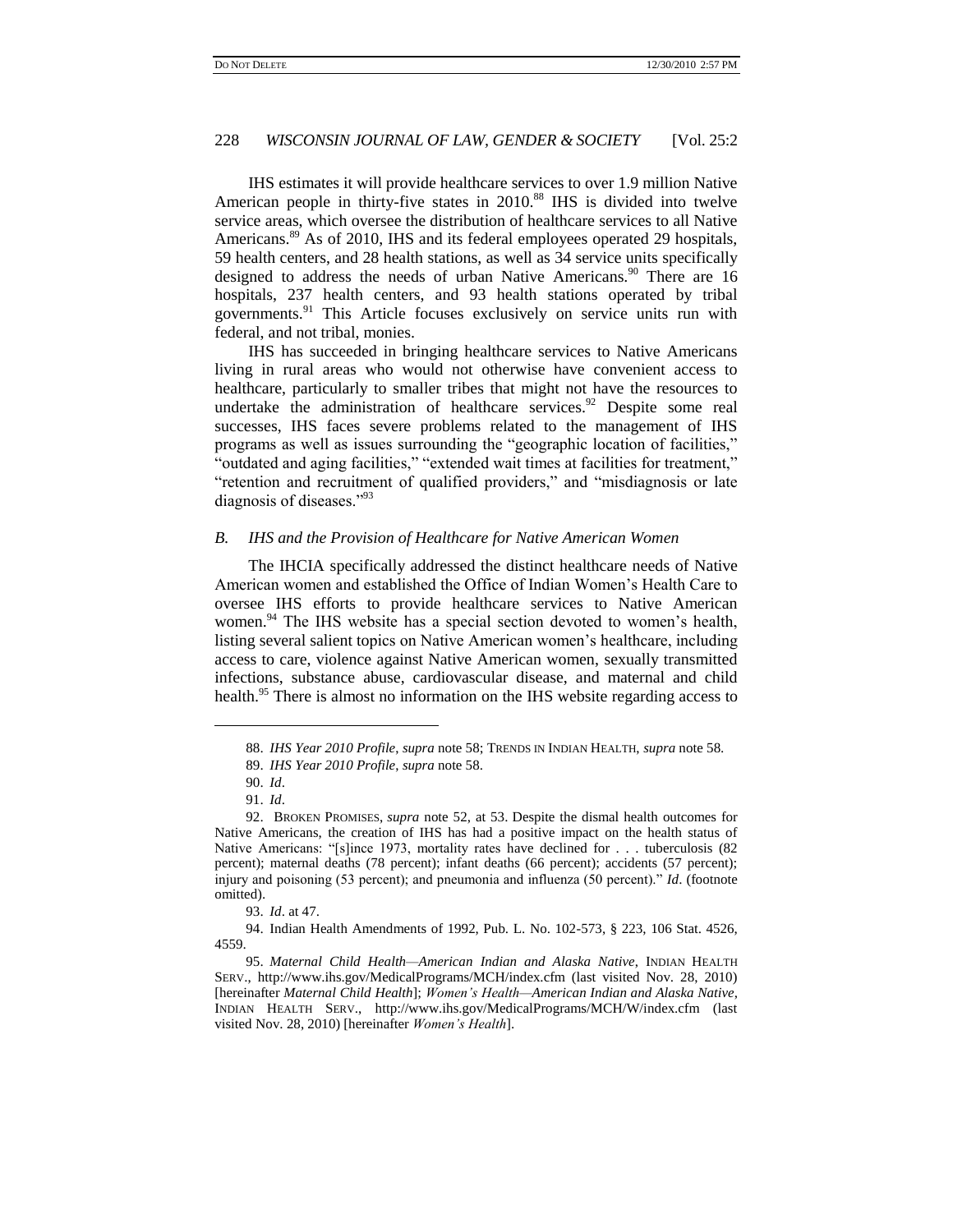contraception, sex education, and reproductive healthcare that falls outside the scope of prenatal care.<sup>96</sup> The high rate of sexual assault among Native American women gives rise to a unique set of healthcare needs for victims physical injuries, psychological trauma, exposure to sexually transmitted infections, and unwanted pregnancy. $97$  Sexual assault adversely impacts the reproductive health of women, and its effects must be addressed in developing a healthcare strategy that will address the special healthcare needs of Native American women. Specifically, I will examine the impact of the Hyde Amendment on IHS"s ability to provide comprehensive reproductive healthcare to victims.

#### i. The Hyde Amendment and the Indian Health Service

In 1976, Congress passed a rider put forth by Representative Henry Hyde to the Department of Health and Human Services appropriations bill that prohibited the use of federal funds for abortions, except in very limited circumstances.<sup>98</sup> The Hyde Amendment stated that "[n]one of the funds contained in this Act shall be used to perform abortions except where the life of the mother would be endangered if the fetus were carried to term."<sup>99</sup> The Hyde Amendment has been renewed every year since its passage in 1976, and its language has evolved over time. Today, the Hyde Amendment states no federal funds will be used for abortions except in the case of pregnancy resulting from rape, incest, or "in the case where a woman suffers from a physical disorder, physical injury, or physical illness, including a life-endangering physical condition caused by or arising from the pregnancy itself, that would, as certified by a physician, place the woman in danger of death unless an abortion is performed."<sup>100</sup> The Hyde Amendment limits access to abortion by limiting insurance coverage for a host of women who are dependent on the federal government for healthcare, including women in the military, women in federal prisons, women on Medicaid, low-income women in the District of Columbia,

<span id="page-20-0"></span><sup>96.</sup> *See generally Maternal Child Health*, *supra* note [95.](#page-19-0) The Maternal and Child Health section of the IHS website appears to be the repository of information about reproductive health care on the IHS website.

<sup>97.</sup> Chrisler & Ferguson, *supra* not[e 14;](#page-5-0) Heise, *supra* not[e 14.](#page-5-0)

<sup>98.</sup> Act of Sept. 30, 1976, Pub.L. No. 94-439, § 209, 90 Stat. 1418, 1434.

<sup>99.</sup> *Id*. § 209, 90 Stat. at 1434.

<sup>100.</sup> Omnibus Appropriations Act, 2009, Pub. L. No. 111-8, §§ 507-08, 123 Stat. 524, 802-03. In 1978, Congress changed the Hyde Amendment to include an exception for rape and incest. The Reagan administration removed this exception, returning the Hyde Amendment to its original form. It was not until the Clinton administration that the Hyde Amendment again included an exception for rape and incest. Heather Boonstra & Adam Sonfield, *Rights Without Access: Revisiting Public Funding of Abortion for Poor Women*, GUTTMACHER REP. ON PUB. POL"Y, Apr. 2000, at 8, *available at* http://www.guttmacher.org/pubs/journals/gr030208.pdf.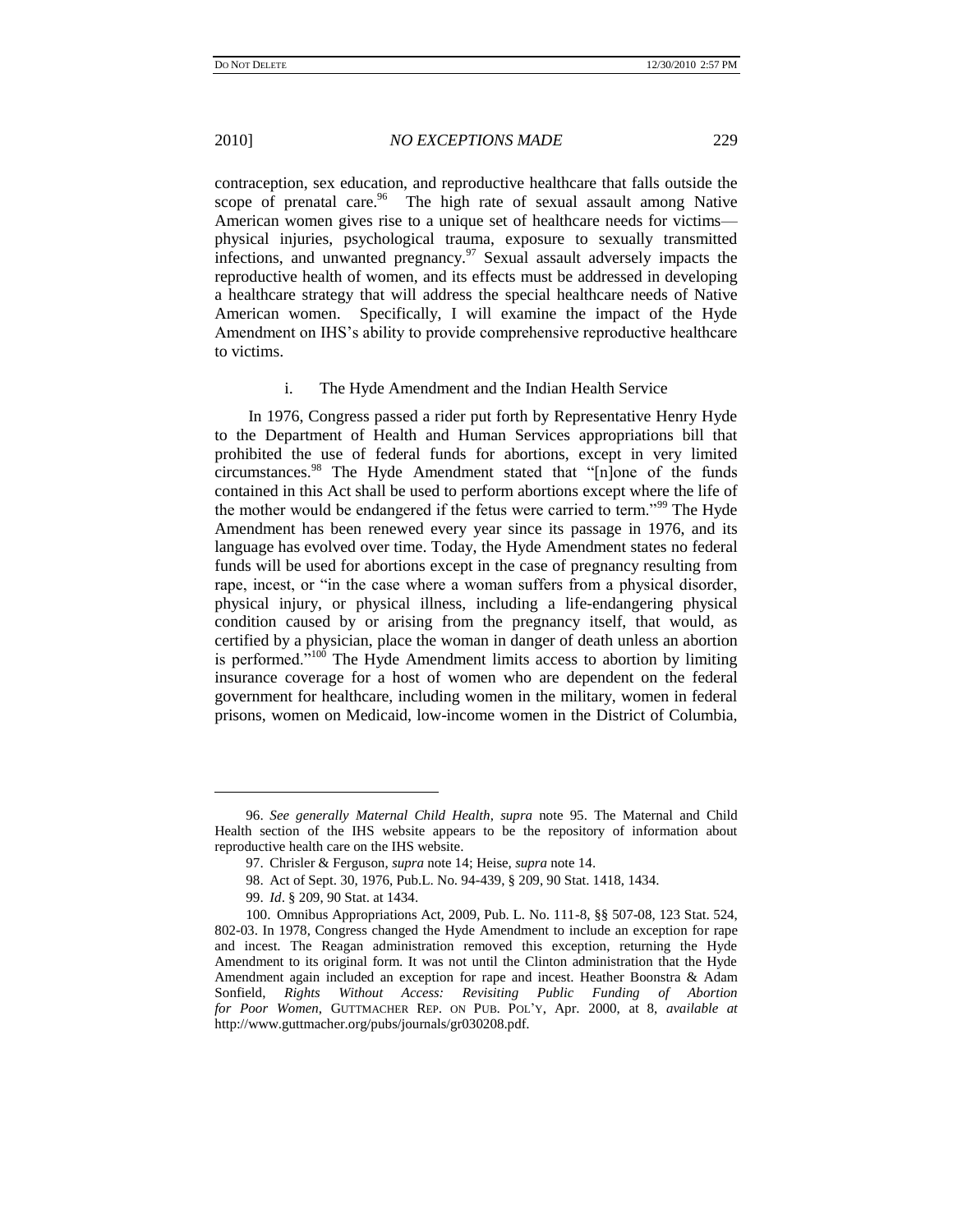women serving in the Peace Corps, federal employees, teenagers participating in the State Child Health Insurance Plan, and Native American women.<sup>101</sup>

The Hyde Amendment has a profound impact on the ability of IHS which relies exclusively on federal funds for its operating budget $102$ —to offer comprehensive reproductive healthcare services by denying funding for abortions except in the case of pregnancy resulting from rape or incest or when pregnancy endangers the life of the pregnant woman. The IHCIA specifically references the Hyde Amendment's limitations on performing abortions using federal funds at IHS facilities:

Any limitation on the use of funds contained in an Act providing appropriations for the Department of Health and Human Services for a period with respect to the performance of abortions shall apply for that period with respect to the performance of abortions using funds contained in an Act providing appropriations for the Indian Health Service.<sup>103</sup>

In response to the Hyde Amendment, IHS promulgated regulations stating that no IHS facility may provide a woman with an abortion unless her pregnancy is a result of rape or incest, or unless the life of the pregnant woman is endangered.<sup>104</sup> If IHS is unable to provide a given medical service, such as an

<span id="page-21-0"></span><sup>101.</sup> *Public Funding for Abortion*, ACLU (July 21, 2004), http://www.aclu.org/ reproductiverights/lowincome/16393res20040721.html.

<sup>102.</sup> For specific information on the IHS budget, see IHS JUSTIFICATION OF ESTIMATES FOR APPROPRIATIONS COMMITTEES, *supra* note [75.](#page-17-0)

<sup>103.</sup> 25 U.S.C. § 1676 (2006).

<sup>104.</sup> 42 C.F.R. § 136.51 (2009). In 1996, IHS Director Michael H. Trujillo clarified the circumstances under which IHS provides abortion services:

The pregnancy is the result of an act of rape or incest and the following conditions are met:

A. An IHS-operated program, tribal health program operated pursuant to Public Law 93-638, or an urban Indian health program operated pursuant to Title V receives signed documentation from a law enforcement agency, a health care facility, or a health care program stating:

<sup>(1)</sup> That the woman requesting the abortion has reported she was a victim of rape or incest;

<sup>(2)</sup> The date on which the episode of rape or incest occurred;

<sup>(3)</sup> The date on which the report was made, which must have been within 60 days of the date on which the episode of rape or incest occurred;

<sup>(4)</sup> The name and address of the victim and the name and address of the person making the report (if different from the victim); and

<sup>(5)</sup> That the report included the signature of the person who reported the incident.

B. The incident in question meets the definition of rape or incest as defined by law in the State or tribal jurisdiction where the incident was reported to have occurred.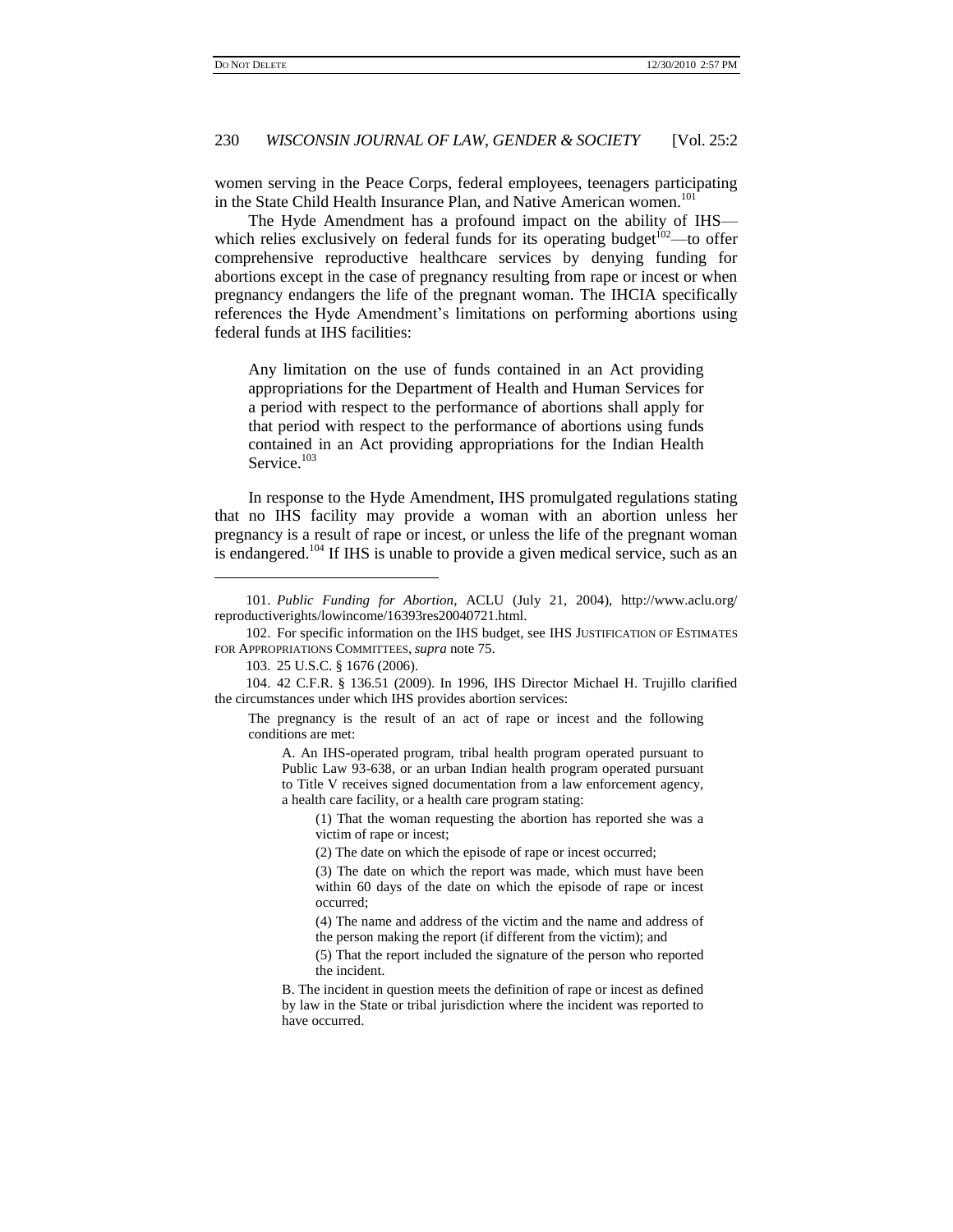2010] *NO EXCEPTIONS MADE* 231

<span id="page-22-1"></span>abortion, federal funds may be allocated to reimburse non-IHS healthcare providers who perform an abortion on a Native American woman who meets these criteria.<sup>105</sup> It is IHS policy that "as in other family planning circumstances," IHS will "comply with State law regarding the provision of services to minors without parental consent."<sup>106</sup> The *Indian Health Manual*, which "is the reference for IHS employees regarding IHS-specific policy and procedural instructions,"<sup>107</sup> states that no abortions may be performed unless the life of the pregnant woman is endangered—this section was last updated in 1992.<sup>108</sup>

In addition to approving surgical abortions in the case of pregnancy resulting from rape, incest, or danger to the life of the pregnant woman, IHS has approved the use of the drug mifepristone ""as a reasonable therapeutic choice" for abortion in cases of life endangerment, rape or incest."<sup>109</sup> Mifepristone is a drug that can prevent pregnancy during the first several weeks of pregnancy and is commonly known as a medical abortion.<sup>110</sup>

105. Native Americans may seek health services at a provider other than IHS, but must meet stringent requirements in order to obtain reimbursement. IHS terms such services as contract health services. 42 C.F.R. § 136a.10 (2009) ("*Contract health services* means health services provided at the expense of the Indian Health Service from public or private medical or hospital facilities other than those of the Service or those funded by the Service."); 42 C.F.R. § 136a.12(c) ("Contract health services will not be authorized when and to the extent that Indian Health Service or Indian Health Service funded facilities are available to provide the needed care. When funds are insufficient to provide the volume of contract health services needed by the service population, the Indian Health Service shall determine service priorities on the basis of medical need."); *see also* B.J. Jones, *In Their Native Lands: The Legal Status of American Indian Children in North Dakota*, 75 N.D. L. REV. 241, 263-66 (1999); Pfefferbaum et al., *supra* not[e 59,](#page-15-1) at 234-36.

106. Memorandum from Michael Trujillo, *supra* not[e 104.](#page-21-0)

107. INDIAN HEALTH MANUAL, *supra* not[e 83,](#page-18-0) at introduction.

108. *Id*. at § 3-13.14. There have been no updates to the *Indian Health Manual* or any additions to the Federal Register indicating that the Obama administration has promulgated new regulations that are more restrictive than the Hyde Amendment.

109. KATI SCHINDLER ET AL., NATIVE AM. WOMEN"S HEALTH EDUC. RES. CTR., INDIGENOUS WOMEN"S REPRODUCTIVE RIGHTS: THE INDIAN HEALTH SERVICE AND ITS INCONSISTENT APPLICATION OF THE HYDE AMENDMENT 5 (2002), *available at* http://www.prochoice.org/pubs\_research/publications/downloads/about\_abortion/indigenous \_women.pdf.

110. Mifepristone is a safe medical alternative to surgical abortions if used early in pregnancy. Mifepristone was approved by the U.S. Food and Drug Administration for use in the United States in 2000. Susanne Pichler, revised by Deborah Golub, *Mifepristone: Expanding Women's Options for Early Abortion*, PLANNED PARENTHOOD AFFILIATES OF NEW JERSEY, http://www.plannedparenthoodnj.org/library/topic/medical\_abortion/ mifepristone\_expanding\_options (last updated Oct. 11, 2007).

<span id="page-22-0"></span>

Memorandum from IHS Director Michael H. Trujillo, M.D., M.P.H, Assistant Surgeon General, on Current Restrictions in Use of Indian Health Service Funds for Abortions for IHS Area Directors and Associate Directors (Aug. 26, 1996), *available at*  http://www.ihs.gov/PublicInfo/Publications/IHSmanual/SGMs/SGM96/sgm96\_01/96\_01.ht m [hereinafter Memorandum from Michael Trujillo]; ACCESS TO ABORTION SERVICES, *supra* note [1,](#page-1-0) at 4; *see also* INDIAN HEALTH MANUAL , *supra* note [83,](#page-18-0) § 3-13.14, at 82-83.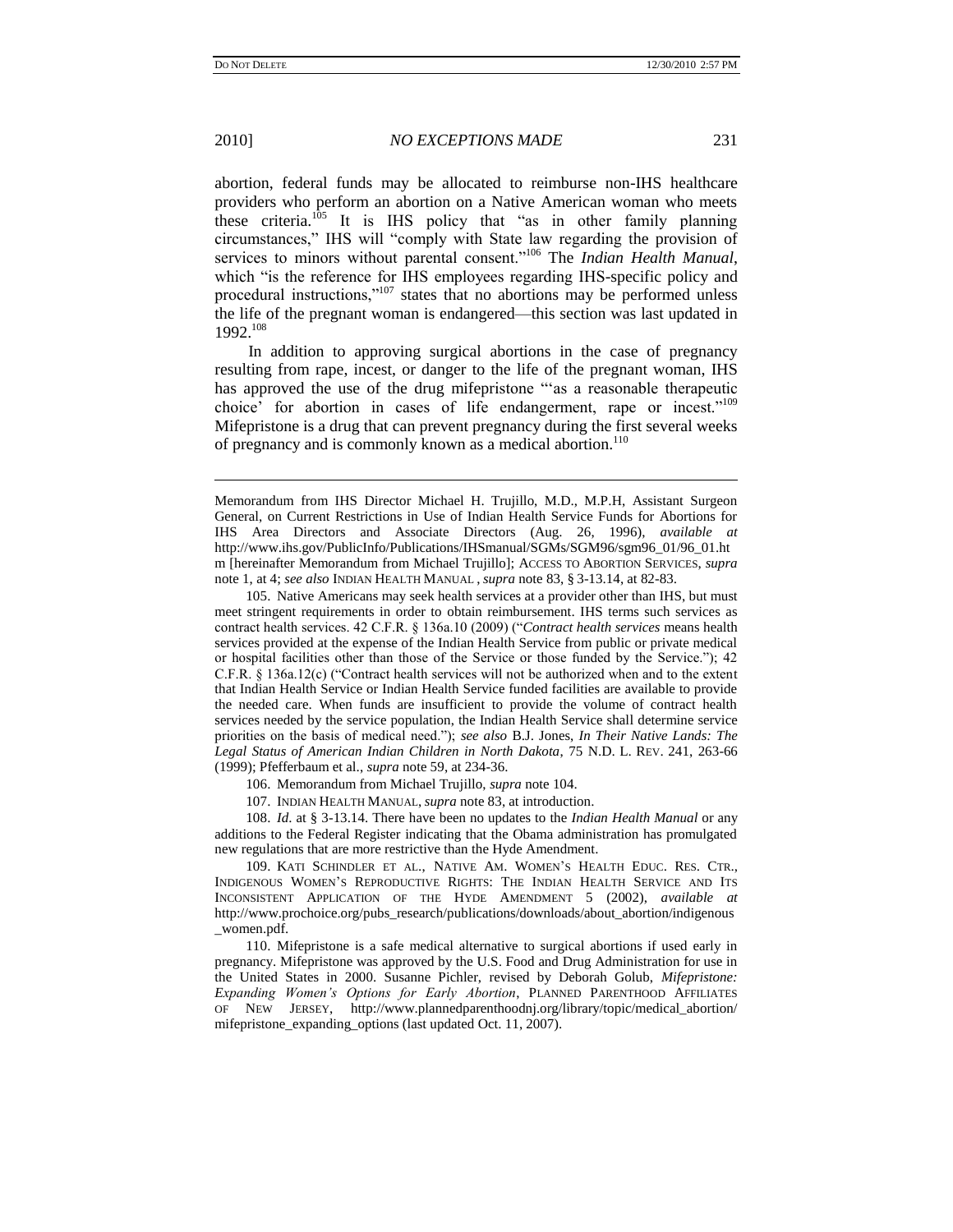Emergency contraception, a drug that can prevent pregnancy if administered within 120 hours of intercourse, does not violate the Hyde Amendment because it does not cause an abortion and can be prescribed by IHS regardless of the circumstances of impregnation.<sup>111</sup> Emergency contraception is an effective way to treat victims of sexual assault who wish to avoid pregnancy as a result of the assault and seek medical care shortly after the assault.<sup>112</sup> IHS has not promulgated regulations indicating that the agency believes emergency contraception violates the Hyde Amendment.

### <span id="page-23-1"></span>ii. The Reality of Obtaining an Abortion after Sexual Assault at an IHS Facility

The overarching theme of post-sexual assault treatment at IHS facilities appears to be inconsistency. There is no standard policy for treating sexual assault victims at IHS facilities, and in the event of pregnancy (or potential pregnancy) resulting from sexual assault, the limited amount of research that has been done reveals that it is extremely difficult to get either emergency contraception to prevent an unwanted pregnancy or an abortion at IHS facilities. The Hyde Amendment should not be a barrier to victims seeking abortions at IHS facilities when pregnancy is the result of sexual assault. In practice, research reveals that the Hyde Amendment coupled with anemic IHS funding levels have resulted in a *de facto* ban on abortion services at IHS for victims of sexual assault—a troubling reality not only because it jeopardizes the ability of women who rely on IHS as their primary healthcare provider to control their reproductive destiny but also because of the startlingly high rate of sexual assault in Indian Country and the unfortunate reality that women might become pregnant after sexual assault. In this section, I will outline the standard treatment for all victims of sexual assault and IHS policy around treatment of sexual assault victims; the specific impact of the Hyde Amendment on abortion care at IHS; and the accessibility of comprehensive reproductive healthcare at IHS facilities according to data collected by the Native American Women"s Health Education Resource Center.

#### <span id="page-23-0"></span>*a. Treating Victims of Sexual Assault*

l

All women who survive an act of sexual assault require immediate medical care to treat their physical and psychological wounds, to collect evidence in the aftermath of the assault should the victim wish to prosecute her attacker, and to prevent an unwanted pregnancy.<sup>113</sup> The Office on Violence

<sup>111.</sup> *Morning-After Pill (Emergency Contraception)*, PLANNED PARENTHOOD, http://www.plannedparenthood.org/health-topics/emergency-contraception-morning-afterpill-4363.htm (last visited Nov. 28, 2010) [hereinafter *Morning-After Pill*].

<sup>112.</sup> Marcia M. Boumil & Dana Sussman, *Emergency Contraception: Law, Policy and Practice*, 7 CONN. PUB. INT. L.J. 157, 182-84 (2008).

<sup>113.</sup> *See* OFFICE ON VIOLENCE AGAINST WOMEN, U.S. DEP"T OF JUSTICE, A NATIONAL PROTOCOL FOR SEXUAL ASSAULT MEDICAL FORENSIC EXAMINATIONS (2004), *available at*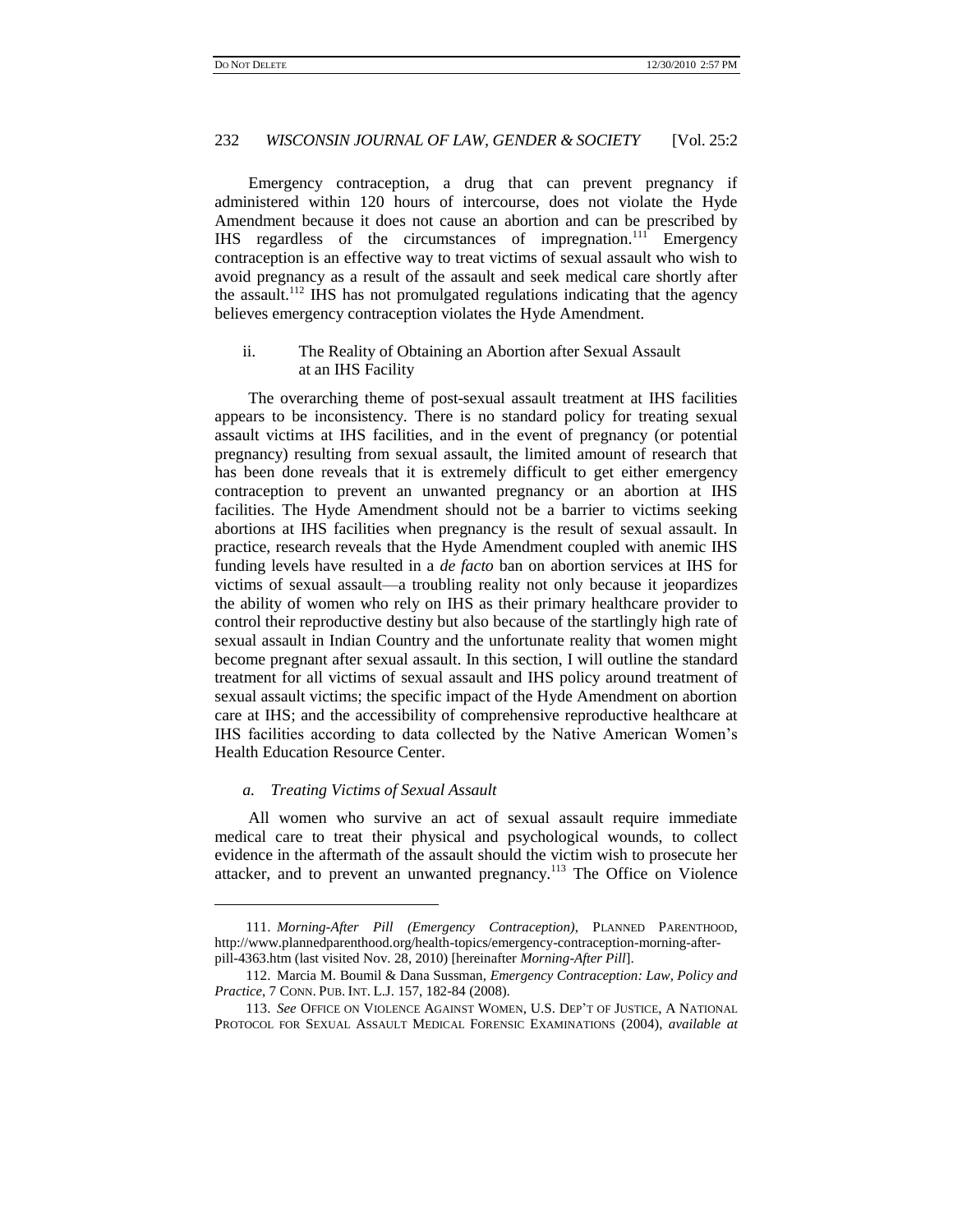Against Women within the Department of Justice released *A National Protocol for Sexual Assault Medical Forensic Examinations* (*The Protocols*) in 2004 that described the best practices regarding the treatment of sexual assault victims to aid jurisdictions in creating and implementing specific sexual assault protocols of their own.<sup>114</sup> *The Protocols* favor a "coordinated, multidisciplinary approach" to providing medical treatment after sexual assault, encompassing victim-centered care,<sup>115</sup> training for sexual assault forensic examiners and evidence procedures.<sup>116</sup> *The Protocols* clarify the obligations of healthcare facilities and provide a detailed outline of the actual examination procedures including testing for and treatment of sexually transmitted infections.<sup>117</sup> With regard to potential pregnancy, *The Protocols* recommend discussing the likelihood of pregnancy with a victim, administering "a pregnancy test for all patients with reproductive capability and, finally, discussing options if the victim is pregnant, "including reproductive health services,"<sup>118</sup> however, it may take weeks before a victim can obtain a reliable reading from a pregnancy test, and therefore it may not be possible to administer the exam on the same day that she visits a healthcare facility. Though *The Protocols* do not specifically use the word abortion, the term "reproductive health services" appears in the discussion of pregnancy after sexual assault, and I interpret it to include a host of potential services, including but not limited to prenatal care and abortion.

There is no protocol in the *Indian Health Manual* for treating victims of sexual assault who seek healthcare immediately after the assault at IHS facilities in spite of the fact that over 30% of Native American women will be sexually assaulted in their lifetime and the majority of these women rely on IHS for healthcare.<sup>119</sup> A survey conducted by the Native American Women's

http://www.ncjrs.org/pdffiles1/ovw/206554.pdf [hereinafter A NATIONAL PROTOCOL FOR SEXUAL ASSAULT MEDICAL FORENSIC EXAMINATIONS].

<sup>114.</sup> *Id*. at 3.

<sup>115.</sup> *Id*. at 23-50.

<sup>116.</sup> *Id*. at 53-70.

<sup>117.</sup> *Id*. at 73-115.

<sup>118.</sup> *Id*. at 111.

<sup>119.</sup> I searched the *Indian Health Manual* and was unable to find any sexual assault protocols. *See* INDIAN HEALTH MANUAL, *supra* note 84; TJADEN & THOENNES, *supra* note [3.](#page-2-1) There is, however, a sexual assault protocol available from the Warm Springs Health and Wellness Center, an IHS facility located in Oregon. *See* WARM SPRINGS HEALTH & WELLNESS CTR., SEXUAL ASSAULT PROTOCOLS, *available at* http://www.ihs.gov/MedicalPrograms/MCH/W/WHdownloads/WSSexualAssualtProtocols. doc (last Nov. 28, 2010). This protocol is designed to aid medical professionals in treating sexual assault victims. *Id*. One of the objectives of the protocol is to prevent pregnancy that is a result of sexual assault, should the victim so choose. *Id*. The protocol states that "[e]very survivor will be offered prophylactic treatment for pregnancy prevention." *Id*. Prophylactic treatment is defined as emergency contraception. *Id*. The protocol makes no mention of providing an abortion for the victim of sexual assault who seeks treatment at an IHS facility days, weeks, or months after surviving the assault and is pregnant as a result of her assault. *Id*. Although it is encouraging that the Warm Springs facility has a progressive policy standardizing treatment for victims of sexual assault, it is problematic that IHS has not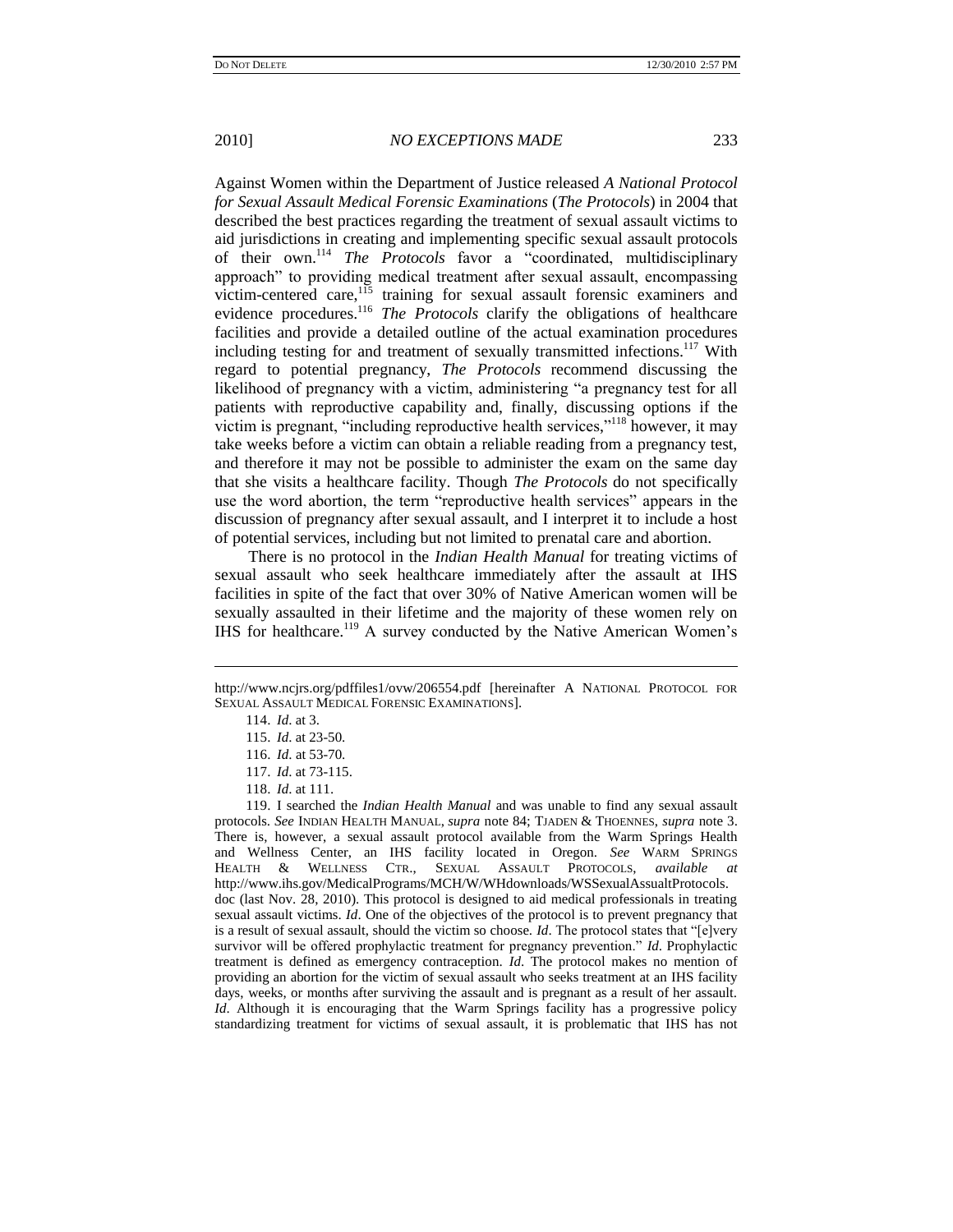# 234 *WISCONSIN JOURNAL OF LAW, GENDER & SOCIETY* [Vol. 25:2

Health Education Resource Center found that, of the IHS facilities they investigated, only 70% stated that their facility had a sexual assault protocol, and only 56% of those facilities had sexual assault protocols that were readily available, *i.e.*, posted and accessible to staff members who treated sexual assault victims.<sup>120</sup> The result was that women who turned to IHS for healthcare in the aftermath of sexual assault were not offered consistency of treatment for potential sexually transmitted diseases,<sup>121</sup> physical trauma, emotional trauma, or potential pregnancy.<sup>122</sup> Since care following sexual assault is not standardized and women are not offered comprehensive reproductive healthcare, the need for both emergency contraception and abortion services to prevent unwanted pregnancy is even greater. In July 2010, President Obama signed the Tribal Law and Order Act into law, mandating the Director of the Indian Health Service, in coordination with other tribal and federal organizations, develop "standardized sexual assault policies and protocol for

122. For purposes of this Article, I focus on the obstacles facing women seeking either emergency contraception or an abortion to terminate an unwanted pregnancy in the aftermath of sexual assault. I do not focus on the need for evidence collection at IHS facilities in the aftermath of sexual assault in order to aid prosecution, though this is an issue worthy of its own article. Until rape kits are stocked in all IHS facilities and nurses are trained as Sexual Assault Nurse Examiners (SANE), evidence collection after the sexual assault of Native American women will continue to be nearly non-existent, prosecutors will not be able to navigate complicated issues of jurisdiction, and victims will not see justice until rape kits and SANE nurses are standard issue at IHS facilities. The Department of Justice promulgated a set of best practices for medical practitioners and hospitals to follow when caring for the victim of rape or sexual assault. A NATIONAL PROTOCOL FOR SEXUAL ASSAULT MEDICAL FORENSIC EXAMINATIONS, *supra* note [113.](#page-23-0) Included among the list of best practices are guidelines for the collection of evidence, necessary equipment, the importance of informed consent and strict confidentially, and emergency room procedures. *Id*. at 3-12; *see also* Kristin Little, *Sexual Assault Nurse Examiner (SANE) Programs: Improving the Community Response to Sexual Assault Victims*, OVC BULL. (Office for Victims of Crime, Washington, D.C.), Apr. 2001, at 1, *available at* http://www.ncjrs.gov/ovc\_archives/bulletins/sane\_4\_2001/186366.pdf ("Those who work with sexual assault victims have long recognized that victims are often retraumatized when they come to hospital emergency departments for medical care and forensic evidence collection. Not only have victims had to wait for a long time to be examined, but those who perform the exams often lack training and experience in working with sexual assault victims and in gathering forensic evidence."). All of the recommendations emphasize the importance of "victim-centered care." A NATIONAL PROTOCOL FOR SEXUAL ASSAULT MEDICAL FORENSIC EXAMINATIONS, *supra* not[e 113,](#page-23-0) at 3.

promulgated a policy for all IHS facilities. This, of course, means that the standard of care fluctuates between facilities.

<sup>120.</sup> ANDREWS ET AL., *supra* note [16,](#page-5-1) at 6 fig.2.

<sup>121.</sup> The reported rate of chlamydia, gonorrhea, and syphilis is between 1.7 and 4.5 times higher for Native Americans than for white Americans, making the threat of infection after sexual assault very real. CTRS. FOR DISEASE CONTROL & PREVENTION & INDIAN HEALTH SERV., U.S. DEPT. OF HEALTH & HUMAN SERVS., INDIAN HEALTH SURVEILLANCE REPORT: SEXUALLY TRANSMITTED DISEASES 2007 14 (2009), *available at* http://www.cdc.gov/std/stats/IHS/IHS-SurvRpt\_Web508Nov2009.pdf.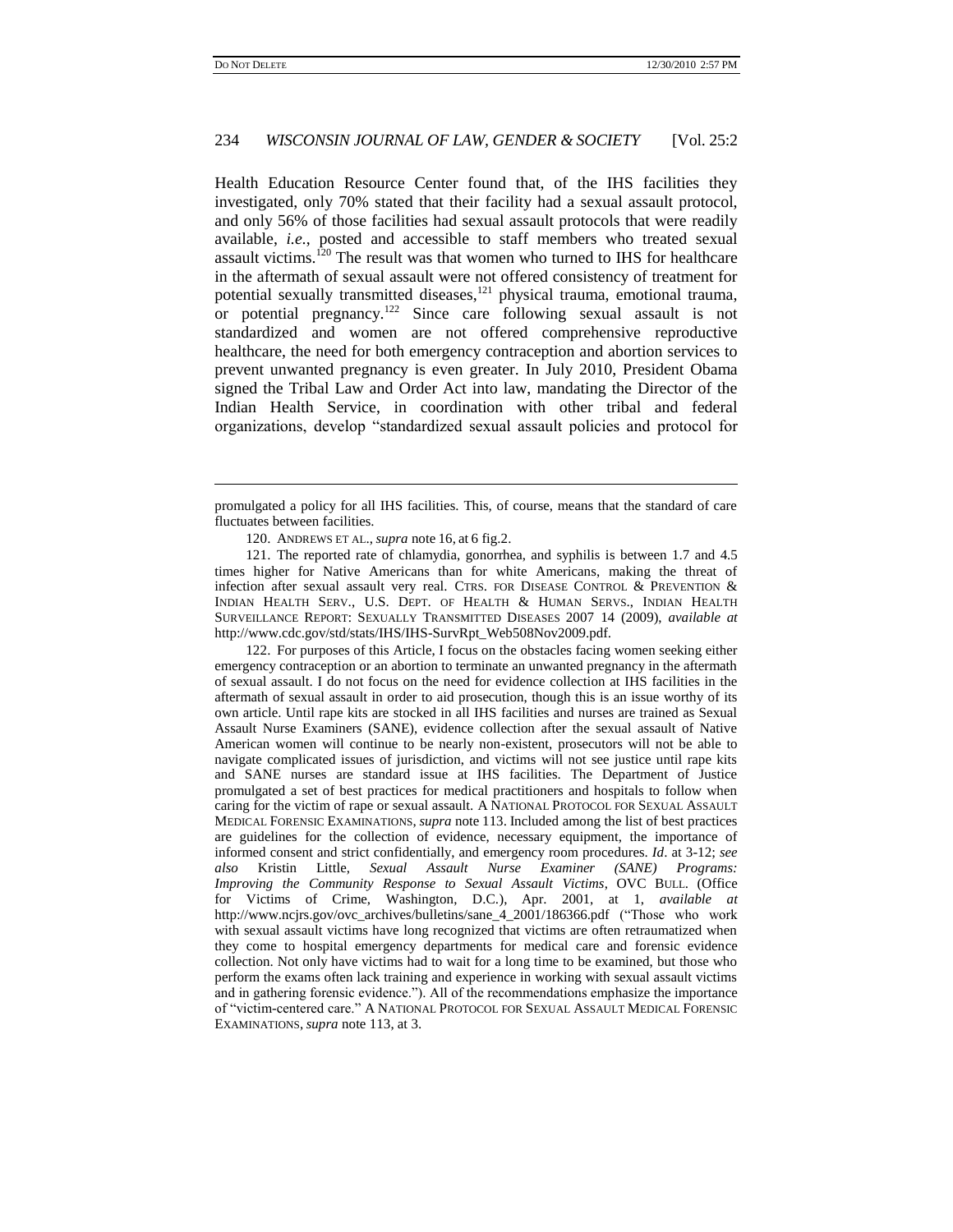Indian tribes."<sup>123</sup> This was a very important step toward treating the victims of sexual assault with greater dignity. However, the mandate was unfunded, and there was no timeline for implementation attached to it. Therefore, it remains to be seen when sexual assault protocols will be issued.

# *b. The Impact of the Hyde Amendment on Treating Native American Sexual Assault Victims and the Obstacles to Obtaining an Abortion*

In addition to a lack of sexual assault protocols within IHS facilities, the Hyde Amendment has had an unmistakable impact on the level of reproductive healthcare available to Native American women, even though it should not impact women seeking abortion care in the aftermath of sexual assault. Research by the Native American Women"s Health Education Resource Center revealed that, in practice, IHS neither consistently provided abortions nor provided reimbursement for abortions, regardless of whether the abortion was permissible under the Hyde Amendment.<sup>124</sup> I hypothesize that because the Hyde Amendment prohibits elective abortions, IHS has no incentive to seek out professionals qualified to provide abortions or maintain facilities necessary for abortion care. That is to say, the Hyde Amendment creates an artificial healthcare marketplace in which there is no demand for abortion and, therefore, IHS has no incentive to provide a service that is severely circumscribed by federal funding restrictions.

A 2002-2003 qualitative study of reproductive healthcare services provided by IHS and conducted by the Native American Women"s Health Education Resource Center found that "since 1981, the 352 IHS [facilities] across the country have only provided 25 abortions."<sup>125</sup> The overwhelming majority of IHS medical staff reported that they did not raise the option of an abortion if a woman entered the clinic seeking services after sexual assault.<sup>126</sup> The fact that IHS facilities, as the main healthcare provider for Native American women, are not providing abortion services which are permissible under the Hyde Amendment is troubling in itself, but even more troubling is the fact that 85% of IHS facilities surveyed stated that they were not able to conform to the official IHS policy allowing them to perform abortions using federal funds for qualifying women.<sup>127</sup> Additionally, the report found that none of the IHS facilities contacted stocked emergency contraception—a drug that does not contravene the Hyde Amendment and can prevent an unwanted pregnancy at lower cost and with significantly less risk to the woman.<sup>128</sup>

<sup>123.</sup> Tribal Law and Order Act of 2010, Pub. L. No. 111-211, § 17, 124 Stat. 2258, 2300.

<sup>124.</sup> ANDREWS ET AL., *supra* not[e 16,](#page-5-1) at 3.

<sup>125.</sup> ACCESS TO ABORTION SERVICES, *supra* not[e 1,](#page-1-0) at 6.

<sup>126.</sup> *Id*.

<sup>127.</sup> SCHINDLER ET AL., *supra* note [109,](#page-22-0) at 5. In addition, 62% of service facilities surveyed stated that in the case of danger to the life of the pregnant woman, they had neither the capacity nor the funding to provide a woman with an abortion to save her life. *Id*.

<sup>128.</sup> *Id*.; *see Morning-After Pill*, *supra* not[e 111.](#page-23-1)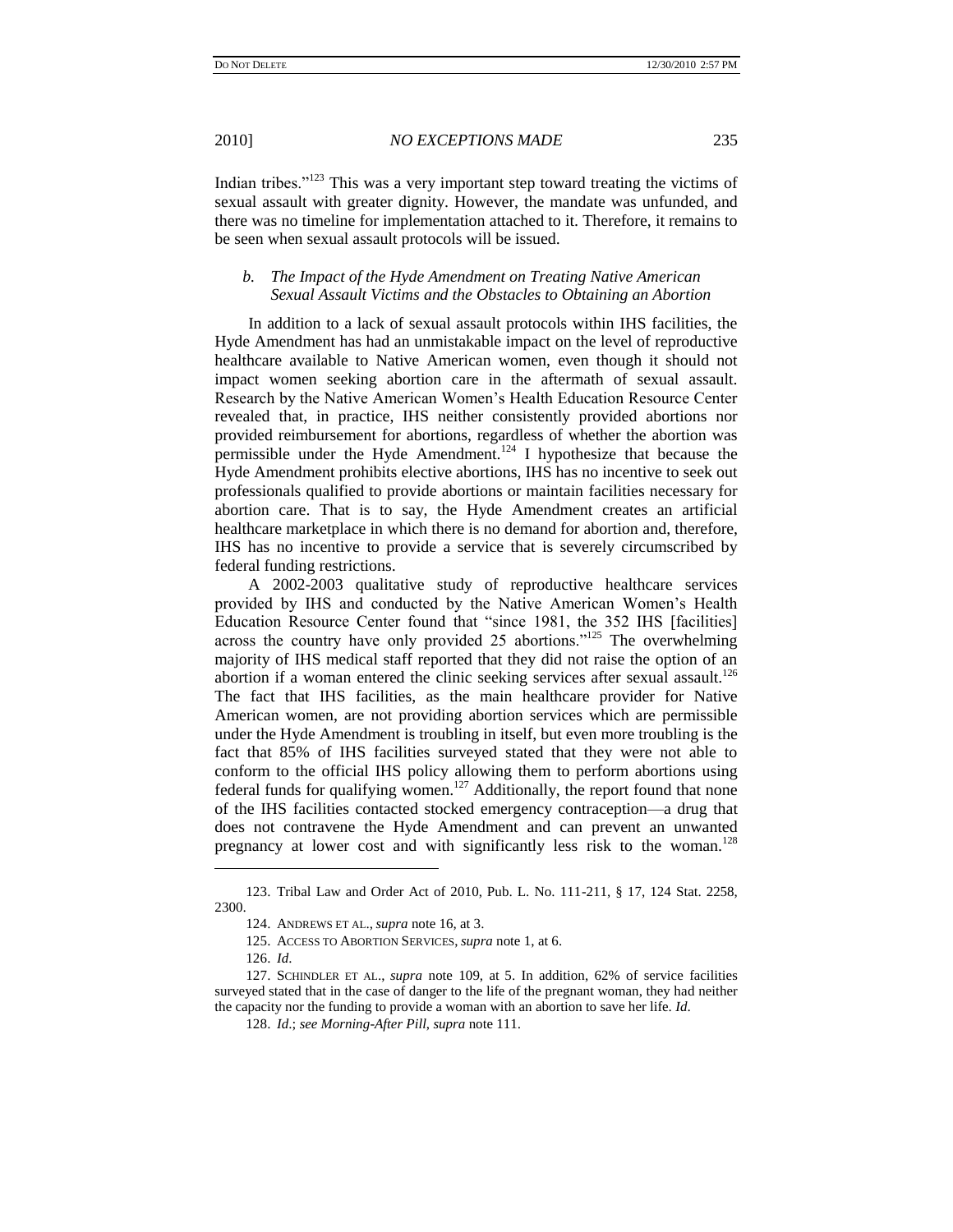Finally, none of the facilities contacted stocked the medications necessary for a medical abortion, a viable medical alternative to surgical abortions early in pregnancy.<sup>129</sup> According to the study, the startling reality was that only 5% of IHS facilities were even capable of performing abortions.<sup>130</sup> The study found that:

The standard of abortion counseling, the information provided to a woman interested in abortion, and the referrals to alternative abortion providers are often left to the discretion of the IHS personnel in charge. In many IHS Service Units, no standardized protocol is followed . . . .

. . . IHS personnel frequently demonstrated uncertainty as to which services Native American women are legally entitled.<sup>131</sup>

This study demonstrated that, even if a Native American woman qualified for an abortion at IHS, the facility was unlikely to have the funding, staff, and/or equipment to perform the procedure.

<span id="page-27-0"></span>The same study revealed that IHS service personnel were unaware of alternate funding sources for women seeking abortions in cases of sexual assault.<sup>132</sup> Abortions are extremely expensive, costing an average of \$350 to  $$900$  for an abortion in the first trimester.<sup>133</sup> The cost of an abortion increases with each week of pregnancy.<sup>134</sup> Getting an abortion is not as simple as walking into a clinic and scheduling an appointment for the procedure. There are several factors that may delay obtaining the procedure which, in turn, increase the costs and risks associated abortion care: some states have very few clinics able to perform abortions, and reservations may be hundreds of miles away from the nearest clinic; several states do not have resident doctors willing to perform abortions; and some states have mandatory pre-abortion waiting periods.<sup>135</sup> Regardless, a Native American victim of sexual assault seeking abortion services should be able to readily obtain either an abortion or a referral for an abortion at no cost from IHS. The reality is much different.

The surveyed IHS facilities reported that, if denied a legally permissible abortion at an IHS facility, a Native American woman would be covered by Medicaid—a federal and state government-sponsored healthcare program for

<sup>129.</sup> SCHINDLER ET AL., *supra* note 110, at 5.

<sup>130.</sup> *Id*. at 6.

<sup>131.</sup> *Id*. at 5.

<sup>132.</sup> *Id*.

<sup>133.</sup> *In-Clinic Abortion Procedures*, PLANNED PARENTHOOD, http://www.plannedparenthood.org/health-topics/abortion/in-clinic-abortion-procedures-4359.htm (last visited Nov. 28, 2010).

<sup>134.</sup> *Id*.

<sup>135.</sup> PLANNED PARENTHOOD FED"N OF AM., INC., FACT SHEET: ABORTION AFTER THE FIRST TRIMESTER IN THE UNITED STATES 1-2 (2010), *available at* http://www.plannedparenthood.org/files/PPFA/fact\_abortion\_1st\_tri\_2010-09.pdf.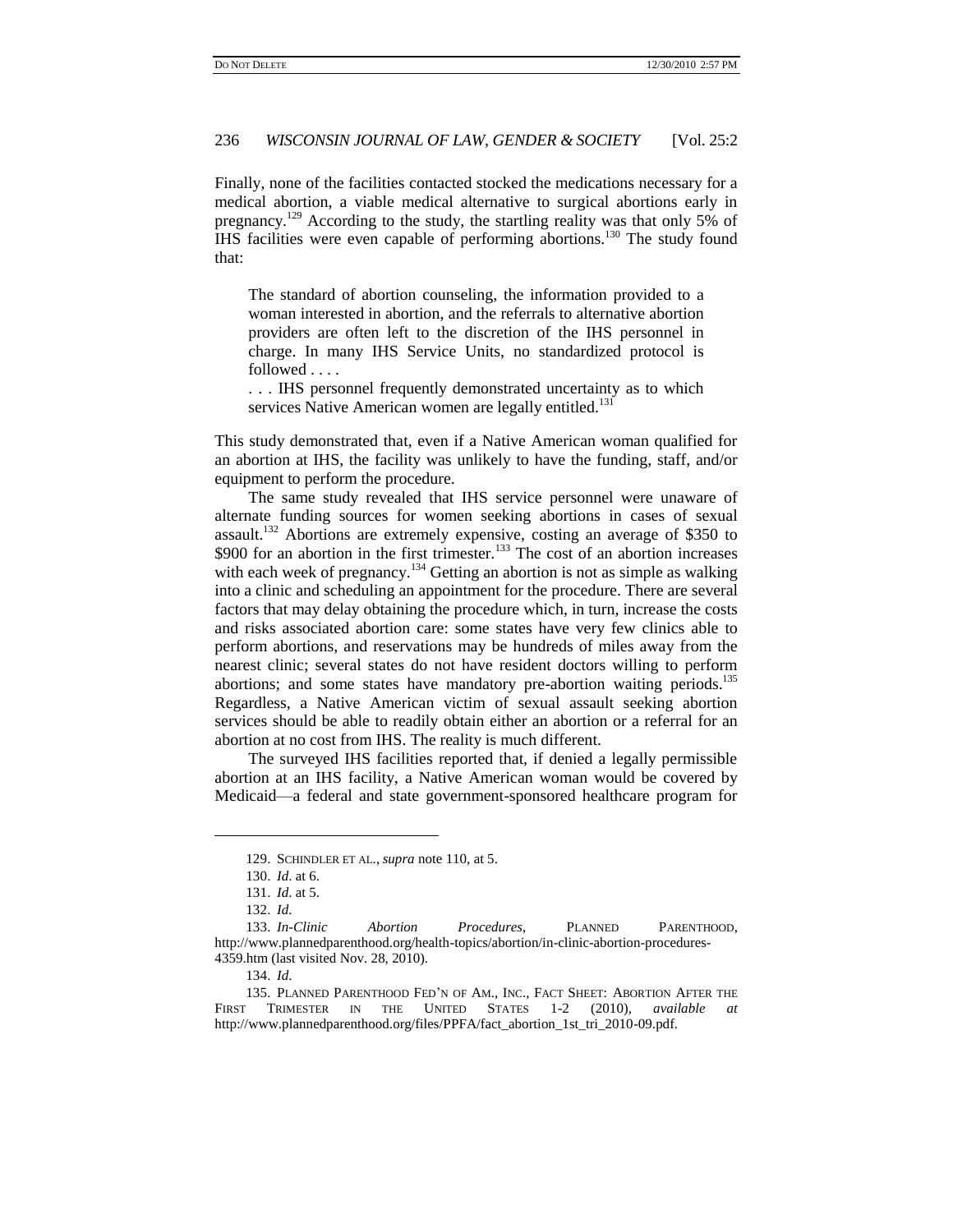<span id="page-28-0"></span>low-income Americans<sup>136</sup>—and could obtain an abortion using Medicaid funds and services.<sup>137</sup> This is extremely misleading. It is logical to assume that *some* Native American women who seek healthcare at IHS facilities do not have private health insurance and might qualify for Medicaid.<sup>138</sup> Compared with all other United States citizens, more than twice as many Native Americans live below the poverty line<sup>139</sup> and, therefore, frequently lack the means to purchase comprehensive private health insurance or request it from an employer; therefore, they cannot look to a private insurer to cover the cost of an abortion outside of IHS, regardless of whether that abortion is permissible under the Hyde Amendment or not. Consequently, Native American women whose primary healthcare provider is IHS must either pay for an abortion out-ofpocket or, if they qualify, seek state Medicaid assistance<sup>140</sup> if they choose an abortion and are not the victims of rape, incest, or their life is not endangered because of the pregnancy.<sup>141</sup>

However, telling Native American women that they can seek funds for an abortion through Medicaid, a federal healthcare program also subject to the Hyde Amendment's restrictions, is inaccurate.<sup>142</sup> First, simply because a Native American woman receives healthcare from IHS does not necessarily mean that she will qualify for Medicaid; IHS and Medicaid are two different federal programs and meeting the federal eligibility requirements for one in no way

<sup>136.</sup> According to the Center for Medicare and Medicaid Services, "Medicaid is available only to certain low-income individuals and families who fit into an eligibility group that is recognized by federal and state law." *Overview*, CTR. FOR MEDICARE & MEDICAID SERVS., http://www.cms.hhs.gov/MedicaidGenInfo/ (last visited Nov. 28, 2010).

<sup>137.</sup> *See id*.

<sup>138.</sup> BROKEN PROMISES, *supra* not[e 52,](#page-13-0) at 28.

<sup>139.</sup> STELLA U. OGUNWOLE, U.S. CENSUS BUREAU, WE THE PEOPLE: AMERICAN INDIANS AND ALASKA NATIVES IN THE UNITED STATES 12 & fig.8 (2006).

<sup>140.</sup> Considering their eligibility, Native Americans are under-enrolled in Medicaid. Barriers to enrollment include a deep distrust of the federal government; the geographic location of the Medicaid office as compared with the geographic location of the individual Native American; lack of access to consistent communication; a lack of cultural awareness among Medicaid eligibility workers who misunderstand the application of eligibility rules to Native Americans; language barriers; the complex Medicaid application process; and a perception among many tribal leaders and Native Americans that enrollment in Medicaid (or other similar programs) could invalidate the federal government"s trust responsibility, which would lead to a decline in funding for IHS. KATHRYN LANGWELL ET AL., AMERICAN INDIAN AND ALASKA NATIVE ELIGIBILITY AND ENROLLMENT IN MEDICAID, SCHIP AND MEDICARE 43- 47 (2003), *available at* http://www.cms.hhs.gov/Reports/downloads/langwell3\_2003\_5.pdf.

<sup>141.</sup> Omnibus Appropriations Act, 2009, Pub. L. No. 111-8, § 508, 123 Stat. 115, 803. Worth noting, however, is that a 2010 qualitative study of abortion providers' experience receiving Medicaid reimbursement for abortions that should qualify for funding indicated that more than half of qualifying abortions were not reimbursed. Kacanek et al., *supra* note [7,](#page-3-2) at 79-80. "Of the 245 reported abortions that should have qualified for Medicaid reimbursement, 143 were not reimbursed. Of the 102 that were reimbursed, 99 were in one state; within that state, 27 qualifying abortions were not reimbursed. Eighteen respondents reported that no qualifying abortions were reimbursed." *Id*. at 80.

<sup>142.</sup> Kacanek et al., *supra* not[e 7;](#page-3-2) Boonstra & Sonfield, *supra* not[e 100.](#page-20-0)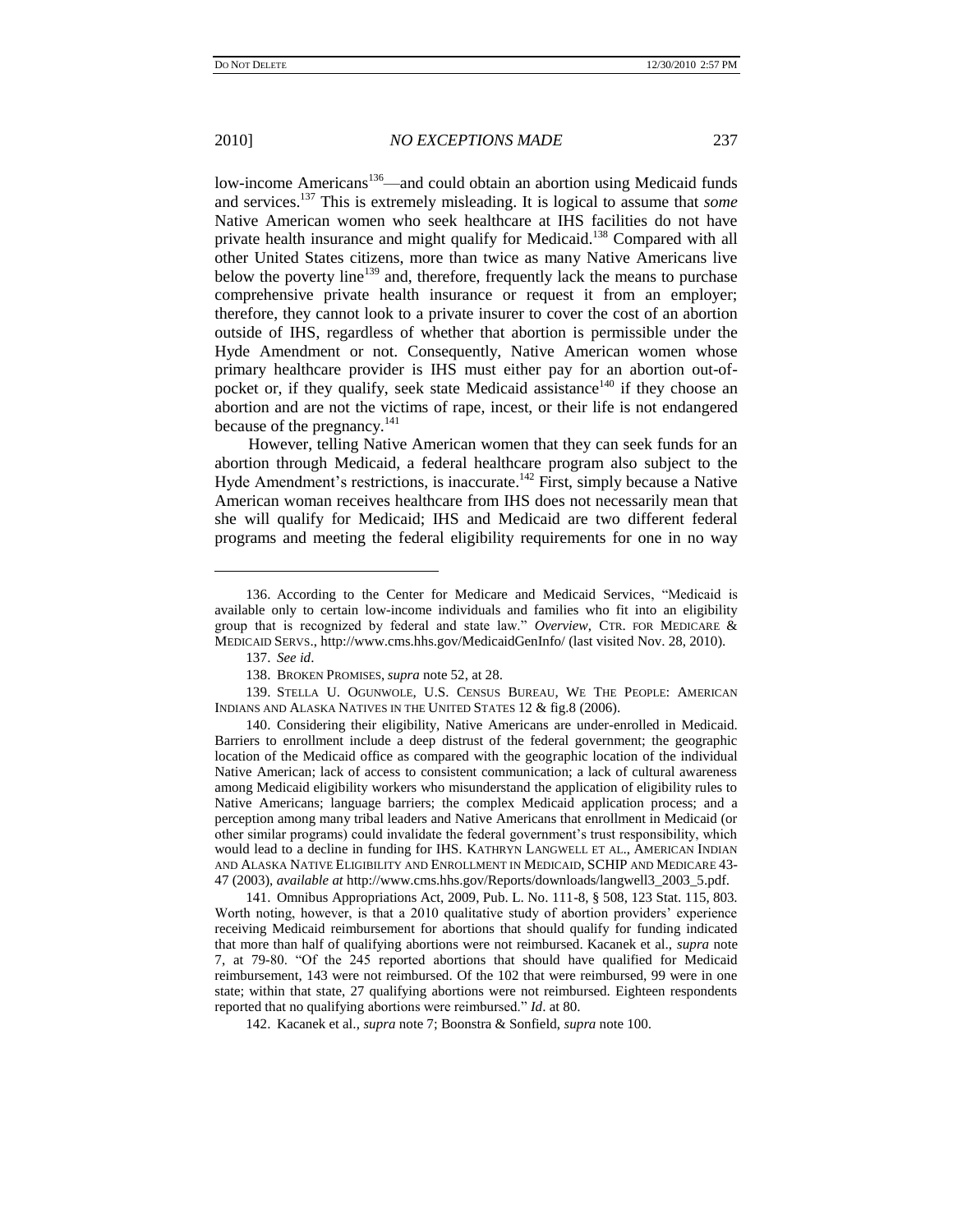<span id="page-29-0"></span>guarantees meeting the eligibility requirements for the other. Second, assuming a Native American woman does meet the federal Medicaid eligibility requirements, there is no guarantee that her state Medicaid program will provide funding for the reproductive healthcare services she seeks.<sup>143</sup> Currently, thirty-two states provide Medicaid funding for abortions solely in the case of pregnancy resulting from rape or incest, or when the life of the pregnant woman is endangered.<sup>144</sup> Only seventeen states and the District of Columbia supplement federal Medicaid funds to provide for most medically necessary abortions<sup>145</sup>—that is, abortions necessary to preserve not only the life but also the health of pregnant women.<sup>146</sup> Finally, South Dakota—a state with a sizeable Native American population currently restricts abortions using Medicaid funds to those instances in which the life of the pregnant woman is endangered, in an apparent violation of federal Medicaid law. $147$  Therefore, if we assume that IHS

 $\overline{a}$ 

The cruelty of the regulation is demonstrated by a sampling of the medically necessary abortions which would not have been eligible for funding under a lifeendangerment standard but were funded by the state pursuant to the temporary mandatory injunction ordered by the court. For example: a thirteen year old girl who began vomiting five times a day, and developed an acute state of depression which was characterized by frequent crying spells and which interfered with her progress at school; a woman whose pregnancy was the result of rape and who was acutely depressed; a woman who was at risk of septic abortion because she became pregnant with an intrauterine contraceptive device in place which could not be removed; a woman with a reaction of anxiety and stress who also had hepatitis; a woman with an anxiety reaction who also had hypertension; a woman who had lupus erythematosus; a woman with pancreatitis; a woman with serious threats to her health from a failed prior attempt at an abortion with subsequent pain, bleeding and probably severe infection; a woman at risk because of a cardiac valve lesion who is also on medication known to have ill effects on pregnancy; a woman whose fetus could not survive outside of the womb because it had anencephaly; a woman who was at risk because she was both hypertensive and asthmatic; a woman who was at risk and whose fetus was also at risk because she had a history of drug abuse and was currently on a methadone program; a woman with a history of psychiatric illness who became emotionally unstable during pregnancy and needed medication for her mental health; and a woman who was at risk because she had sickle-cell anemia which is associated with a high rate of complication during pregnancy.

*Id*.

147. GUTTMACHER INST., *supra* note [144,](#page-29-0) at 1-2; POPULATION ESTIMATES PROGRAM, U.S. CENSUS BUREAU, ST-99-46, STATES RANKED BY AMERICAN INDIAN

<span id="page-29-1"></span><sup>143.</sup> Kacanek et al., *supra* not[e 7.](#page-3-2)

<sup>144.</sup> GUTTMACHER INST., STATE POLICIES IN BRIEF: STATE FUNDING OF ABORTION UNDER MEDICAID 1 (2010), *available at* http://www.guttmacher.org/ statecenter/spibs/spib\_SFAM.pdf.

<sup>145.</sup> *Id*.

<sup>146.</sup> *Id*. Though states define "medically necessary abortions" differently for purposes of Medicaid, in *Doe v*. *Maher,* a Connecticut court explained some of the numerous situations in which such an abortion is indicated. 515 A.2d 134, 154-55 (Conn. Super. Ct. 1986).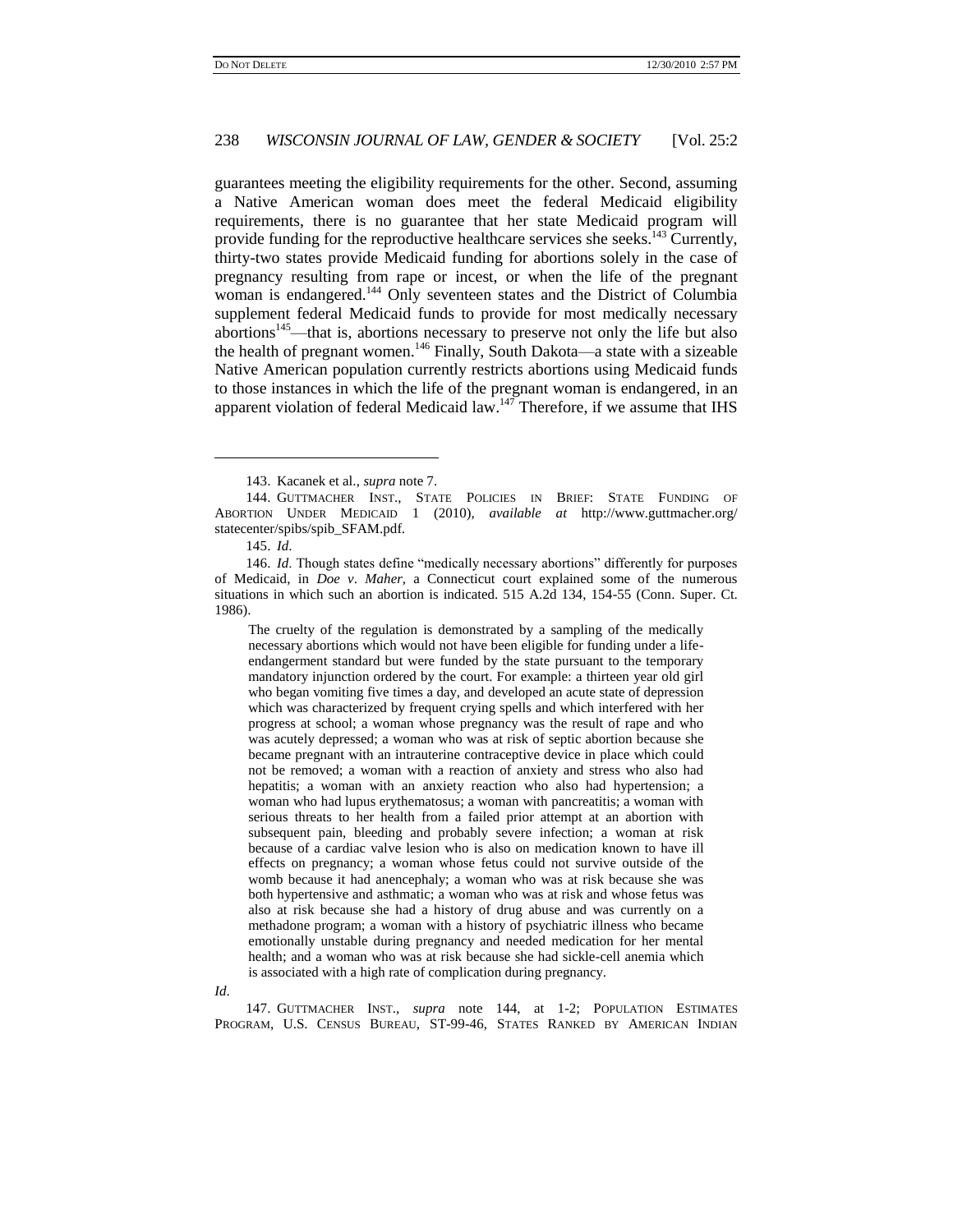2010] *NO EXCEPTIONS MADE* 239

does advise a qualifying Native American woman to use Medicaid services for an abortion in the case of pregnancy resulting from rape, incest, or endangerment to the life of the pregnant woman, this woman will not be able to get an abortion using Medicaid funds if she lives in South Dakota unless her pregnancy endangers her life. As such, referral to Medicaid does little to ease the difficulty of obtaining a legal abortion through IHS in the aftermath of sexual assault.

Considering that "most of the reproductive health care to Native American women [are] provided by the Indian Health Service,"<sup>148</sup> IHS is not providing Native American women with the comprehensive healthcare they deserve and that is mandated by the IHCIA. For women who are victims of sexual assault, IHS is failing to provide basic healthcare services permitted by federal law. Native American women are denied access to prescription drugs and medical procedures that allow them to make reproductive healthcare choices and to exercise control over their own reproductive destiny.

#### iii. A Case Study: Obstacles to Obtaining an Abortion in South Dakota

Putting the information collected by the Native American Women"s Health Education Resource Center in concrete terms is useful. The impact of sexual assault on Native American women in South Dakota and the barriers to obtaining reproductive healthcare services is particularly illustrative. According to the 2000 census, South Dakota had 60,335 Native American state residents and ranked eleventh for states with the largest Native American populations.<sup>149</sup> There are eight reservations in South Dakota, including the Cheyenne River, Crow Creek, Lower Brule, Pine Ridge Oglala, Rosebud, Sisseton-Wahpeton, Yankton, and Flandreau Santee.

I will consider a hypothetical Native American woman living on a reservation in South Dakota who is sexually assaulted and for whom IHS is her primary healthcare provider. This woman goes to an IHS facility immediately after the sexual assault seeking emergency services and encounters numerous obstacles to obtaining comprehensive reproductive healthcare. The first obstacle she encounters is that only 30% of all IHS facilities have the necessary services for sexual assault victims. The local IHS facility may or may not have any sexual assault protocols and may or may not have the capacity to collect evidence with a rape kit that could later be used to prosecute her attacker.<sup>150</sup> If the facility does not have the ability to collect evidence with a rape kit or get emergency medical services to treat her physical injuries, our hypothetical

AND ALASKA NATIVE POPULATION, JULY 1, 1999 (2000), *available at* http://www.census.gov/population/estimates/state/rank/aiea.txt.

<sup>148.</sup> ANDREWS ET AL., *supra* note [16,](#page-5-1) at 6 fig.1.

<sup>149.</sup> POPULATION ESTIMATES PROGRAM, *supra* note [147.](#page-29-1)

<sup>150.</sup> ANDREWS ET AL., *supra* note [16,](#page-5-1) at 6 fig.1 & 2. "Although 70% of respondents [IHS service units] indicated they have a protocol, the percentage of Service Units with a protocol posted and accessible to staff members is only 56%. The statistics reflect a discrepancy between policy and practice." *Id*.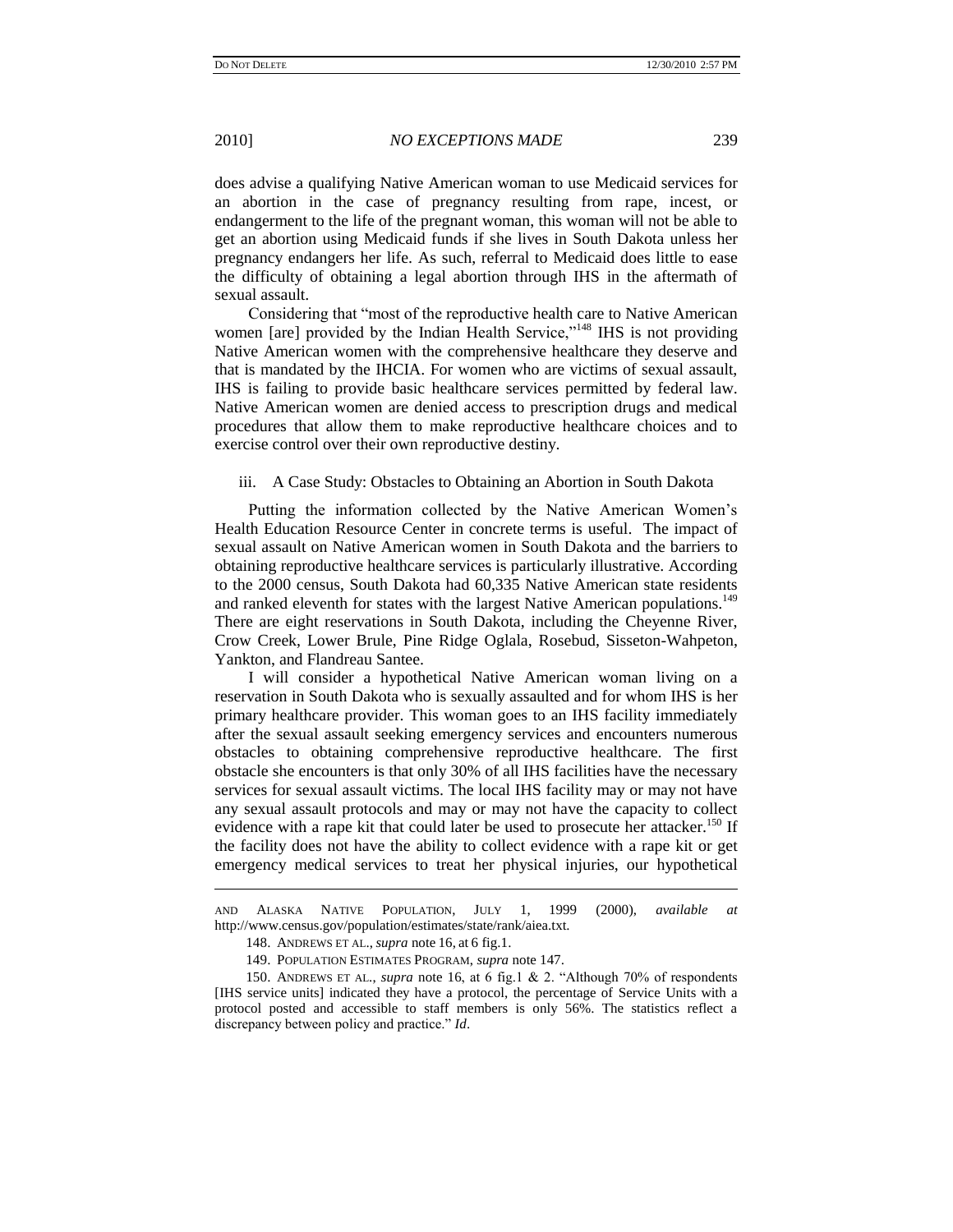# 240 *WISCONSIN JOURNAL OF LAW, GENDER & SOCIETY* [Vol. 25:2

woman may still want to discuss potential pregnancy with a nurse or doctor at IHS.<sup>151</sup> For the sake of argument, we will assume that the medical professional attending to her care is aware of the IHS policy on abortion and of the various medical options available to her.

Assuming the hypothetical victim is certain she does not want to carry a pregnancy resulting from sexual assault to term, emergency contraception which can be used up to 120 hours after unprotected intercourse to prevent pregnancy and does not contravene the Hyde Amendment—is an option.<sup>152</sup> Unfortunately, there is no evidence that any IHS facility in the country carries emergency contraception, and it is likely that although the hypothetical victim might be legally allowed to obtain emergency contraception through IHS, she will not be able to do so.<sup>153</sup> If she tries to find a pharmacy that stocks emergency contraception outside of IHS facilities in South Dakota, she will be hindered by the South Dakota law allowing pharmacists to refuse to dispense or stock emergency contraception if they believe that the medication would be used to cause an abortion.<sup>154</sup> Finding either a pharmacy or pharmacist willing to dispense emergency contraception will likely prove difficult given that South Dakota is an extremely rural state,<sup>155</sup> and South Dakota law does not mandate that a pharmacist or pharmacy refusing to dispense emergency contraception refer their refused patient to a pharmacist or pharmacy who will provide emergency contraception.<sup>156</sup> The two Planned Parenthood clinics in South Dakota reliably provide emergency contraception but these may be hundreds of miles from the victim's home.<sup>157</sup> Moreover, if the victim is under seventeen,

<span id="page-31-0"></span><sup>151.</sup> It is important to note that the victim of a sexual assault has just suffered extreme trauma. Assuming she is capable of inquiring with a nurse or doctor about her options should she become pregnant as a result of the rape is a very big assumption. The victim may be so traumatized she might not be thinking about her options with regard to a potential pregnancy, the victim might not know about the existence of emergency contraception, cultural barriers might prevent the victim from asking such pointed questions, and the victim might be a teenager who is afraid to assert herself with medical personnel.

<sup>152.</sup> *Morning-After Pill*, *supra* not[e 111.](#page-23-1)

<sup>153.</sup> ANDREWS ET AL., *supra* note [16,](#page-5-1) at 7; SCHINDLER ET AL., *supra* not[e 109,](#page-22-0) at 5. No service units have Mifeprex available for patients. *Id*.

<sup>154.</sup> S.D. CODIFIED LAWS § 36-11-70 (2004); *see also* NARAL PRO-CHOICE SOUTH DAKOTA FOUND., PLAN B IN SOUTH DAKOTA (2009), http://www.prochoicesd.org/assets/files/planbinsd09web.pdf.

<sup>155.</sup> Holly Teliska, Note, *Obstacles to Access: How Pharmacist Refusal Clauses Undermine the Basic Health Care Needs of Rural and Low-Income Women*, 20 BERKELEY J. GENDER L. & JUST. 229, 245 (2005) ("According to Kate Looby, the South Dakota State Director of Planned Parenthood, the pharmacist refusal clause law is "very hurtful" to women throughout the state because many communities have only one pharmacy. If a woman is denied contraception in Harding County, population 1,288, or Jones County, population 1,087, it is very unlikely that she will have convenient or feasible access to another provider.").

<sup>156.</sup> *See* S.D. CODIFIED LAWS § 36-11-70.

<sup>157.</sup> Planned Parenthood of Minnesota, North Dakota, and South Dakota operate clinics in Rapid City and Sioux Falls, South Dakota. *Health Center Locations*, PLANNED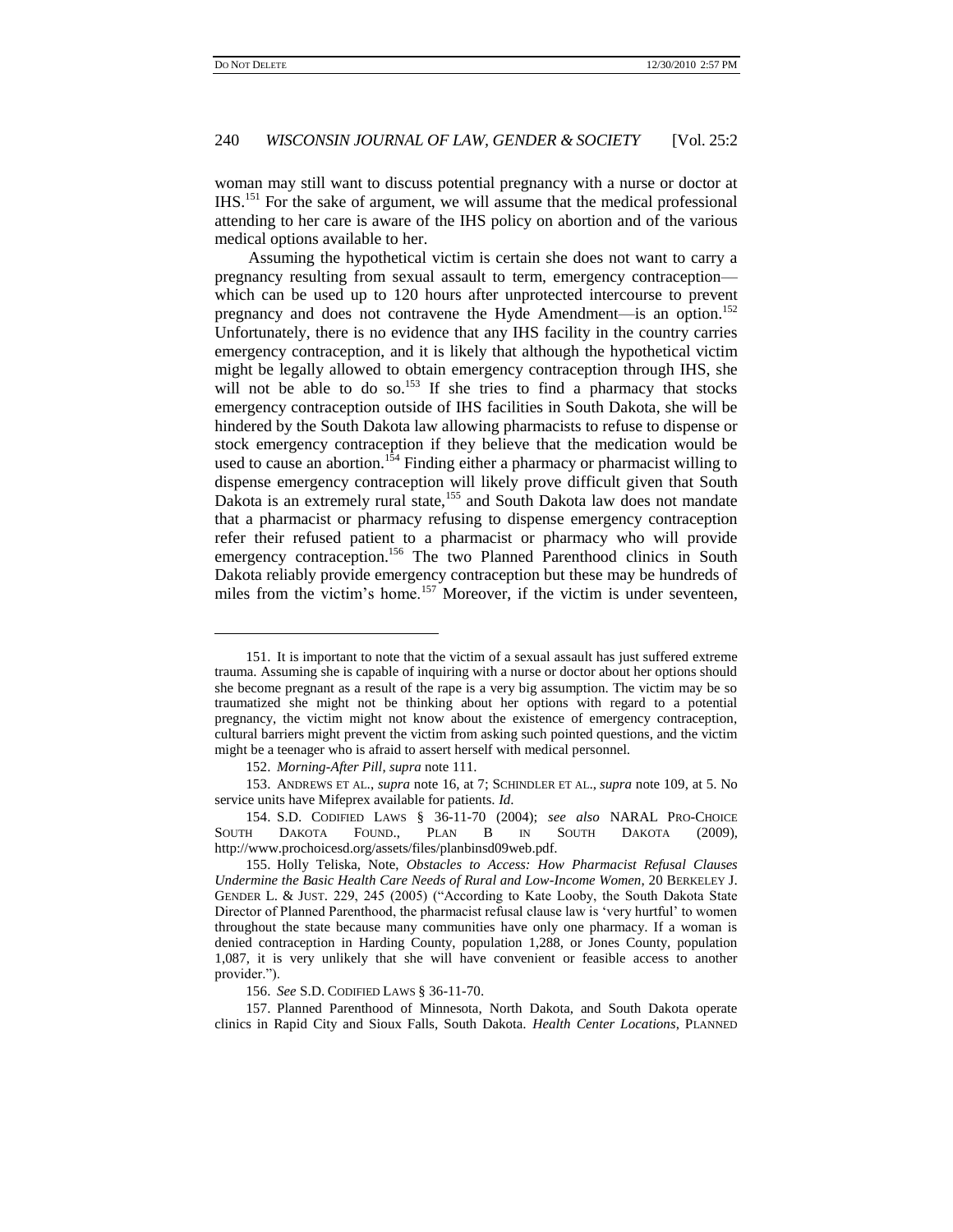2010] *NO EXCEPTIONS MADE* 241

she will not be able to obtain emergency contraception without a prescription, thereby creating another barrier to access.<sup>158</sup> Finally, the victim will likely have to cover the cost of emergency contraception herself and the cost can vary in price from \$10 to \$70.<sup>159</sup> There is no guarantee that IHS will reimburse her because IHS patient reimbursement is dependent upon IHS funding levels.<sup>160</sup> Considering that IHS is profoundly underfunded, reimbursement is unlikely.<sup>161</sup> Given that Native Americans frequently live below the poverty line,  $162$  it is not outside the realm of possibility that emergency contraception will be prohibitively expensive for the victim. Because of this, the victim may choose to play a game of Russian roulette: forgoing emergency contraception with the hope that she does not become pregnant from her sexual assault.

If the victim becomes pregnant as a result of her sexual assault, she may choose to terminate the pregnancy. She should be able to receive abortion services through IHS.<sup>163</sup> She would likely have two options: medical or surgical abortion. A medical abortion uses a combination of two to three drugs to terminate a pregnancy but is only recommended for women who are no more

159. *Morning-After Pill*, *supra* not[e 111.](#page-23-1)

160. In describing the impact of contract health care on Native American children seeking services at IHS, Professor B.J. Jones explains:

[T]he Indian Health Service theoretically provides a level of medical services to Indian children necessary to sustain their well being. However, funding for the Indian Health Service has always operated on the premise that IHS is a payor of last resort. This is an often misunderstood concept, and one which has led to Indian children being denied medical services by the Indian Health Services and the other primary source of medical services for impoverished children, Title XIX of the Social Security Act. Because both IHS contract health services and Medicaid purport to be payors of last resort for medical services, questions frequently arise regarding the responsibility of each to pay for services received by Indian children. . . .

This has frequently led to situations in which IHS has been severely underfunded and frequently expends its contract health monies before the expiration of a fiscal year. This results in IHS, on many occasions denying payment on a legitimate bill because it had simply ran out of money for the year. Sometimes, these bills would be paid out of the next fiscal year"s appropriation but more often than not the bills would not be paid resulting in lawsuits against the Indian child"s family.

Jones, *supra* note [105,](#page-22-1) at 264 & n.150.

161. A QUIET CRISIS, *supra* not[e 18,](#page-6-0) at 5-6.

162. OGUNWOLE, *supra* not[e 139,](#page-28-0) at 12. It is estimated that nearly 40% of the Lakota in South Dakota live below the poverty level. *Id*. at 12 fig.8.

163. *See supra* Part.II.B.i.

PARENTHOOD OF MINN., N.D., S.D., http://www.plannedparenthood.org/mn-nd-sd/15574.htm (last visited Nov. 28, 2010).

<sup>158.</sup> Press Release, U.S. Food and Drug Admin., FDA Approves Generic Prescription-Only Version of Plan B Emergency Contraceptive for Women Ages 17 and Under (Jun. 24, 2009), http://www.fda.gov/NewsEvents/Newsroom/PressAnnouncements/ucm168870.htm.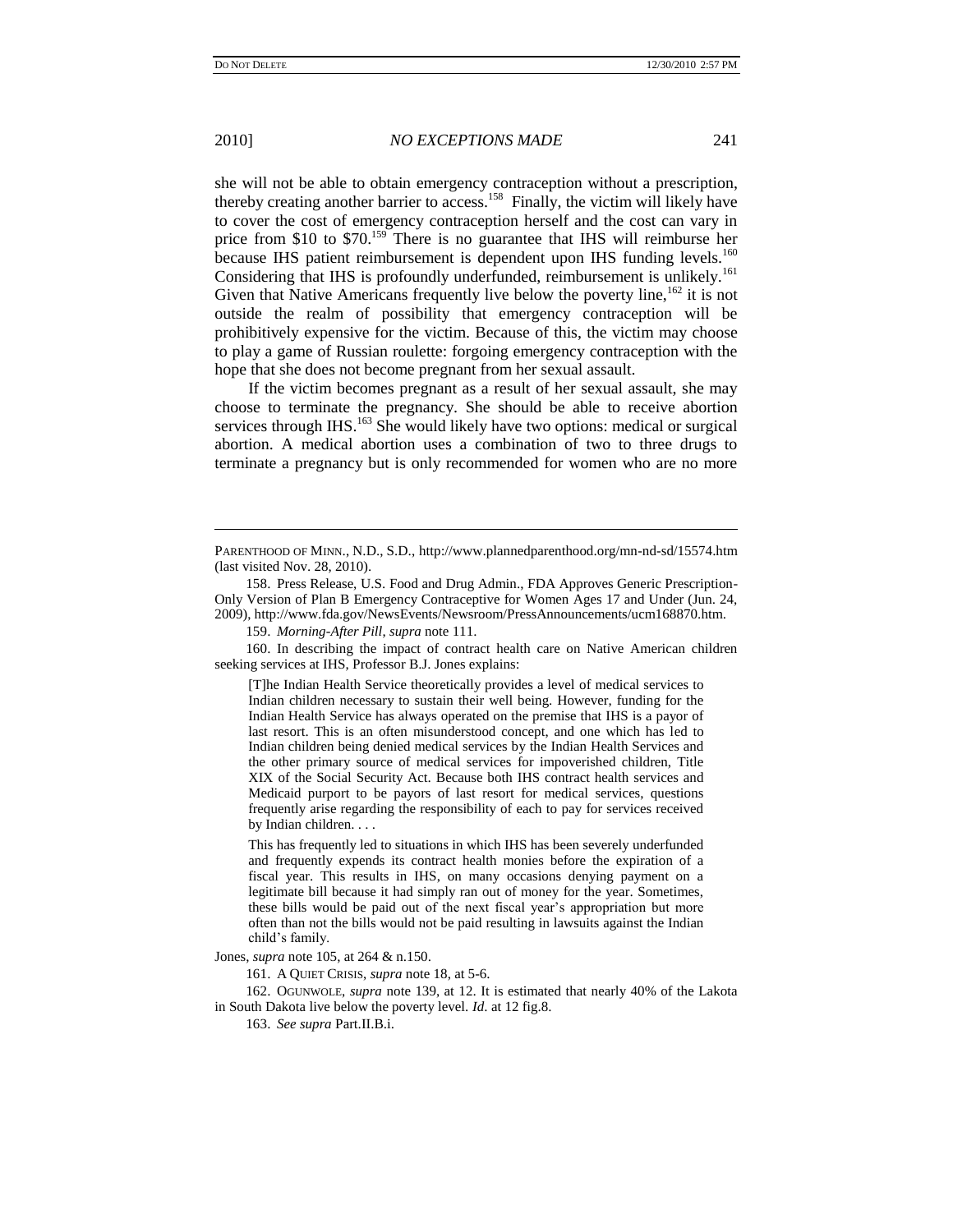# 242 *WISCONSIN JOURNAL OF LAW, GENDER & SOCIETY* [Vol. 25:2

than nine weeks pregnant.<sup>164</sup> In most states, only a physician may dispense the medication for a medical abortion.<sup>165</sup> Because the Native American Women's Health Education Resource Center study revealed that many IHS facilities do not stock the medications for medical abortion, our victim will have to find a doctor willing to dispense the medication to her.<sup>166</sup> In South Dakota, this means a trip to Planned Parenthood in Sioux Falls, the only clinic in the state that stocks mifepristone.<sup>167</sup> Medical abortions cost between \$350 and \$600 in South Dakota.<sup>168</sup> Again, our victim will face obstacles because she must travel great distances to find abortion services; she will also incur tremendous out-ofpocket expenses in order to obtain these basic, legally permissible services, and it is unlikely she will be able to obtain reimbursement from IHS.

Our victim may either prefer or have no option but to have a surgical abortion. As explained above, the likelihood that she will be able to get a surgical abortion at an IHS clinic or be reimbursed for the cost of an abortion is slim.<sup>169</sup> Even if the victim qualifies for South Dakota state Medicaid, South Dakota prohibits public funding for abortion unless the procedure is necessary to preserve the woman's life.<sup>170</sup> Therefore, she is faced with two options: pay

<sup>164.</sup> *What is Medical Abortion?*, NAT"L ABORTION FED"N, http://www.prochoice.org/ pubs\_research/publications/downloads/about\_abortion/medical\_abortion.pdf (last visited Nov. 28, 2010).

<sup>165.</sup> *Laws and Regulations Affecting Medical Abortion*, CTR. FOR REPROD. RIGHTS (July 1, 2003), http://reproductiverights.org/en/document/laws-and-regulations-affectingmedical-abortion.

<sup>166.</sup> *See* ANDREWS ET AL., *supra* not[e 16,](#page-5-1) at 7; SCHINDLER ET AL., *supra* not[e 109,](#page-22-0) at 5. Testimony to the House of Representatives Committee on Small Business in 2005 emphasized that pharmacists and physicians are increasingly refusing to either dispense birth control or write prescriptions for birth control citing religious, moral, and ideological objections to contraception. *Freedom of Conscience for Small Pharmacies: Hearing Before the H*. *Comm*. *on Small Business*, 109th Cong. (2005). South Dakota is one of five states with a pharmacist refusal statute, allowing pharmacists to refuse to dispense contraception. GUTTMACHER INST., STATE POLICIES IN BRIEF: REFUSING TO PROVIDE HEALTH SERVICES 1 (2010) *available at* http://www.guttmacher.org/statecenter/spibs/spib\_RPHS.pdf. The South Dakota pharmacist refusal statute states, "[n]o pharmacist may be required to dispense medication if there is reason to believe that the medication would be used to: (1) Cause an abortion; or (2) Destroy an unborn child as defined in subdivision 22-1-2(50A)." S.D. CODIFIED LAWS § 36-11-70 (2004).

<sup>167.</sup> *Sioux Falls Clinic—Sioux Falls, SD*, PLANNED PARENTHOOD, http://www.plannedparenthood.org/health-

center/centerDetails.asp?f=2738&a=90720&v=details (last visited Nov. 28, 2010).

<sup>168.</sup> *The Abortion Pill (Medication Abortion)*, PLANNED PARENTHOOD, http://www.plannedparenthood.org/health-topics/abortion/abortion-pill-medication-abortion-4354.htm (last visited Nov. 28, 2010).

<sup>169.</sup> Teliska, *supra* note [155,](#page-31-0) at 231 ("If a pharmacist is allowed to put his or her own beliefs above the health care needs of a patient, some women will be unable to fill their contraceptive prescription if they have a limited choice of pharmacy providers or limited ability—financially or logistically—to travel to another pharmacy for service.").

<sup>170.</sup> S.D. CODIFIED LAWS § 28-6-4.5.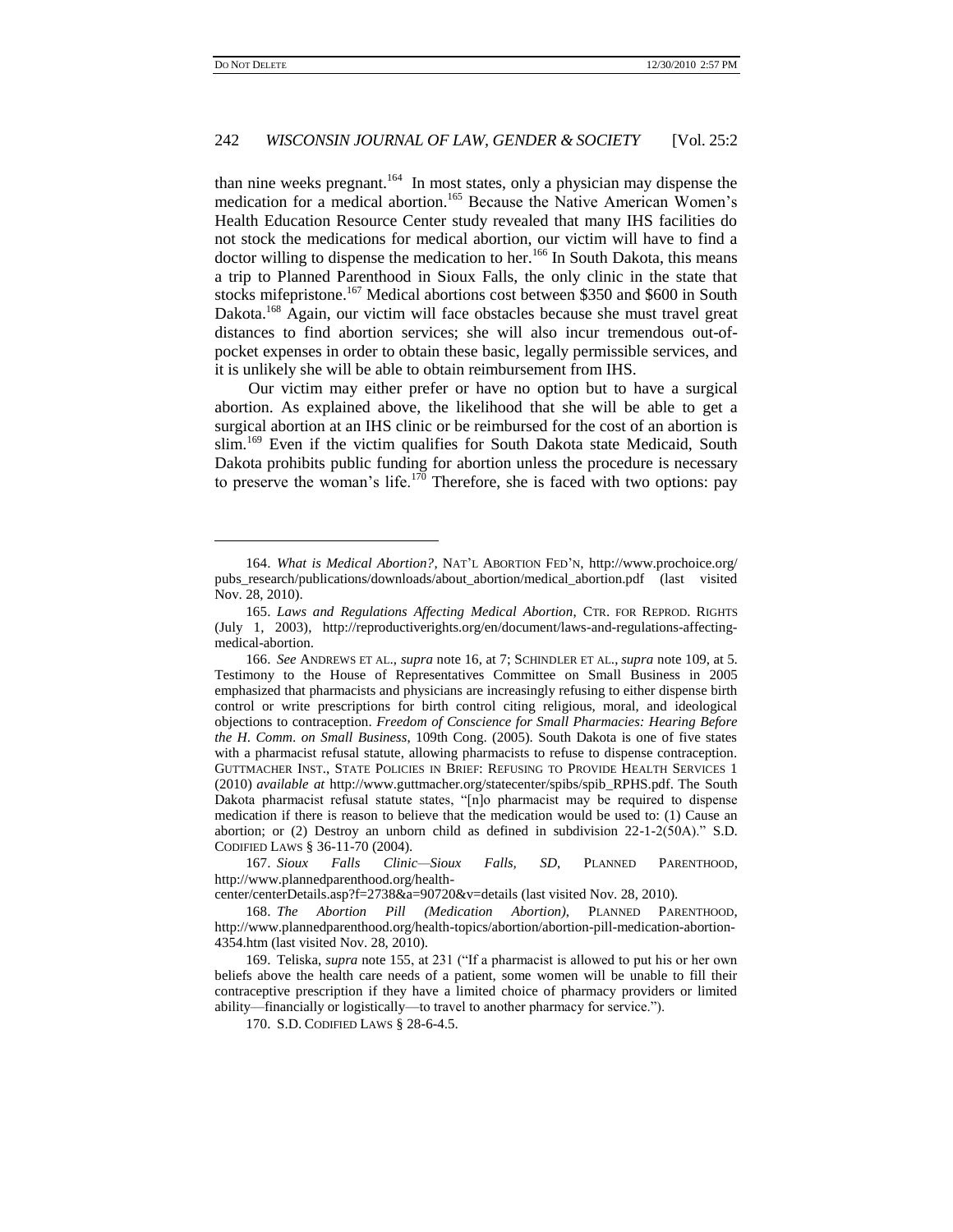2010] *NO EXCEPTIONS MADE* 243

for an abortion out of her own pocket, which ranges from \$350 to \$900 in the first trimester, $171$  or remain pregnant.

In addition to the high cost of an abortion, women in South Dakota must endure onerous, potentially unexpected barriers to exercising their constitutionally-protected right to choose including a waiting period and a lack of doctors willing to perform abortions in the state. South Dakota has a mandatory twenty-four hour waiting period for abortions.<sup>172</sup> Whether in person or by telephone, abortion patients are subjected to state bias-counseling requirements mandating that the abortion provider tell patients that abortion ends "the life of a whole, separate, unique, living human being."<sup>173</sup> Although Planned Parenthood operates two clinics in South Dakota, only the clinic in Sioux Falls performs abortions.<sup>174</sup> To provide women with abortions, a doctor flies in once a week from Minnesota to perform abortions.<sup>175</sup>

A Native American woman who goes to Planned Parenthood seeking an abortion in South Dakota has more likely than not driven hundreds of miles to reach a clinic that performs abortions only once a week: a woman traveling from the Pine Ridge Reservation must traverse over 350 miles to reach Sioux Falls. She may or may not know that she will face a mandatory twenty-four hour delay before obtaining the abortion and may be forced to remain in Sioux Falls for twenty-four hours after the mandatory bias-counseling. The cost of obtaining an abortion will include the actual cost of the medical procedure, travel costs, housing costs, the cost of childcare if the victim has children at home, the cost of food, and the cost of taking time off of work to have the abortion. Obtaining an abortion in South Dakota is not an easy task—the Hyde Amendment and South Dakota"s restrictive anti-choice laws create real barriers for women seeking to exercise their constitutionally protected right to choose.

<sup>171.</sup> *In-Clinic Abortion Procedures, supra* not[e 133.](#page-27-0)

<sup>172.</sup> *Mandatory Delays and Biased Counseling for Women Seeking Abortions*, CTR. FOR REPROD. RIGHTS (SEPT. 30, 2010), http://reproductiverights.org/en/project/ mandatory-delays-and-biased-counseling-for-women-seeking-abortions; *Government-Mandated Delays Before Abortion*, AM. CIVIL LIBERTIES UNION (Jan. 15, 2003), http://www.aclu.org/reproductiverights/abortion/16397res20030115.html.

<sup>173.</sup> S.D. CODIFIED LAWS §§ 34-23A-10.1-10.3, 22 (2004); Planned Parenthood Minn., N.D., S.D. v. Rounds, 650 F. Supp. 2d 972, 976 (D.S.D. 2009). Providers must tell the woman that abortion ends "the life of a whole, separate, unique, living human being," *id*., but do not have to tell the woman that she has an existing relationship with the "unborn human being," *id*. at 977-79, or that abortion increases the likelihood of suicide, *id*. at 983.

<sup>174.</sup> *Find a Health Center*, PLANNED PARENTHOOD, http://www.plannedparenthood.org/health-center/findCenter.asp.

<sup>175.</sup> Drew Griffin & Kira Kay, *Doctor Flies into South Dakota to Perform Abortions*, CNN (Apr. 5, 2006) http://www.cnn.com/2006/US/03/31/griffin.abortion/.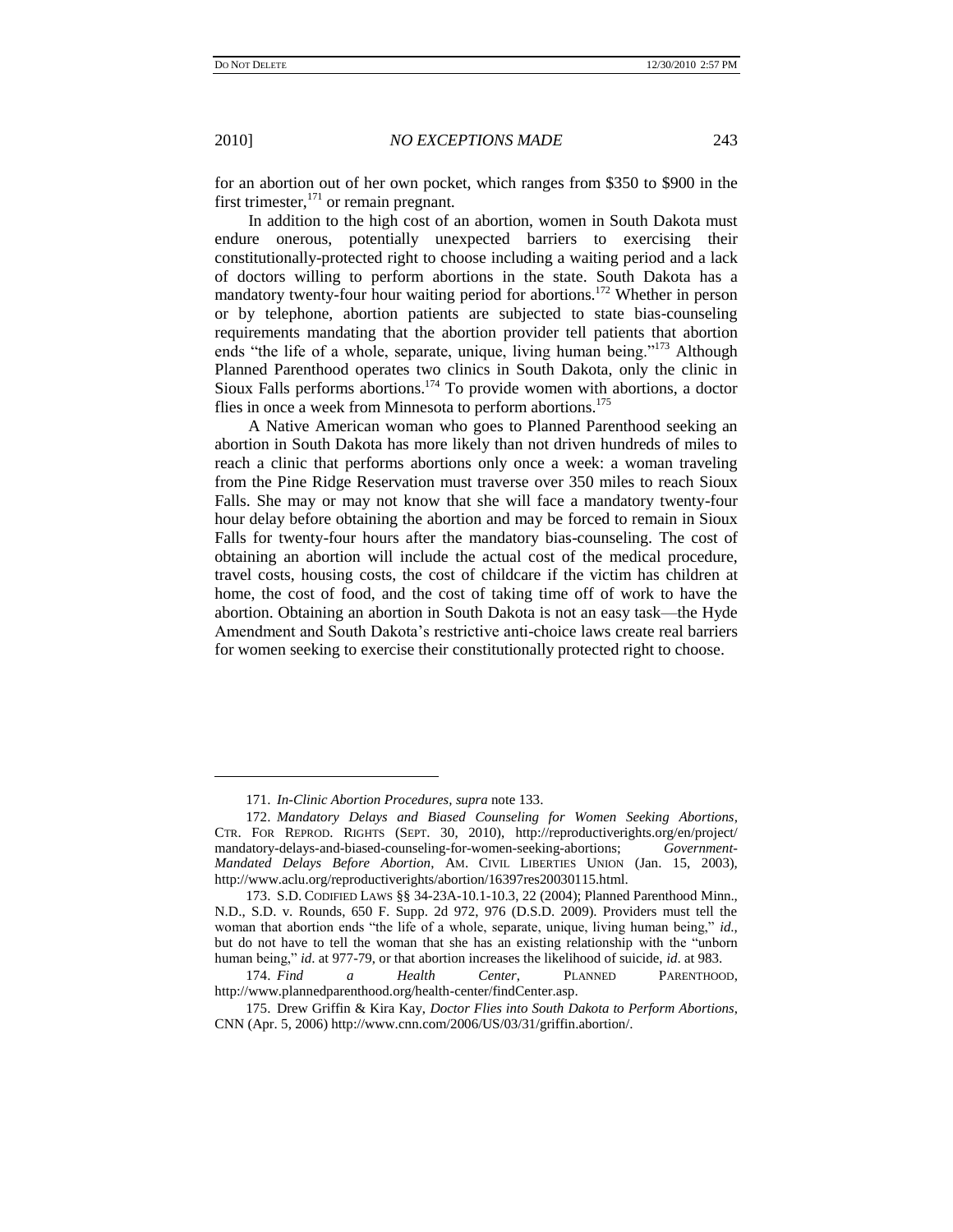### 244 *WISCONSIN JOURNAL OF LAW, GENDER & SOCIETY* [Vol. 25:2

### III. THE FEDERAL GOVERNMENT"S OBLIGATION TO END THE CYCLE OF VIOLENCE AGAINST NATIVE AMERICAN WOMEN

"We are talking about comprehensive, sweeping changes across IHS and across all [Native American] communities, so that every single woman who is sexually assaulted gets treated with dignity and comprehensive care from now on."

- Mia Luluquisen Native American Women's Health Education Resource Center<sup>176</sup>

#### *A. The Impact of Sexual Assault on Native American Women*

The practical effect of the Hyde Amendment on Native American women"s reproductive healthcare in the aftermath of sexual assault coupled with the negligent manner in which the federal government administers healthcare to Native Americans amounts to a re-victimization of Native American women after sexual assault. A Native American woman is victimized by her attacker; victimized by the failure of the criminal justice system to prioritize, investigate, and prosecute her sexual assault; victimized by the federal government's failure to provide adequate reproductive healthcare to sexual assault victims; and, finally, victimized by the possibility of an unwanted pregnancy because of the federal government's inability to fulfill its trust obligations to meet the healthcare needs of Native Americans and to end the centuries old cycle of violence against Native American women. The Hyde Amendment permits IHS to provide abortions when pregnancy results from sexual assault or to reimburse a woman who seeks an abortion outside of IHS for such a pregnancy if IHS does not provide the services to which she is entitled. However, the qualitative study done by the Native American Women"s Health Education Resource Center reveals that the restrictions imposed by the Hyde Amendment are having a far-reaching impact on women seeking to exercise their right to an abortion after sexual assault—very, very few IHS facilities perform abortions at all and, even when a woman qualifies for an abortion at IHS under the exceptions to the Hyde Amendment, she is virtually unable to receive one. The Hyde Amendment's impact on Native American women's access to abortion coupled with state laws that further obstruct access have made obtaining an abortion nearly impossible for many Native American women. Carrying an unwanted pregnancy to term may become the only option for Native American women when no other meaningful options exist.

Sexual assault and the unwanted pregnancies that may result are neither isolated acts of violence nor mere failures of the healthcare system to provide comprehensive reproductive healthcare service; they are part of a system that

<sup>176.</sup> NATIVE AM. WOMEN"S HEALTH EDUC. RES. CTR., INDIGENOUS WOMEN"S REPRODUCTIVE JUSTICE: ROUNDTABLE REPORT ON SEXUAL ASSAULT POLICIES AND PROTOCOLS WITHIN INDIAN HEALTH SERVICE 4 (2005).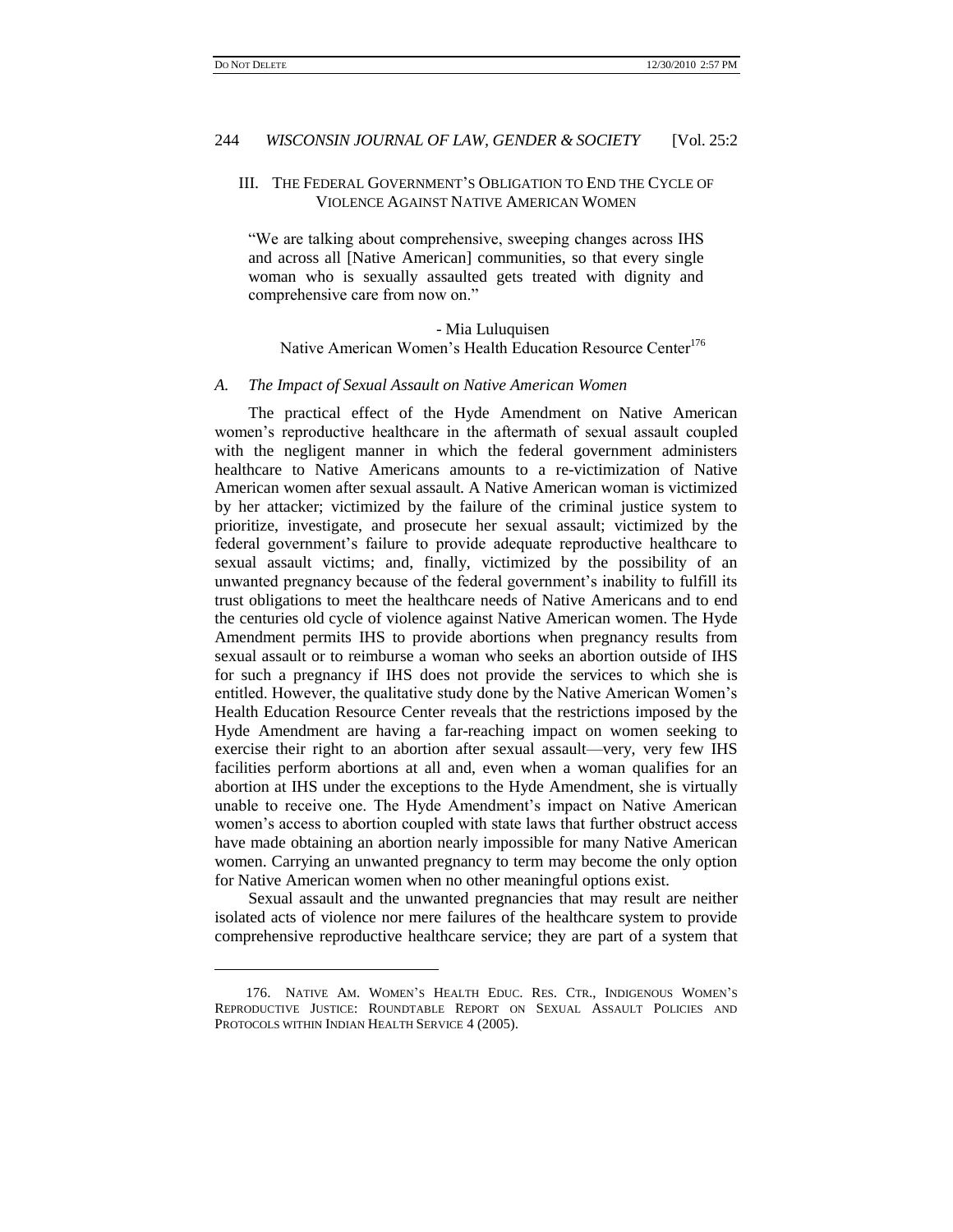undervalues and overlooks Native American women.<sup>177</sup> Victims of sexual assault experience both physical and psychological trauma after the assault, including but not limited to physical injuries, panic attacks, self-mutilation, eating disorders, depression, loss of self-esteem, suicidal ideation, substance abuse, and psychological disorders.<sup>178</sup> Professor Sarah Deer delved more deeply into the singular experience of sexual assault for Native American women: "[r]ape is more than a metaphor for colonization—it is part and parcel of colonization. . . . Sexual assault mimics the worst traits of colonization in its attack on the body, invasion of physical boundaries, and disregard for humanity."<sup>179</sup> By expanding our understanding of the impact of sexual assault against Native American women—from solely an analysis of the physical act of violence and the dismal rate of prosecution of sexual assault in Indian Country to one that includes the impact sexual assault has on Native American women as well as the ramifications of carrying an unwanted pregnancy to term as a result of the federal government's failure to provide Native American women basic reproductive healthcare—we can view sexual assault through the lens of race and gender-based discrimination and examine the state's distinct failures and obligations.<sup>180</sup> The federal government, which has a trust-based moral and fiduciary duty to tribes, has taken few meaningful steps to end sexual assault against Native American women. Furthermore, it puts so many obstacles in front of their constitutionally protected right to terminate a pregnancy that the right is rendered virtually meaningless, and Native American women may have no choice but to carry to term a pregnancy resulting from sexual assault. The trust relationship is a positive state obligation that should compel the federal government to take affirmative steps to end sexual assault against Native American women and provide comprehensive reproductive healthcare to victims.

# *B. The Government's Positive Obligation to End Violence Against Women: Where Feminism and Federal Indian Law Intersect*

The federal government's meager steps to end the epidemic of sexual violence in Indian Country coupled with the restrictions enshrined in the Hyde Amendment and the chronic under-funding of IHS constitute a *de facto* policy of obstructing Native American women"s access to comprehensive reproductive healthcare. The federal government"s failures are a revictimization and a re-violation of Native American women"s bodies. Native American women are in a unique position vis-à-vis the federal government:

<sup>177.</sup> *See* SMITH, *supra* not[e 46.](#page-12-1)

<sup>178.</sup> *Sexual Assault*, NAT"L CTR. FOR VICTIMS OF CRIME, http://www.ncvc.org/NCVC/main.aspx?dbName=DocumentViewer&DocumentID=32369#3 (last visited Nov. 28, 2010).

<sup>179.</sup> Deer, *Decolonizing Rape Law*, *supra* not[e 46,](#page-12-1) at 150.

<sup>180.</sup> Professor Andrea Smith explains, "[p]utting Native women at the center of analysis compels us to look at the role of the state in perpetuating both race-based and gender-based violence." SMITH, *supra* note [46,](#page-12-1) at 3.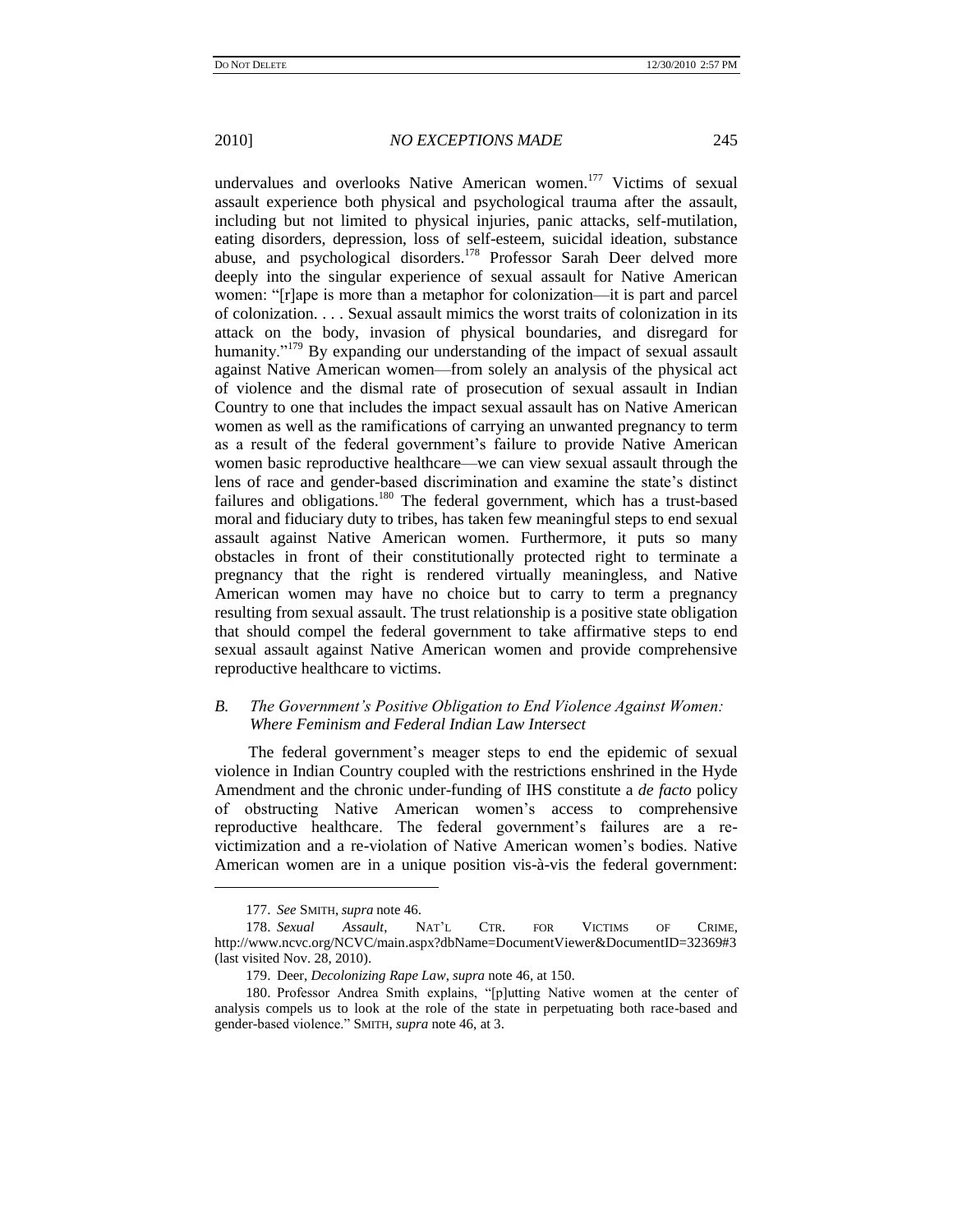### 246 *WISCONSIN JOURNAL OF LAW, GENDER & SOCIETY* [Vol. 25:2

because of the trust relationship, the government has a positive obligation to take steps to end both sexual and reproductive violence against Native American women.<sup>181</sup> It is my contention that viewing the trust relationship as a positive state obligation fits squarely within the intersection of Indian law and feminist legal thinking and allows us to expand our notion of how to achieve justice for Native American victims of sexual assault.

<span id="page-37-0"></span>The epidemic of sexual assault against Native American women is not a result of a state-sponsored campaign of sexual assault; however, "private violence that is pervasive and without legal remedy contributes to political oppression in a way that is increasingly and appropriately regarded as implicating the state."<sup>182</sup> There can be little doubt that sexual assault in Indian Country and the denial of access to reproductive healthcare, including abortion, are at such crisis levels that they implicate the federal government. This crisis should compel the federal government to embrace its positive obligations to end violence against Native American women. Even if the United States Supreme Court is unwilling to embrace positive state obligations toward Native American women wholesale, under the trust relationship the federal government has the duty—which has been routinely recognized in international human rights law and in the jurisprudence of other countries—to take affirmative steps to end the crisis of sexual and reproductive violence.

### i. Positive State Obligations

In the United States, we typically conceive of harms that constitute a deprivation of liberty as exciting "no constitutional concern unless the proximate active perpetrators of the harm include persons exercising the special authority or power of the government of a state."<sup>183</sup> That is to say, the state has no positive obligation to intervene in and end constitutional deprivations unless

<sup>181.</sup> That said, I do not believe that the federal government has a policy of forcibly impregnating Native American women as did the governments in Bosnia or Rwanda. Article 7(2)f) of the Rome Statute of the International Criminal Court defines forced pregnancy as the "unlawful confinement of a woman forcibly made pregnant, with the intent of affecting the ethnic composition of any population or carrying out other grave violations of international law." Rome Statute of the International Criminal Court, art. 7(2)(f), July 17, 1998, 2187 U.N.T.S. 90, *available at* http://untreaty.un.org/cod/icc/statute/romefra.htm. The International Criminal Tribunal for Rwanda understands forced pregnancy more broadly: "[i]n patriarchal societies, where membership of a group is determined by the identity of the father, . . . a woman of the said group is deliberately impregnated by a man of another group, with the intent to have her give birth to a child who will consequently not belong to its mother's group." Prosecutor v. Akayesu, Case No. ICTR-96-4-T, Judgment, ¶ 507 (Sept. 2, 1998), *available at* http://www.un.org/ictr/english/judgements/akayesu.html. Forced pregnancy can include both forcing a woman to give birth against her will and forcibly impregnating a woman by a man from an ethnic group distinct from that of the woman to prevent the birth of child from the woman"s ethnic group.

<sup>182.</sup> Tracy E. Higgins, *Reviving the Public/Private Distinction in Feminist Theorizing*, 75 CHI.-KENT L. REV. 847, 863 (2000).

<sup>183.</sup> Frank I. Michelman, *Conceptions of Democracy in American Constitutional Argument: The Case of Pornography Regulation*, 56 TENN. L. REV. 291, 306 (1989).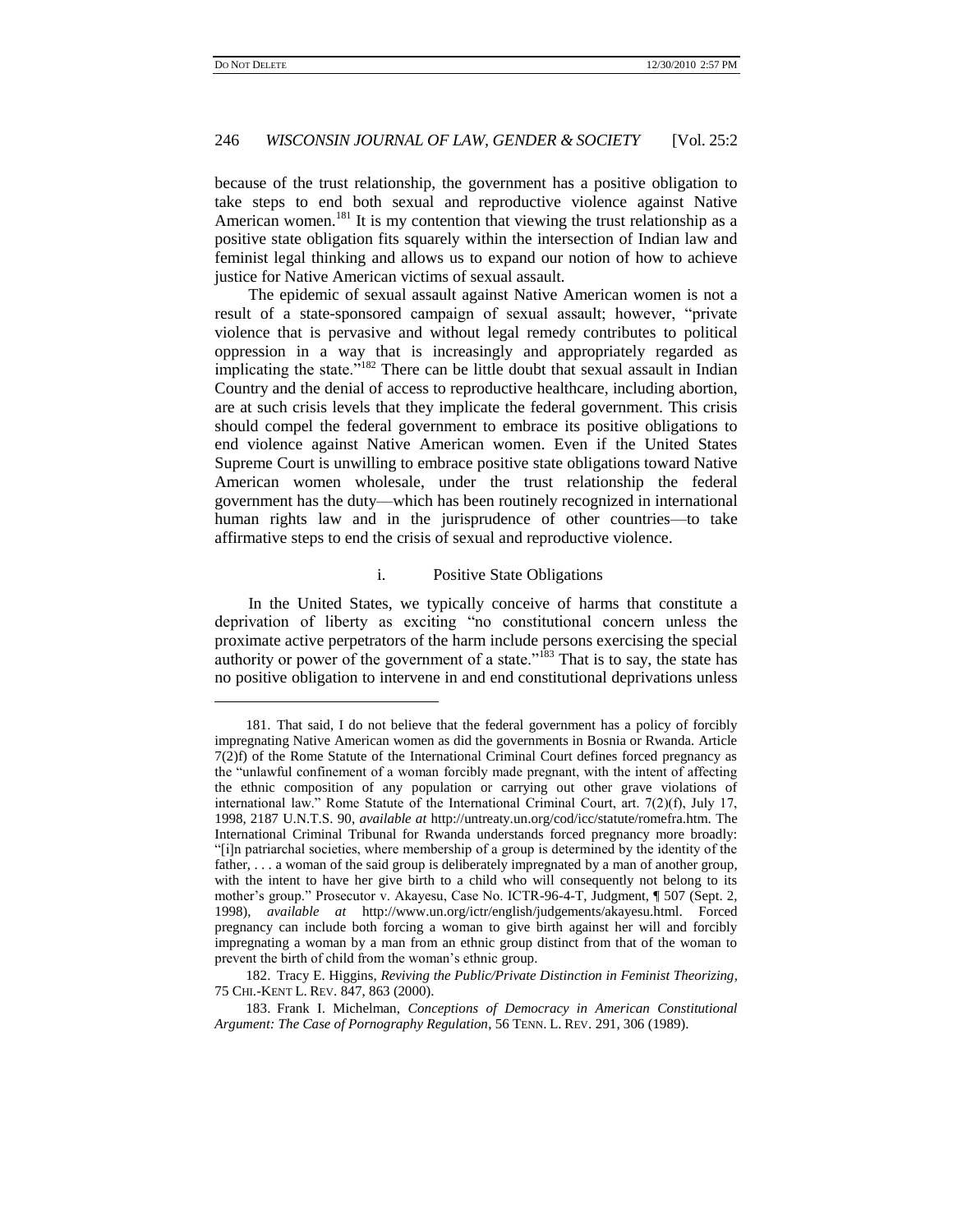$\overline{a}$ 

2010] *NO EXCEPTIONS MADE* 247

those deprivations occur because of state action. The United States Supreme Court has declined to use the Fourteenth Amendment's property and liberty guarantees to enforce positive state obligations, repeatedly finding that where private action is the proximate cause of a deprivation, the state has no positive obligation to act to end the deprivation and cannot be held to account for any failure to act. In finding that the state had no positive obligation to prevent the death of a child returned to the custody of a parent who the state knew was abusive and whose return resulted in the child being beaten into a vegetative state, the Court in *DeShaney v. Winnebago County Department of Social Services.* explained:

[N]othing in the language of the Due Process Clause itself requires the State to protect the life, liberty, and property of its citizens against invasion by private actors. The Clause is phrased as a limitation on the State"s power to act, not as a guarantee of certain minimal levels of safety and security. . . .

. . . [T]he Due Process Clauses generally confer no affirmative right to governmental aid, even where such aid may be necessary to secure life, liberty, or property interests of which the government itself may not deprive the individual.<sup>184</sup>

The proximate cause of the harm suffered by Joshua DeShaney was not, according to the Court, the state delivering the child to the custody of his father but the actual beating the child suffered<sup>185</sup>—essentially, the Fourteenth Amendment creates no positive state obligation to protect a child from a beating it had good reason to suspect would occur. The Court recognized positive state obligations under the Fourteenth Amendment as occurring only when the state deprives a person of liberty, for example, by incarceration, and only then does the state have a positive obligation under the Fourteenth Amendment to guarantee that a person's basic human needs are met.<sup>186</sup>

The Court reaffirmed this position in *Town of Castle Rock v. Gonzales*, finding that no Fourteenth Amendment property interest existed in a Colorado

<sup>184.</sup> DeShaney v. Winnebago County Dep"t of Soc. Servs., 489 U.S. 189, 195-96 (1989).

<sup>185.</sup> *Id*. at 201. To support this proposition, the Court cited *Harris v*. *McRae*—a case that challenged the constitutionality of the Hyde Amendment as applied to indigent women—holding that the government has no obligation to fund abortion services for lowincome women because those services are not an entitlement. *Id*. at 196 (citing Harris v. McRae, 448 U.S. 297, 317-18 (1980)).

<sup>186.</sup> *Id*. at 200 ("[W]hen the State by the affirmative exercise of its power so restrains an individual"s liberty that it renders him unable to care for himself, and at the same time fails to provide for his basic human needs—*e*. *g*., food, clothing, shelter, medical care, and reasonable safety—it transgresses the substantive limits on state action set by the Eighth Amendment and the Due Process Clause. The affirmative duty to protect arises not from the State's knowledge of the individual's predicament or from its expressions of intent to help him, but from the limitation which it has imposed on his freedom to act on his own behalf." (internal citations omitted)).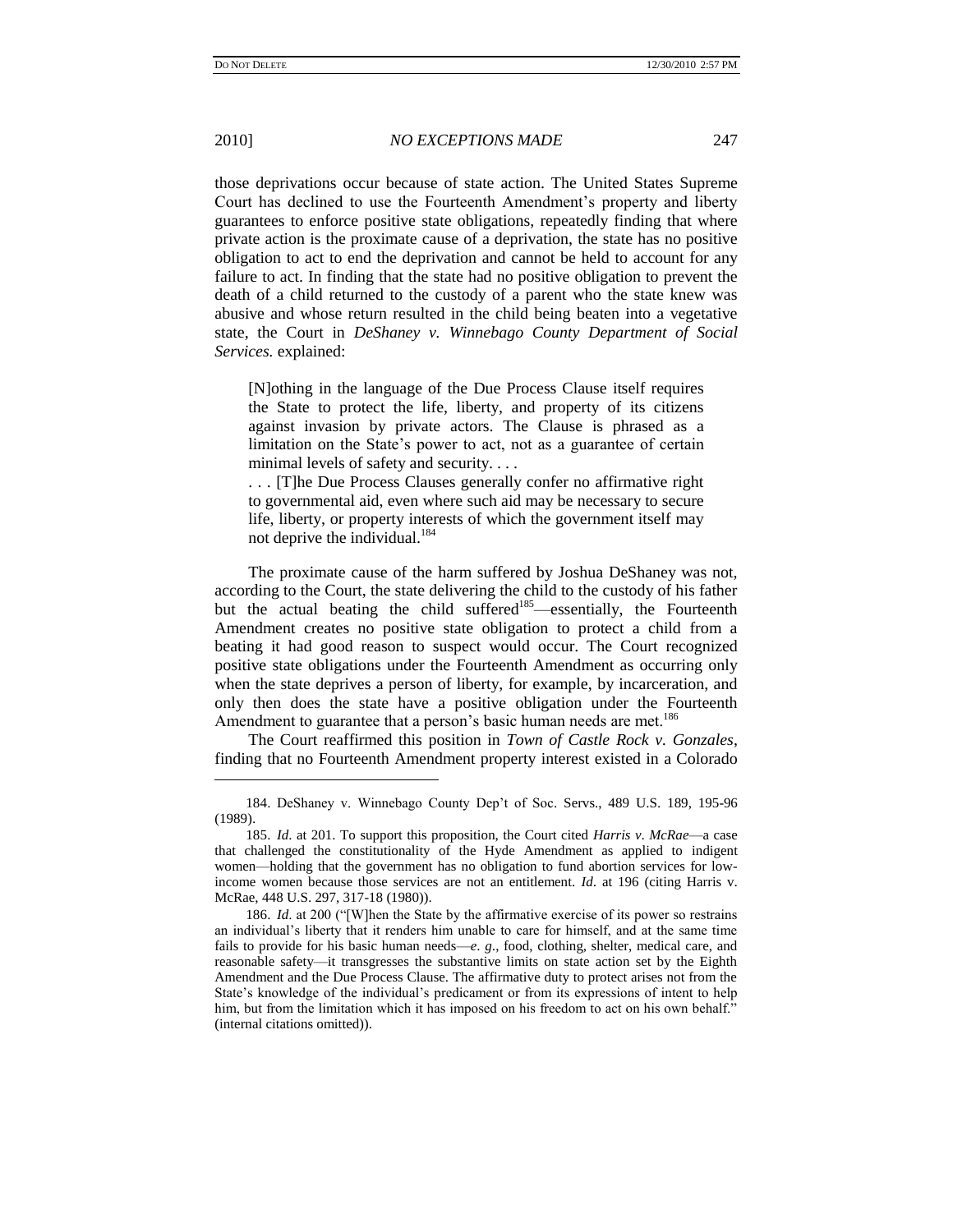law that mandated the enforcement of restraining orders.<sup>187</sup> Jessica Gonzalez's husband violated a permanent restraining order against him by taking their three children without her consent.<sup>188</sup> Gonzalez repeatedly contacted the local police department requesting enforcement of the restraining order; the police repeatedly declined to enforce it, and her husband murdered her children while they were in his custody.<sup>189</sup> The *Castle Rock* Court found that Colorado's law mandating arrest for violations of temporary restraining orders was not mandatory in the true sense of the word but, rather, coexisted with "[a] well established tradition of police discretion."<sup>190</sup> Accordingly, Gonzalez had no Fourteenth Amendment property interest in the restraining order,  $191$  no positive state obligation existed, and she could not hold local police accountable for failing to enforce the restraining order.

Feminists frequently reject the negative obligations conceived of by the Court in *DeShaney* and *Castle Rock*, arguing that until the state embraces its positive rights obligations to end violence from both public *and* private actors, women will not be able to truly enjoy liberty and equality. The distinction between private and public actions must be deconstructed in order to achieve the goal of equality and freedom from violence.<sup>192</sup> It is not that the private actor, for example a sexual predator or abusive partner, acts under color of state law, but rather that true equality for women—including freedom from violence, the right to privacy, the right to bodily integrity, and freedom from discrimination—obligates the state to ensure that women have meaningful remedies against both public and private violence.<sup>193</sup> Men and women frequently (though not exclusively) experience violence differently: men typically experience violent oppression at the hands of state actors whereas women frequently experience it in intimate relationships at the hands of private actors.<sup>194</sup> If the ultimate goal is women"s equality, the private/public distinction must be rendered meaningless. Therefore, many feminist legal scholars reject the outcomes of *DeShaney* and *Castle Rock* because they do not hold the state appropriately accountable for its role in ending violence against women and promoting equality.<sup>195</sup> As applied to *Castle Rock*, Professor Kristian Miccio explains, "[t]he Court ran rough shod over a fundamental precept of American political theory; Jessica Gonzales had the right to governmental protection

<sup>187.</sup> Town of Castle Rock v. Gonzales, 545 U.S. 748, 759-62 (2005).

<sup>188.</sup> *Id*. at 752-53.

<sup>189.</sup> *Id*. at 752-54.

<sup>190.</sup> *Id*. at 760.

<sup>191.</sup> *Id*. at 767.

<sup>192.</sup> *See* Higgins, *supra* not[e 182,](#page-37-0) at 863.

<sup>193.</sup> *Id*. at 858-59.

<sup>194.</sup> *See* CATHARINE A. MACKINNON, TOWARD A FEMINIST THEORY OF THE STATE 161 (1989).

<sup>195.</sup> *See e*.*g*., G. Kristian Miccio, *If Not Now, When? Individual and Collective Responsibility for Male Intimate Violence*, 15 WASH. & LEE J. CIVIL RTS. & SOC. JUST. 405, 423 (2009).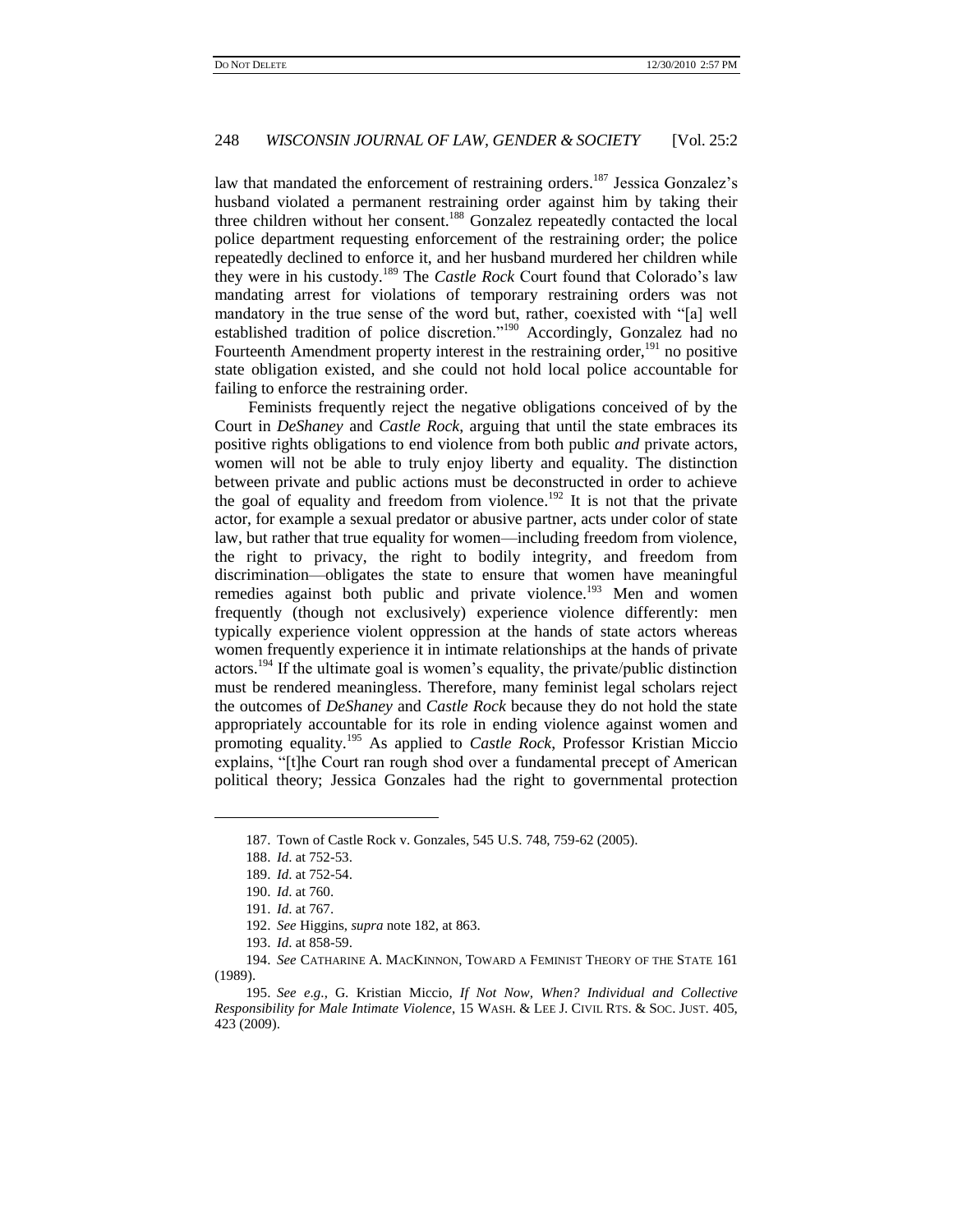<span id="page-40-0"></span>

because as a member of the body politic she had delegated that enforcement to the government."<sup>196</sup>

Increasingly, international human rights law has rejected the notion that the mere lack of state-sponsored action relieves the state of its duty to end violence against women. Article 1 of the Convention to End All Forms of Discrimination Against Women (CEDAW) includes violence against women in its definition of discrimination against women.<sup>197</sup> CEDAW General Recommendation 19 endorses a positive rights framework for state obligations to end violence against women, stating:

[D]iscrimination under the Convention is not restricted to action by or on behalf of Governments . . . . [u]nder article 2 (e) the Convention calls on States parties to take all appropriate measures to eliminate discrimination against women by any person, organization or enterprise. Under general international law and specific human rights covenants, States may also be responsible for private acts if they fail to act with due diligence to prevent violations of rights or to investigate and punish acts of violence, and for providing compensation.<sup>198</sup>

The Beijing Declaration also endorses this view, stating that "[g]overnments should take urgent action to combat and eliminate all forms of violence against women in private and public life, whether perpetrated or tolerated by the State or private persons."<sup>199</sup>

Forcing a woman to carry an unwanted pregnancy resulting from sexual assault to term because she has no meaningful option to terminate the pregnancy is a form of violence against women that explicitly denies women equality and discriminates against women based on their gender. Native American women"s access to abortion after sexual assault must be recognized and embraced as a positive state obligation—a condition necessary to Native American women's access to full equality—just as such state obligations have been recognized in international fora. Colombia is one of the first countries to

<sup>196.</sup> *Id*. at 423 (footnote omitted).

<sup>197.</sup> *See* Convention on the Elimination of All Forms of Discrimination Against Women, G.A. Res. 34/180, U.N. GAOR, 34th Sess., Supp. No. 46, U.N. Doc. A/RES/34/180 (Dec. 18, 1979) (entered into force on Sept. 3, 1981) [hereinafter CEDAW]; Rep. on the Comm. on the Elimination of Discrimination Against Women, General Recommendation 19, ¶ 7, U.N. Doc. A/47/38; GAOR, 47th Sess., Supp. No. 38 (1992) ("Gender-based violence, which impairs or nullifies the enjoyment by women of human rights and fundamental freedoms under general international law or under human rights conventions, is discrimination within the meaning of article 1 of the Convention.") [hereinafter General Recommendation 19].

<sup>198.</sup> General Recommendation 19, *supra* not[e 197,](#page-40-0) ¶ 9.

<sup>199.</sup> Rep. of Fourth World Conference on Women, Sept. 4-15, 1995, *Beijing Declaration and Platform for Action*, ¶ 225, U.N. Doc. A/CONF.177/L.1, Annex 1 (May 24, 1995).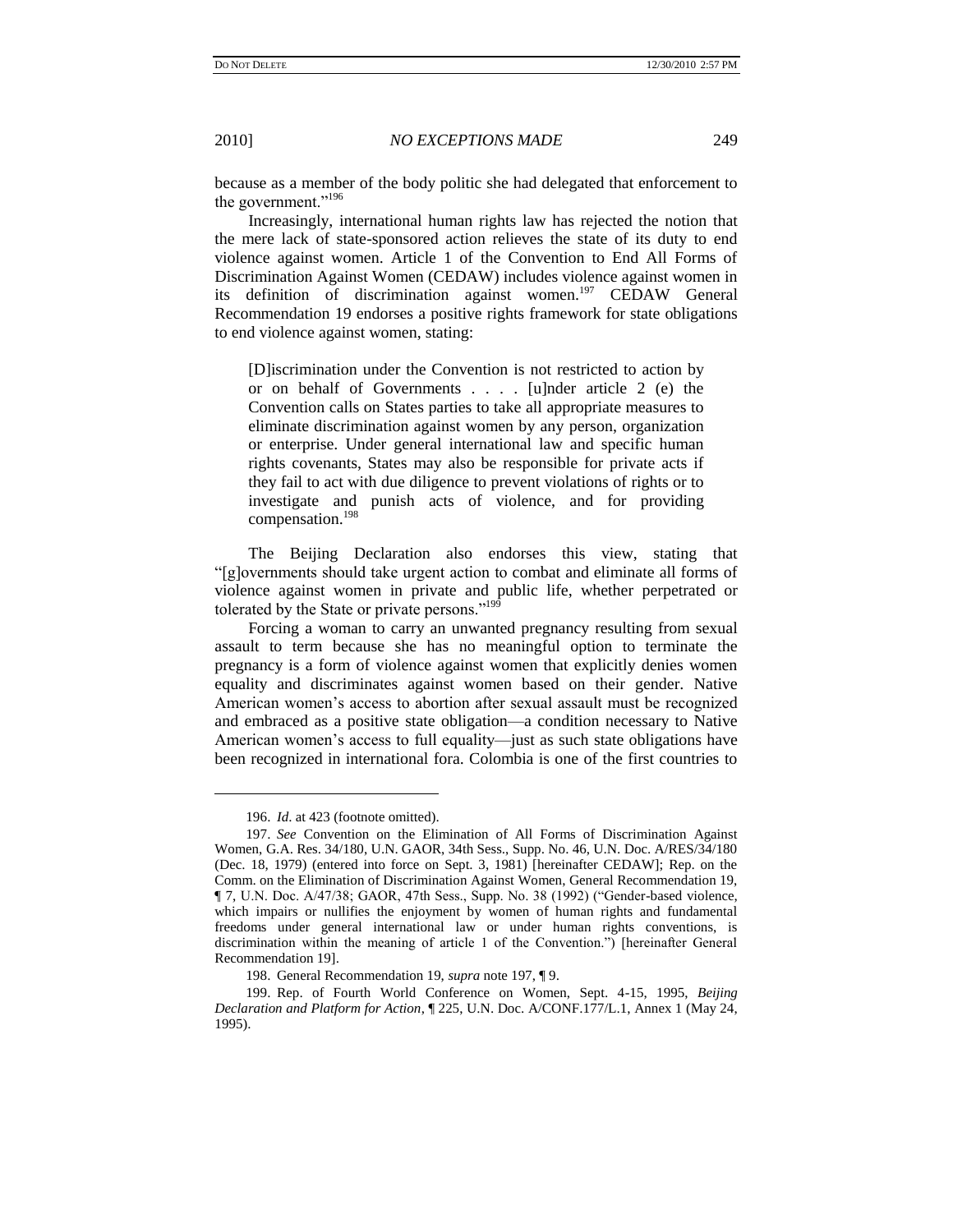recognize the correlation between freedom from violence and access to abortion.<sup>200</sup> In 2006, the Constitutional Court of Colombia invalidated the Colombian prohibition and criminalization of abortion in three instances: (1) when the life or health of a woman is endangered; (2) when the fetus has a condition that is not compatible with life outside the womb; and (3) when pregnancy is a result of a criminal act such as sexual assault or incest.<sup>201</sup> This decision was among the first to acknowledge "the connection between discrimination and lack of access to abortion, emphasizing the disproportionate impact of forced pregnancy and unsafe abortion on adolescent, poor, rural, and indigenous women."<sup>202</sup> The Court explained that "sexual and reproductive rights . . . emerge from the recognition that equality in general, gender equality in particular, and the emancipation of women and girls are essential to society."<sup>203</sup> The decision recognized that Colombia's complete denial of abortions for marginalized women was a rejection of the state"s positive obligations under international human rights law to provide comprehensive reproductive healthcare services, particularly after acts of sexual assault. "[A]t a minimum, [the state has] an obligation to mitigate the effects of sexual violence by providing abortion and other protective health services to save women from being forced to endure unwanted gestation."<sup>204</sup>

### ii. Due Process and Positive State Obligations to Native American Women

Despite forward movement in international law, the United States Supreme Court has explicitly rejected any positive obligations with regard to providing abortions to women dependent on the federal government for healthcare.<sup>205</sup> In doing so, the Court shrugged off any positive obligations to ensure women's equality by guaranteeing women access to healthcare choices to determine their reproductive destiny. In *Harris v. McRae*, the Court heard a class action lawsuit challenging the Hyde Amendment brought on behalf of all indigent and pregnant and/or potentially pregnant women in the State of New York in 1980.<sup>206</sup> Nowhere in the decision did the Court address the impact of the Hyde Amendment as applied to Native American women.<sup>207</sup> Still, an examination of the case is useful in establishing the federal government's

<sup>200.</sup> Emilia Ordolis, *Lessons from Colombia: Abortion, Equality, and Constitutional Choices*, 20 CANADIAN J. WOMEN & L. 263, 263-64 (2008) (citing Corte Constitutional [C.C.] [Constitutional Court], mayo 10, 2006, Sentencia C-355/2006 (Colom.)). I relied heavily on Emilia Ordolis" translation of the decision of the Constitutional Court of Colombia and am grateful for her extremely helpful Article.

<sup>201.</sup> *Id*. at 263-64.

<sup>202.</sup> *Id*. at 264.

<sup>203.</sup> *Id*. at 272.

<sup>204.</sup> *Id*. at 274.

<sup>205.</sup> DeShaney v. Winnebago County Dep"t of Soc. Servs., 489 U.S. 189, 196 (1989); *see also* Town of Castle Rock v. Gonzalez, 545 U.S. 748, 768 (2005).

<sup>206.</sup> Harris v. McRae, 448 U.S. 297, 303-04 (1980).

<sup>207.</sup> *Id*. at 297.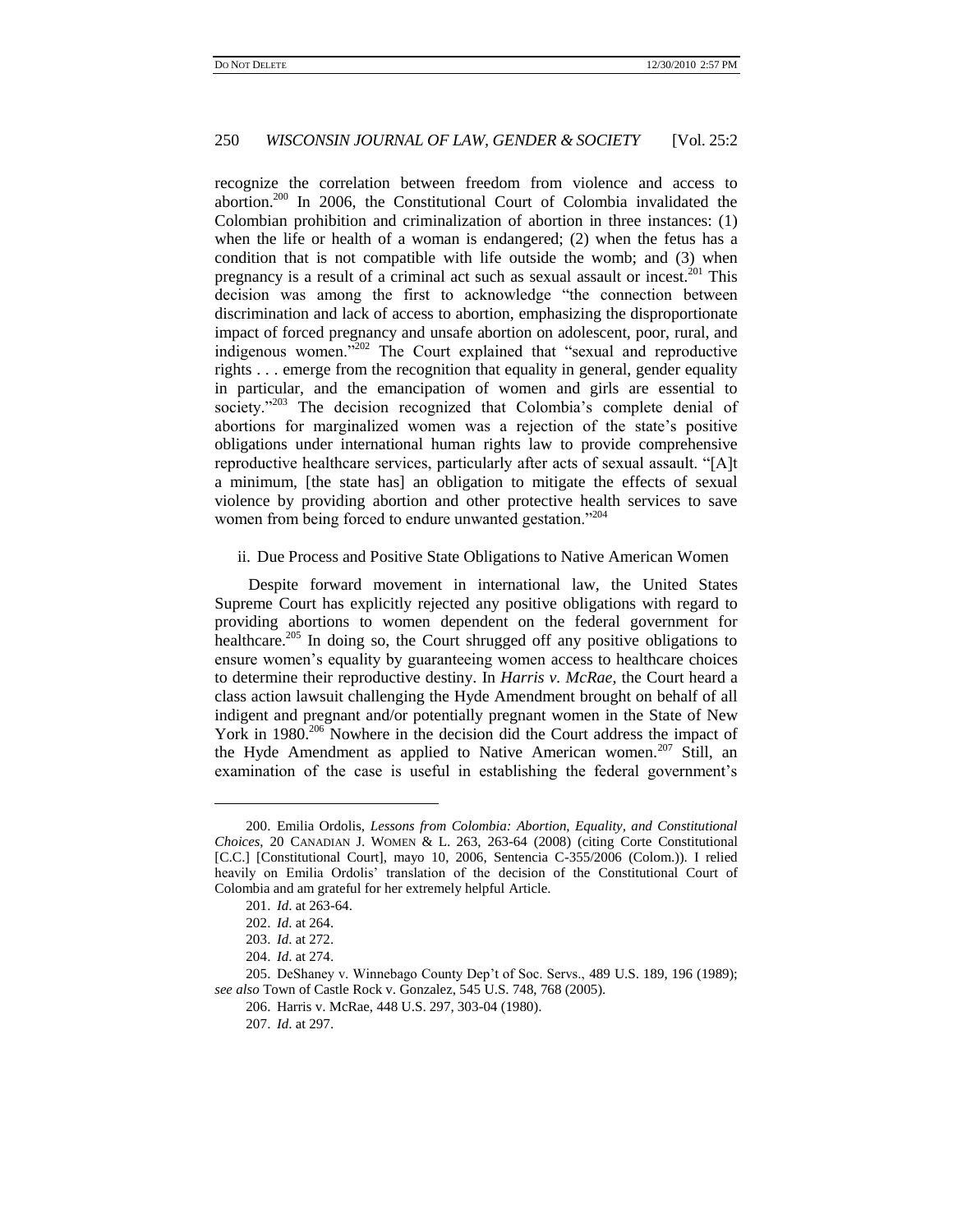failure to embrace its positive obligations with regard to Native American women.

Advocates for the class of indigent women argued, "the funding restrictions of the Hyde Amendment violate several rights secured by the Constitution . . . [including] the right of a woman, implicit in the Due Process Clause of the Fifth Amendment, to decide whether to terminate a pregnancy."<sup>208</sup> The Court rejected this reading of the Due Process Clause, despite noting that *Roe v. Wade* established the right of a woman to terminate a pregnancy based on the Fourteenth Amendment's liberty guarantee.<sup>209</sup> States, the Court explained, have a right to protect "potential human life."<sup>210</sup> As a result of *Roe*, states cannot enact criminal statutes prohibiting abortion or requiring spousal consent to obtain an abortion, as this would be an undue burden on a woman"s right to terminate a pregnancy.<sup>211</sup> *Roe* and its progeny do not bar states from making "a value judgment favoring childbirth over abortion, and . . . implement[ing] that judgment by the allocation of public funds."<sup>212</sup> Based on this reasoning, the Court held that

The Hyde Amendment . . . *places no governmental obstacle in the path of a woman who chooses to terminate her pregnancy*, but rather, by means of unequal subsidization of abortion and other medical services, encourages alternative activity deemed in the public interest. . . .

. . . [R]egardless of whether the freedom of a woman to choose to terminate her pregnancy for health reasons lies at the core or the periphery of the due process liberty recognized in *Wade*, it simply does not follow that a woman"s freedom of choice carries with it a constitutional entitlement to the financial resources to avail herself of the full range of protected choices. $2^{13}$ 

In upholding the constitutionality of the Hyde Amendment, the Court in *Harris v. McRae* asserted that an indigent woman"s financial position restricted her access to an abortion and not the federal government's prohibition on using federal funds for abortions.<sup>214</sup> In sum, the Court held "that the Hyde Amendment does not impinge on the due process liberty recognized in [*Roe v.*] *Wade*."<sup>215</sup>

As a result of *Harris*, Native American women have no basis upon which to use the Fourteenth Amendment to challenge not only the Hyde Amendment

<sup>208.</sup> *Id*. at 311.

<sup>209.</sup> *Id*. at 312-18.

<sup>210.</sup> *Id*. at 313.

<sup>211.</sup> *Id*. at 313-14.

<sup>212.</sup> *Id*. at 314 (quoting Maher v. Roe, 432 U.S. 464, 474 (1977)).

<sup>213.</sup> *Harris*, 448 U.S. at 315-16 (emphasis added).

<sup>214.</sup> *Id*.

<sup>215.</sup> *Id*. at 318.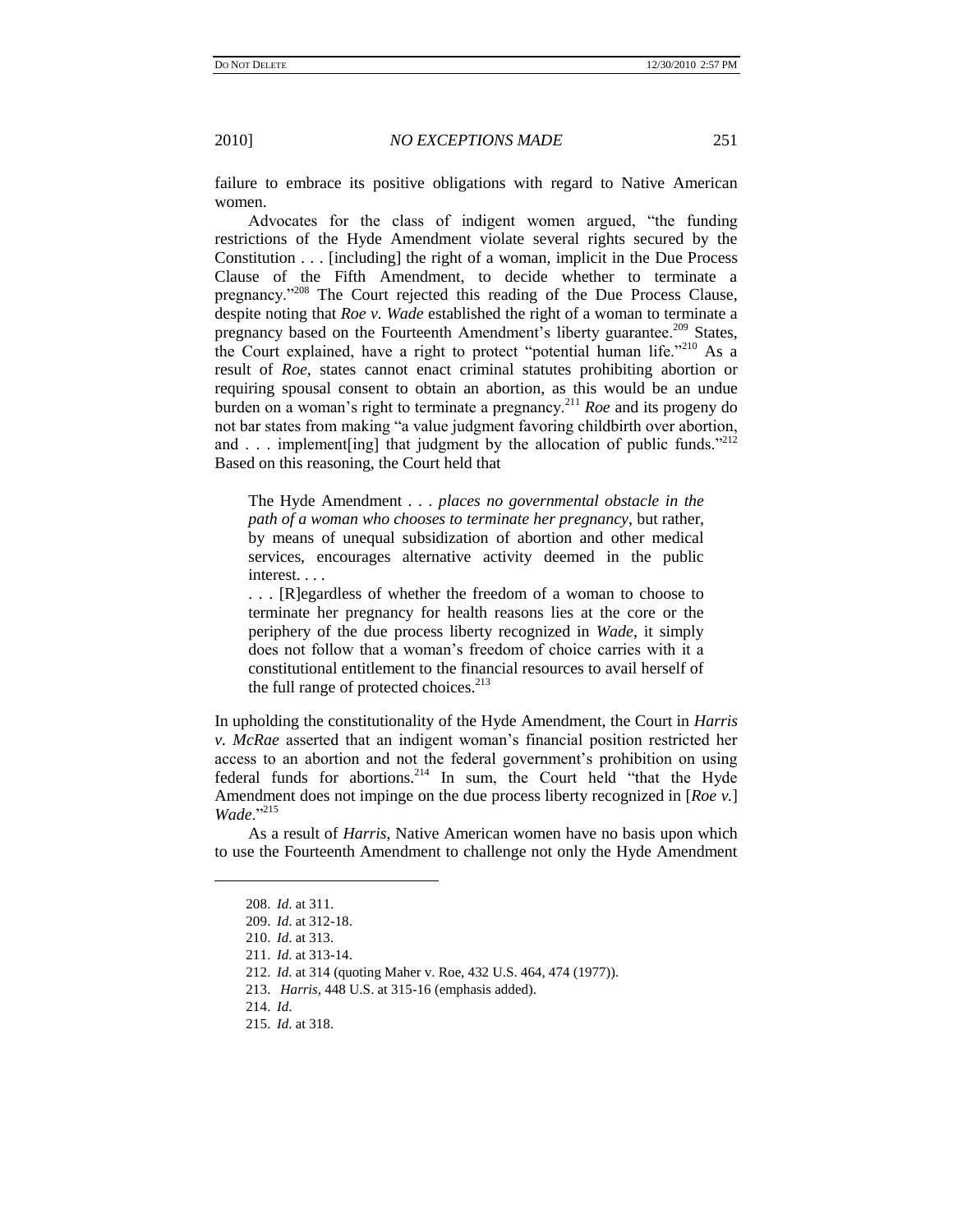but also their lack of access to abortion after sexual assault. Likely, such a challenge would result in the Court finding that it is not the Hyde Amendment or a lack of funding for IHS that create barriers to obtaining an abortion, but rather the individual woman's financial position. Forcing positive obligations on the federal government to end sexual assault against Native American women and to ensure access to comprehensive reproductive healthcare—both of which are part of a pattern of private actor discrimination that inherently implicates the state—via the Fourteenth Amendment is no longer an option after *Harris*. *Roe* stands for the legal principle that the government may not interfere with a woman"s right to an abortion on the basis of a governmental policy of preventing abortions<sup>216</sup>—a woman has a right to terminate a pregnancy free of "unduly burdensome" governmental intrusion.<sup>217</sup> *Harris* and its progeny stand for the proposition that "[w]omen with privileges get rights."<sup>218</sup> If Native American women wish to force the government to guarantee access to abortion after sexual assault, could they turn to the federal trust responsibility to vindicate their rights?

# iii. The Trust Relationship and Positive State Obligations to Native American Women

The right of Native American women to be free from sexual assault and have meaningful access to abortion must be viewed through the lens of the federal government"s trust relationship with Native American people. The origin of the federal government"s responsibility to Native Americans is the trust relationship—a moral and fiduciary obligation owed to Native Americans.<sup>219</sup> The trust relationship is, at its core, a positive state obligation to Native Americans: a challenge based on the trust relationship would allege that because of the unique relationship between Native Americans and the federal government, the failure to provide comprehensive reproductive healthcare, including abortions if desired, after sexual assault is, in light of the trust relationship, the very state action that the Court was unable to find in *DeShaney* and *Castle Rock*.

Unfortunately, the Court disfavors legal attacks using a pure trust relationship theory, and the theory has all too often proven an unsuccessful means to vindicate the rights of Native Americans.<sup>220</sup> Any case brought before

<sup>216.</sup> Michael J. Perry, *Why the Supreme Court Was Plainly Wrong in the Hyde Amendment Case: A Brief Comment on* Harris v. McRae, 32 STAN. L. REV. 1113, 1115-17 (1980).

<sup>217.</sup> *Id*. at 1117.

<sup>218.</sup> Catharine MacKinnon, Roe v. Wade*: A Study in Male Ideology*, *in* ABORTION: MORAL AND LEGAL PERSPECTIVES 45, 52 (Jay L. Garfield & Patricia Hennessey eds., 1984).

<sup>219.</sup> Chambers, *supra* not[e 27,](#page-8-0) at 1213-14.

<sup>220.</sup> Tribes have successfully sued the U.S. government for violations of the trust relationship. The Court in *United States v*. *Mitchell* found a violation of the trust relationship resulting from federally mismanaged allotments to Native Americans. United States v. Mitchell, 463 U.S. 206, 210-11 (1983). The *Mitchell* Court explained that the trust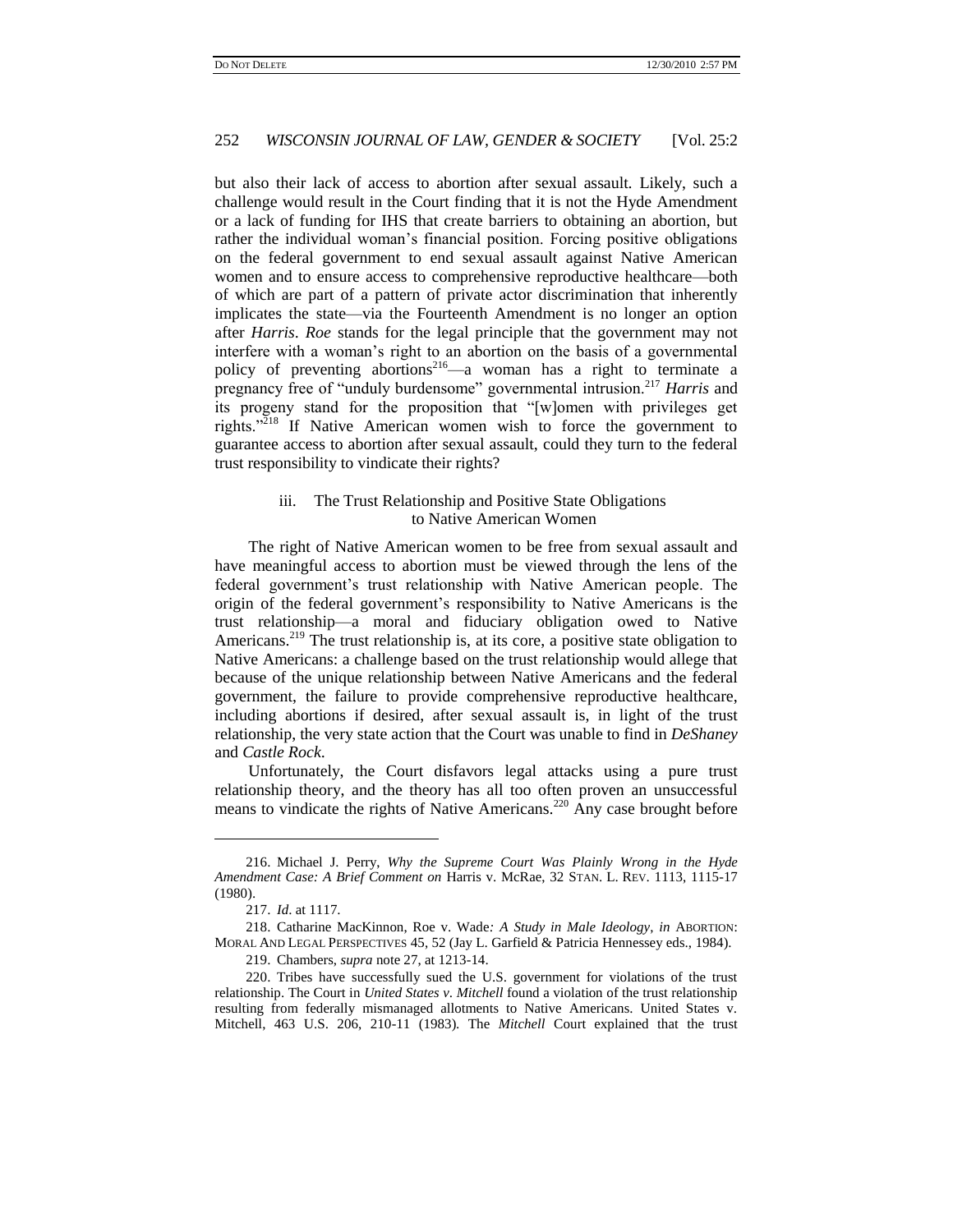2010] *NO EXCEPTIONS MADE* 253

the Supreme Court on a trust violation theory has, at best, a tenuous chance of success. The Court has only granted relief to individual Native Americans or tribes on a theory of breach of the trust relationship in cases where the tribe or individual could point to a specific, narrow, and concretely enumerated breach of trust.<sup>221</sup> The courts have never granted relief in cases where tribes or individuals have sought relief based on a general trust theory. $222$ 

A specific trust-based attack on the failure of IHS to provide comprehensive reproductive healthcare services is very unlikely to succeed. The trust relationship is codified in the IHCIA: Congress stated, "[f]ederal health services to maintain and improve the health of the Indians are consonant with and required by the Federal Government's historical and unique legal relationship with, and resulting responsibility to, the American Indian people."<sup>223</sup> However, legal attacks on the provision of healthcare services by IHS grounded in general trust violations have failed. In *Lincoln v. Vigil*, a group of children who received services from the Indian Children"s Program an IHS-run program providing services to mentally and physically disabled Native American children in the Southwest—challenged the authority of IHS to terminate the program.<sup>224</sup> The children challenged IHS on two grounds. First, they claimed that any change to the program by IHS was not only subject to judicial review under the Administrative Procedure Act (APA), but also subject

223. Indian Health Care Improvement Act, Pub. L. No. 94-437, § 2, 90 Stat. 1400, 1400.

relationship did not arise from the General Allotment Act—the Act that originally divided tribal land into parcels for individual Native Americans—but arose from the federal statutes setting forth regulations for the management of allotment, regulations designed specifically to help manage fractional shares from intestate allottees. *Id*. at 225. These statutes expressly authorized the Secretary of the Interior to manage timber of allotment lands despite the fact that there was no statute that expressly created such a trust. *Id*. at 224-25. As a result of this finding, the Court held the federal government liable for breach of the trust. *Id*. at 226. In 2003, the Court in *United States v*. *White Mountain Apache Tribe* found the federal government violated its statutory trust obligation to care for a fort on the White Mountain Apache reservation, finding that the Indian Tucker Act expressly created a trust for management of the fort. United States v. White Mountain Apache Tribe, 537 U.S. 465, 474- 76 (2003).

<sup>221.</sup> In the most famous example of breach of trust, the federal circuit court found a breach of trust and resulting fiduciary liability as a result of the mismanagement of Individual Indian Money trust accounts. Cobell v. Norton, 240 F.3d 1081, 1110 (D.C. Cir. 2001).

<sup>222.</sup> In *Osage Tribal Council v*. *U*.*S*. *Dep't of Labor*, the Tenth Circuit failed to find enforceable breach of the trust responsibility which would prevent the enforcement of the Safe Water Drinking Act against the Osage. Osage Tribal Council v. U.S. Dep't of Labor, 187 F.3d. 1174, 1183-84 (10th Cir. 1999). In *Skokomish Indian Tribe v*. *F*.*E*.*R*.*C*., the Ninth Circuit rejected the argument that the Federal Energy Regulatory Commission violated the federal trust responsibility by denying a Skokomish application for a permit for a hydropower facility. Skokomish Indian Tribe v. F.E.R.C., 121 F.3d 1303, 1308-09 (9th Cir. 1997). The Court stated that "the Tribe"s permit application is barred by FERC"s regulations, and the federal trust responsibility does not compel its acceptance." *Id*. at 1309.

<sup>224.</sup> *See* Lincoln v. Vigil, 508 U.S. 182, 184 (1993).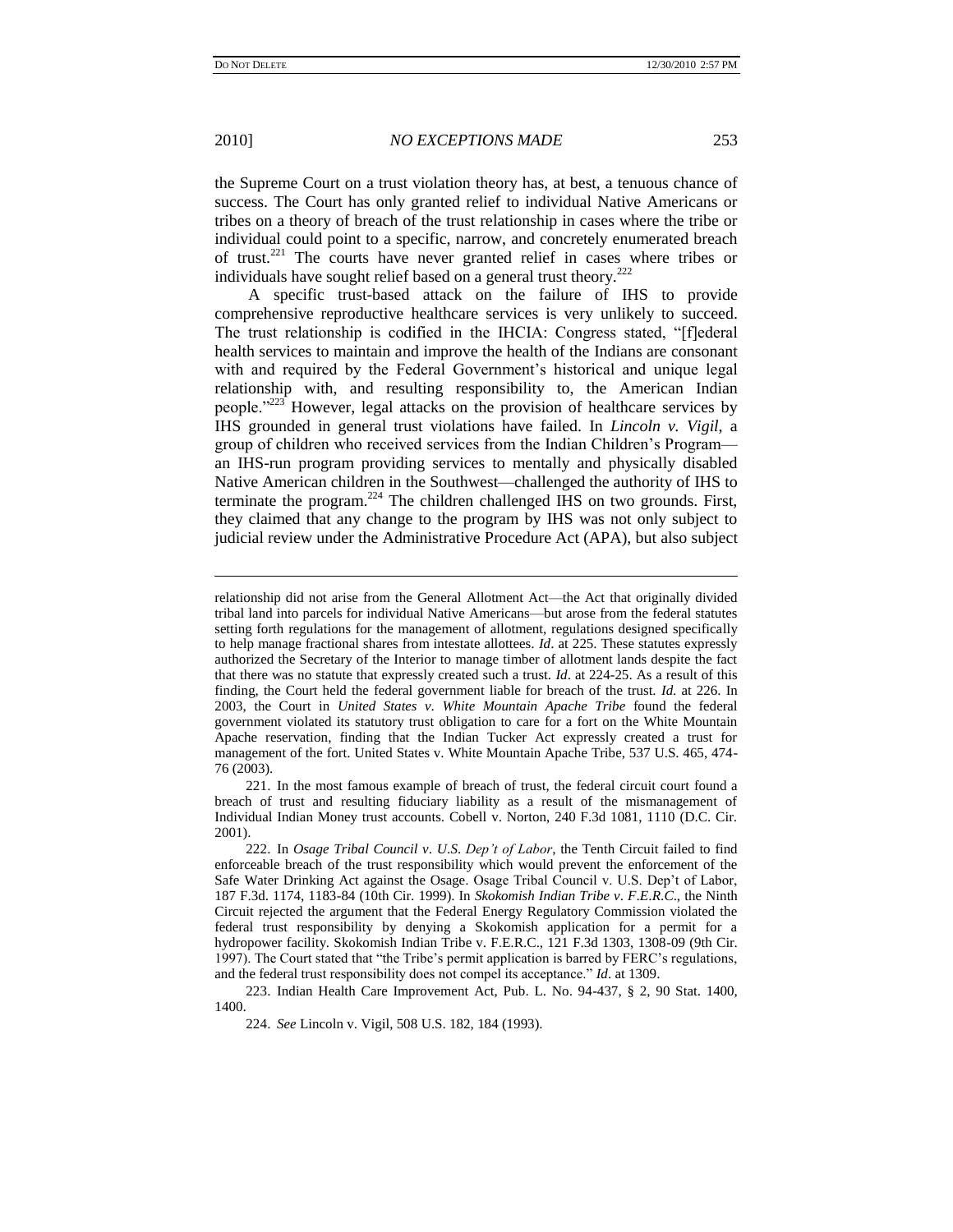to judicial scrutiny for the agency"s failure to follow notice and comment rulemaking regulations under the  $APA<sup>225</sup>$  In the alternative, the children argued that the federal government and, by extension, IHS had a special duty to them because the trust relationship prohibited discontinuance of the program.<sup>226</sup> The *Lincoln* Court, in a unanimous decision, refused to find either a statutory mandate for judicial review of the Indian Children"s Program under the APA or a duty to the children emanating from the trust relationship.<sup>227</sup>

The language of *Lincoln* makes it extremely difficult to conceive of a successful judicial challenge to IHS funding priorities involving access to abortion after sexual assault. The *Lincoln* Court explained that IHS received lump sum appropriations from Congress with no specific congressional appropriation for the Indian Children"s Program.<sup>228</sup> Finding that the allocation decisions resulting from lump sum appropriations should be considered discretionary agency decisions, the Court held that "as long as the agency allocates funds from a lump-sum appropriation to meet permissible statutory objectives, [the Administrative Procedures Act] gives the courts no leave to intrude."<sup>229</sup> The Court deferred to the agency"s expertise in meeting its statutory mandate in light of often inadequate funding resources IHS received from  $Congress.<sup>230</sup>$  The Court gave short shrift to the argument that the trust relationship should compel IHS to reestablish the program. The Court cited its 1908 ruling in *Quick Bear v. Leupp*, <sup>231</sup> a case "distinguishing between money appropriated to fulfill treaty obligations, to which trust relationship attaches, and "gratuitous appropriations"" to which the trust relationship does not attach.<sup>232</sup> From this, the Court reasoned, "[w]hatever the contours of that relationship . . . it could not limit the [Indian Health] Service's discretion to reorder its priorities from serving a subgroup of beneficiaries to serving the broader class of all Indians nationwide."<sup>233</sup> Currently, IHS receives a significant amount of lump sum appropriations; after *Lincoln*, <sup>234</sup> it is likely that the Court

 $\overline{a}$ 

230. *Id*.

231. Quick Bear v. Leupp, 210 U.S. 50, 80 (1908).

232. *Lincoln*, 508 U.S. at 194-95.

233. *Id*. at 195.

234. *Id*. at 184. Although the United States Supreme Court rejected the view that health care is an entitlement in *Lincoln v*. *Vigil,* most Native Americans view IHS as an entitlement that is part of the federal trust responsibility. BROKEN PROMISES, *supra* not[e 52,](#page-13-0) at 49 n.14.

[M]any Native Americans believe that they bargained for health care when they signed treaties giving up their land. Therefore, whether the government should finance the IHS is not the question; annual appropriations decisions should not be subject to congressional discretion. When the federal government accepted the responsibility, it became an "entitlement" for Native American peoples.

<sup>225.</sup> *Id*. at 189-90.

<sup>226.</sup> *Id*. at 194.

<sup>227.</sup> *Id*. at 193-94.

<sup>228.</sup> *Id*. at 193.

<sup>229.</sup> *Id*.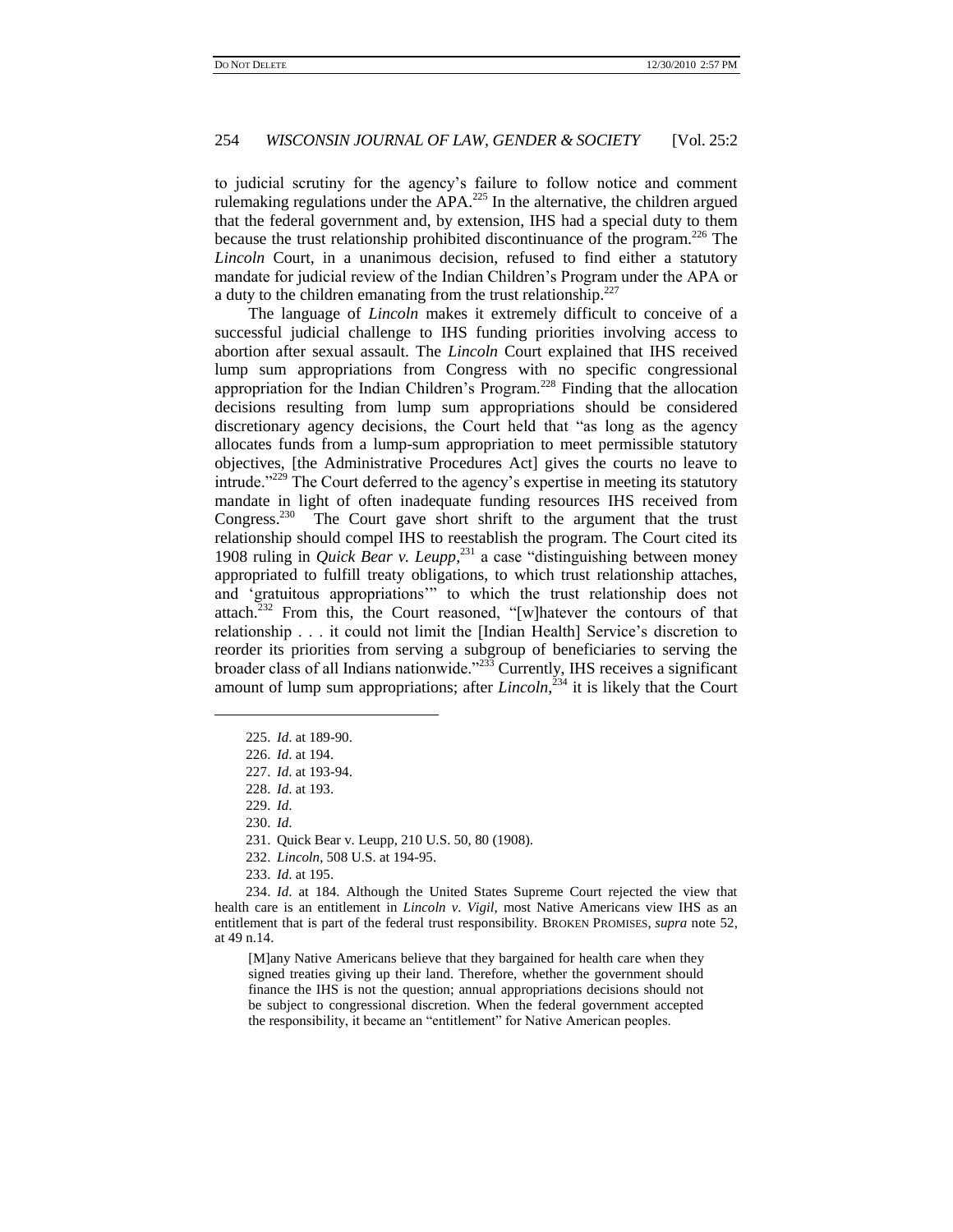2010] *NO EXCEPTIONS MADE* 255

will reject attempts to force IHS to allocate funds for women seeking Hyde Amendment-compliant abortions because the Court does not view Native American healthcare as an entitlement. The Court will not only defer to agency discretion but, unless a tribe is able to produce a treaty that specifically mandates that IHS allocate funds for healthcare in a way that can be interpreted to include abortions, the Court is unlikely to find an abrogation of the trust relationship or any positive obligation to provide comprehensive reproductive healthcare. $235$ 

# *C. Concrete Steps the Federal Government Can Take to Aid Native American Victims of Sexual Assault*

It is unlikely that any branch of the federal government will embrace what I believe are its positive obligations to Native American women to end sexual assault and ensure access to comprehensive reproductive healthcare services in the aftermath of such violence. Although a suit based on violations of the trust relationship is unlikely to succeed, advocates can encourage the government to

*Id.* at 107. This view is supported by the fact that numerous treaties between the United States and tribes contain specific provisions that guarantee the cessation of land in exchange for money and services from the United States, including health care. For example, Article 10 of the Puyallup Treaty of Medicine Creek of 1854 states that "the United States further agree to employ a physician to reside at the said central agency, who shall furnish medicine and advice to their sick, and shall vaccinate them." Treaty with Nisquallys, &, art. 10, Dec. 26, 1854, 10 Stat. 1132, 1134, *available at* http://digital.library.okstate.edu/kappler/vol2/treaties/nis0661.htm. Although there is great variation among treaties regarding provisions for health care, the historical record demonstrates that such treaties were not uncommon. Betty Pfefferbaum et al., *Learning How to Heal: An Analysis of the History, Policy, and Framework of Indian Health Care*, 20 AM. INDIAN L. REV. 365, 369 (1995-96). "Increasingly, treaty agreements provided for medical services and supplies in exchange for land and promises to remain on reservations, establishing a precedent for the creation of a separate system of health care for Indians. While some treaties specified time limits of from five to twenty years, the government frequently provided services beyond such treaty dates." *Id*. at 369 (footnotes omitted) (citing THE INDIAN: AMERICA"S UNFINISHED BUSINESS, REPORT OF THE COMMISSION ON THE RIGHTS, LIBERTIES, AND RESPONSIBILITIES OF THE AMERICAN INDIAN 159-160 (William A. Brophy & Sophie D. Aberle eds., 1966).

<sup>235.</sup> In 1994, a federal district court in *Yankton Sioux Tribe v*. *U*.*S*. *Dep't of Health & Human Services* distinguished *Lincoln* and prevented IHS from closing a health care facility that served the Yankton Sioux. 869 F.Supp. 760, 765, 767 (D.S.D. 1994). The *Yankton Sioux* court found that IHS had an obligation to operate the health care facility based both on statutory grounds, a mandate to construct health care facilities found in the IHCIA, and an obligation to consult with the tribe about construction because of a specific congressional appropriation for the construction and maintenance of such facilities. *Id*. at 765. This statutory obligation and the congressional appropriation gave the court room to evaluate the IHS decision under the APA. A tribe with a treaty-based right to health care could use similar rationale to challenge IHS under-funding of comprehensive reproductive health care services in the aftermath of sexual assault. While this argument would not invalidate the Hyde Amendment as-applied to Native American women, it could open up a meaningful funding stream dedicated to giving Native American sexual assault victims the option to terminate a pregnancy should they so choose.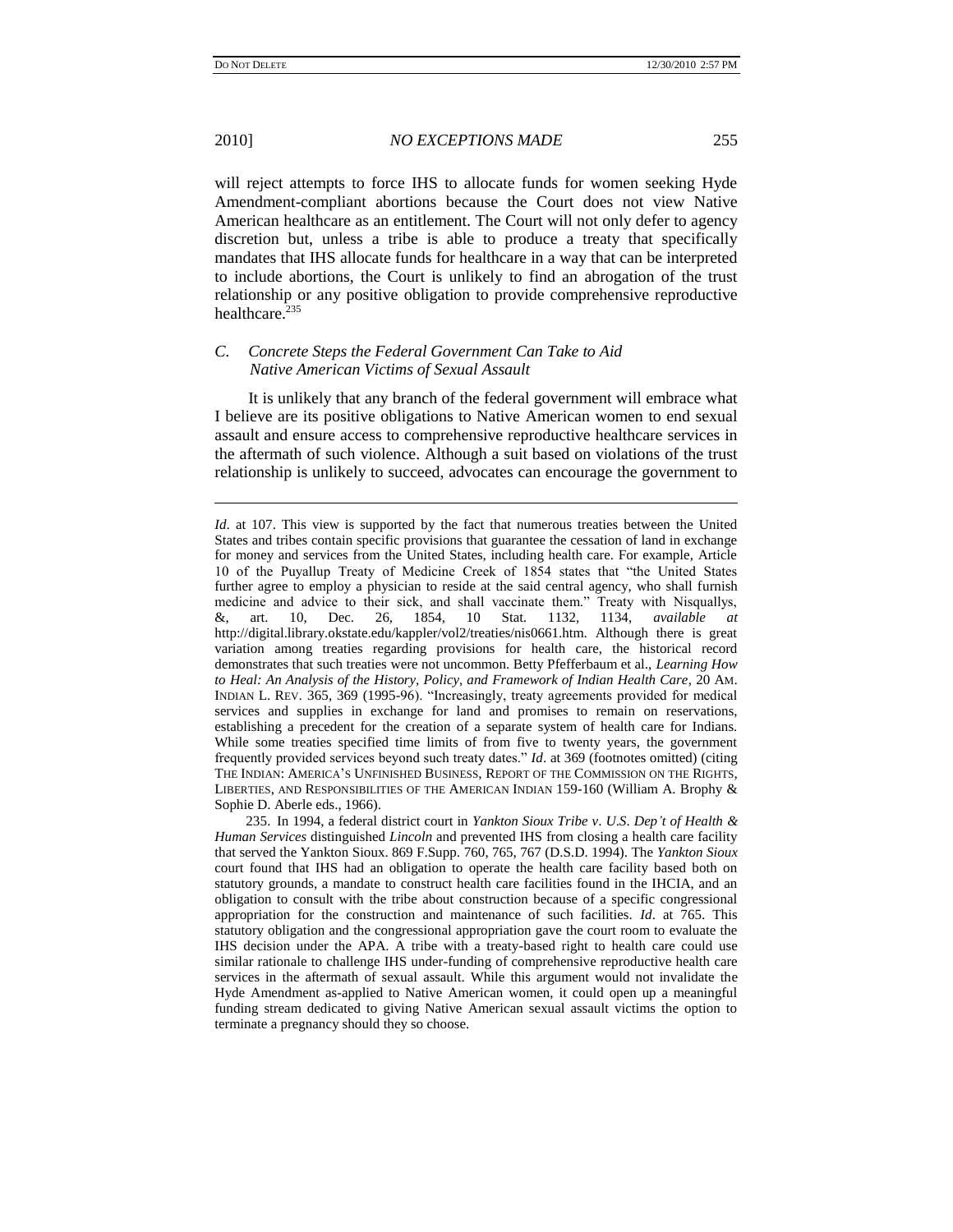### 256 *WISCONSIN JOURNAL OF LAW, GENDER & SOCIETY* [Vol. 25:2

take several meaningful steps to begin to reverse the epidemic of sexual assault and unwanted pregnancy. These steps include a far-reaching study of reproductive healthcare at IHS, the prioritization of prosecuting sexual assault and allocating the funds necessary to do so, and, short of repealing the Hyde Amendment, providing IHS with the funds needed to provide comprehensive reproductive healthcare services to the victims of sexual assault.

i. Undertake a Study of Reproductive Healthcare at IHS and Financially Enable IHS to Provide Comprehensive Reproductive Healthcare

The qualitative studies completed by the Native American Women"s Health Education Resource Center<sup>236</sup> are an excellent step in understanding the scope of the reproductive healthcare crisis that Native American women face and, in particular, women who are the victims of sexual assault who use IHS as their primary healthcare provider. From their work, it is evident that Native American women are not being provided with the comprehensive reproductive health services they need, including abortion should they so choose, in the aftermath of sexual assault. First and foremost, a quantitative study must be undertaken to determine the full scope of the reproductive healthcare crisis in Indian Country so policymakers have the data necessary to accurately assess what must be done to remedy the lack of comprehensive reproductive health services for sexual assault victims.<sup>237</sup>

The Hyde Amendment is a discriminatory funding ban that places obstacles between a woman and her constitutionally protected right to an abortion. The Hyde Amendment disproportionately impacts many women of color and low-income women, profoundly impacting Native American women in particular.<sup>238</sup> The federal government should not intrude on any woman's decision to terminate her pregnancy and should play no role in a woman"s healthcare decisions solely because she is dependent on the federal government for that healthcare. Unfortunately, the Hyde Amendment has been in place for thirty-four years; it is extraordinarily unlikely that it will be repealed, even under a pro-choice president.<sup>239</sup>

<sup>236.</sup> ACCESS TO ABORTION SERVICES, *supra* note [1;](#page-1-0) ANDREWS ET AL., *supra* note [16;](#page-5-1) SCHINDLER ET AL., *supra* note [109.](#page-22-0)

<sup>237.</sup> All Native American women should receive comprehensive reproductive health care, but so long as the Hyde Amendment is annually renewed they will not.

<sup>238.</sup> Heather D. Boonstra, *The Impact of Government Programs on Reproductive Health Disparities: Three Case Studies*, GUTTMACHER POL"Y REV., Summer 2008, at 9, *available at* http://www.guttmacher.org/pubs/gpr/11/3/gpr110306.pdf; Sarah Horsley, *Dignity and Justice for Some?: The Devastating Impact of the Hyde Amendment*, CTR. FOR AM. PROGRESS (Oct. 13, 2006), http://www.americanprogress.org/issues/2006/10/hyde\_column2.html.

<sup>239.</sup> Garance Franke-Ruta, *A New Push Against Hyde Amendment Faces Some High Hurdles*, WASH. POST. (Mar. 22, 2010), http://voices.washingtonpost.com/44/2010/03/anew-push-against-hyde-with-h.html.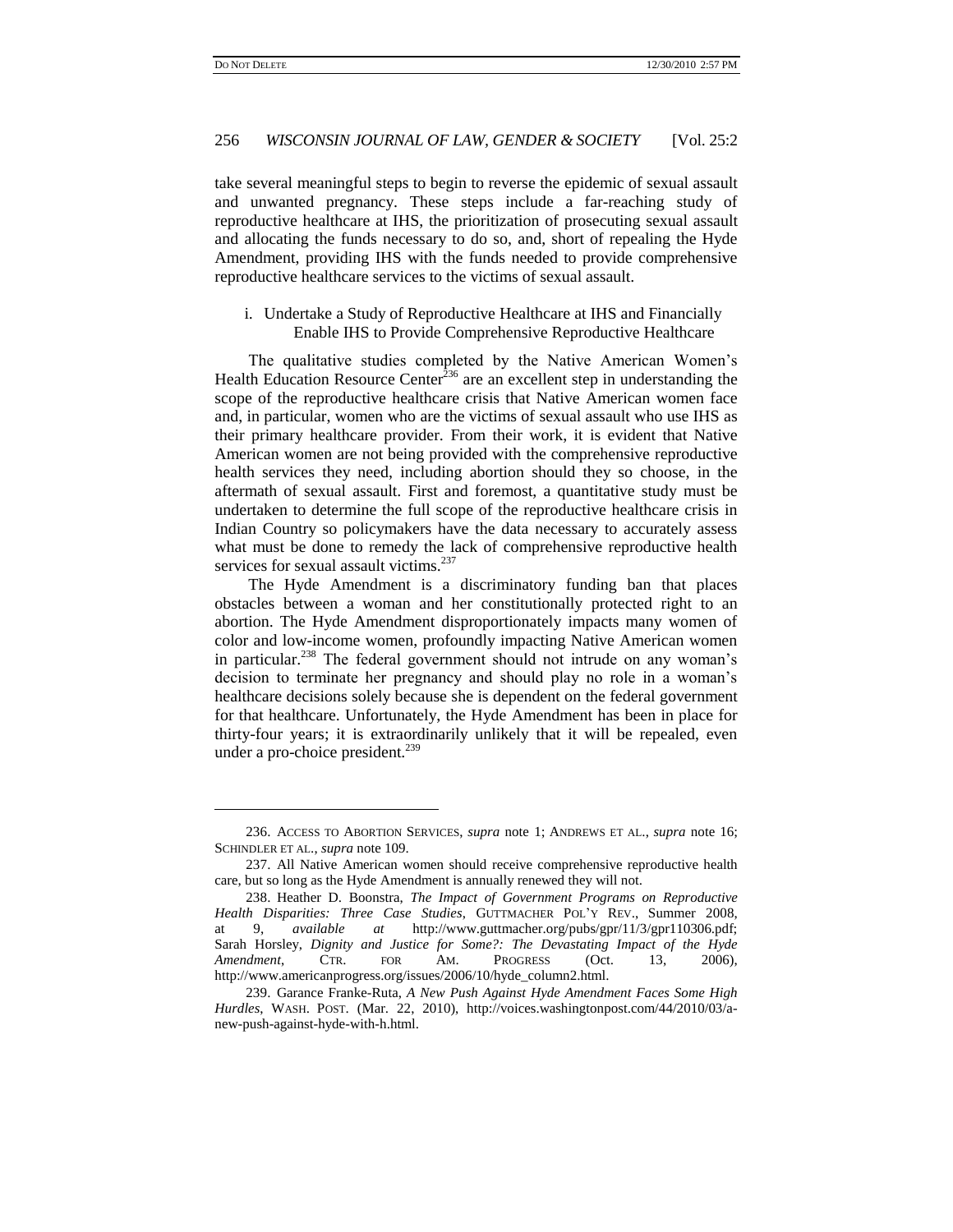$\overline{a}$ 

#### 2010] *NO EXCEPTIONS MADE* 257

Short of repealing the Hyde Amendment, Congress can and should take steps to ensure that Native American women seeking abortions permissible under the Hyde Amendment have meaningful access to abortion. Congress should fund IHS at a rate that would allow all IHS facilities to provide the medical services women need in the aftermath of sexual assault, including stocking emergency contraception, employing doctors trained in performing medical and surgical abortions, and stocking rape kits with nurses trained to administer them. The recently enacted Tribal Law and Order Act of 2010 requires the Director of IHS to create standardized sexual assault policies and protocols for tribes in consultation with federal and tribal officials.<sup>240</sup> This is an extremely important step toward remedying treatment failures within the IHS system. Congress should adequately fund IHS so that it has the resources to provide comprehensive reproductive healthcare to victims of sexual assault. Until they do, Native American women will be forced to carry unwanted pregnancies resulting from sexual assault to term because the barriers to accessing abortion services elsewhere remain high.

# ii. Provide Law Enforcement with the Resources Needed to Prosecute Sexual Assault in Indian Country

The Department of Justice can take important steps to eradicate sexual assault against Native American women while IHS works to ensure that they have access to comprehensive reproductive healthcare, including abortion, in the aftermath of such violence. The federal government must give the Department of Justice the resources it needs to prosecute offenders. One key to ending sexual assault against Native American women is ensuring that law enforcement has the tools it needs to respond to the crisis. Currently, tribal law enforcement and tribal courts are hamstrung because of the jurisdictional maze that makes prosecution of non-Indian offenders impossible unless undertaken by the federal government and hampers prosecution of Native American offenders. It appears unlikely that Congress will override the Supreme Court"s decision in *Oliphant v. Suquamish Indian Tribe*, holding that tribes gave up their power to try non-Indians for crimes committed on the reservation except in a manner acceptable to Congress.<sup>241</sup> However, positive steps to empower tribal communities and respond to the needs of crime victims are being taken. In 2010, Congress and the Obama Administration took a significant step toward giving tribal law enforcement agencies a greater measure of control over local law enforcement and holding federal agencies accountable for ensuring public safety in Indian Country by enacting the Tribal Law and Order Act.<sup>242</sup> Included in the bill was (1) a mandate for coordination between the Department of

<sup>240.</sup> Tribal Law and Order Act of 2010, Pub. L. No. 111-211, § 265, 124 Stat. 2258, 2300.

<sup>241.</sup> Oliphant v. Suquamish Indian Tribe, 435 U.S. 191, 210 (1978).

<sup>242.</sup> Tribal Law and Order Act of 2010, Pub. L. No. 111-211, § 202, 124 Stat. 2258, 2261.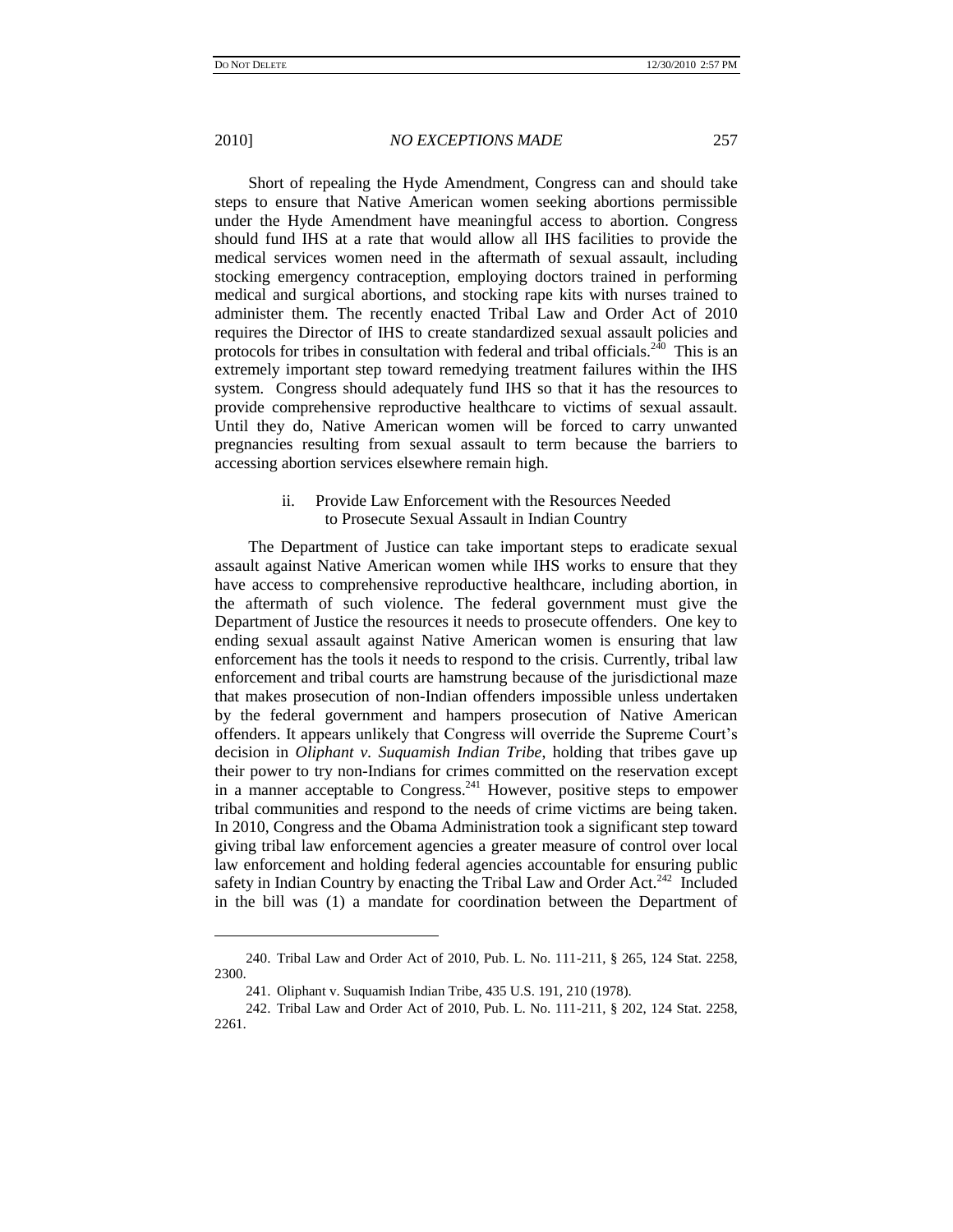Justice and tribal law enforcement;<sup>243</sup> (2) a requirement that United States Attorneys whose districts include Indian Country appoint "not less than 1 assistant United States Attorney to serve as a tribal liaison for the district";<sup>244</sup> (3) an expansion of tribal court sentencing authority;  $245$  (4) a directive to establish the Indian Law and Order Commission that will "conduct a comprehensive study of law enforcement and criminal justice in tribal communities . . . [and] develop recommendations on necessary modifications and improvements to justice systems at the tribal, Federal, and State levels"; $^{246}$ (5) authorization of grants for a host of tribal justice systems;<sup>247</sup> (6) a mandate for training Indian law enforcement to "properly interview victims of domestic and sexual violence and to collect, preserve, and present evidence to Federal and tribal prosecutors to increase the conviction rate"; $^{248}$  (7) a mandate to take steps to prevent the sex trafficking of Indian women;<sup>249</sup> and (8) a requirement directing "the Director of the Indian Health Service, in coordination with [other tribal and federal organizations, to] develop standardized sexual assault policies and protocol for the facilities of the [Indian Health] Service."<sup>250</sup> In addition, Attorney General Eric Holder has taken important steps toward prioritizing the prosecution of crimes occurring in Indian Country, including hiring more Assistant United States Attorneys, creating the position of National Indian Country Training Coordinator who is tasked with liaising between prosecutors and law enforcement in tribal communities, and establishing the Tribal Nations Leadership Council to advise the Attorney General on issues critical to tribal communities.<sup>251</sup>

The Tribal Law and Order Act and Attorney General Holder"s attention to Indian Country are not a panacea, but they are meaningful steps in the right direction. More must be done. Professor Matthew Fletcher noted, "the law doesn"t do anything to solve the practical limitations that federal prosecutors

 $\overline{a}$ 

- 249. *Id*. § 264, 124 Stat. at 2299.
- 250. *Id*. § 265, 124 Stat. at 2300.

251. Working Group on the Universal Periodic Review, Human Rights Council, Rep. submitted in accordance with  $\P$  15(a) of the annex to Human Rights Council resolution  $5/1$ : United States of America, ¶ 40, U.N. Doc. A/HRC/WG.6/9/USA/1 (Aug. 24, 2010), *available at* http://www.state.gov/documents/organization/146379.pdf; Press Release, U.S. Dep"t of Justice, Department of Justice Announces Allocation of 33 New Prosecutors, Launches 3 Community Prosecution Pilot Teams in Indian Country (May 4, 2010) (on file with author), *available at* http://www.justice.gov/opa/pr/2010/May/10-ag-511.html; Press Release, U.S. Dep"t of Justice, Attorney General Holder Announces Creation of Tribal Nations Leadership Council (Feb. 19, 2010) (on file with author), *available at*  http://www.justice.gov/opa/pr/2010/February/10-ag-165.html.

<sup>243.</sup> *Id*. § 211, 124 Stat. at 2264-65.

<sup>244.</sup> *Id*. § 213, 124 Stat. at 2268.

<sup>245.</sup> *Id*. § 234, 124 Stat. at 2279-82.

<sup>246.</sup> *Id*. § 235, 124 Stat. at 2282-86.

<sup>247.</sup> *Id*. § 243, 124 Stat. at 2292-94.

<sup>248.</sup> *Id*. § 262, 124 Stat. at 2299.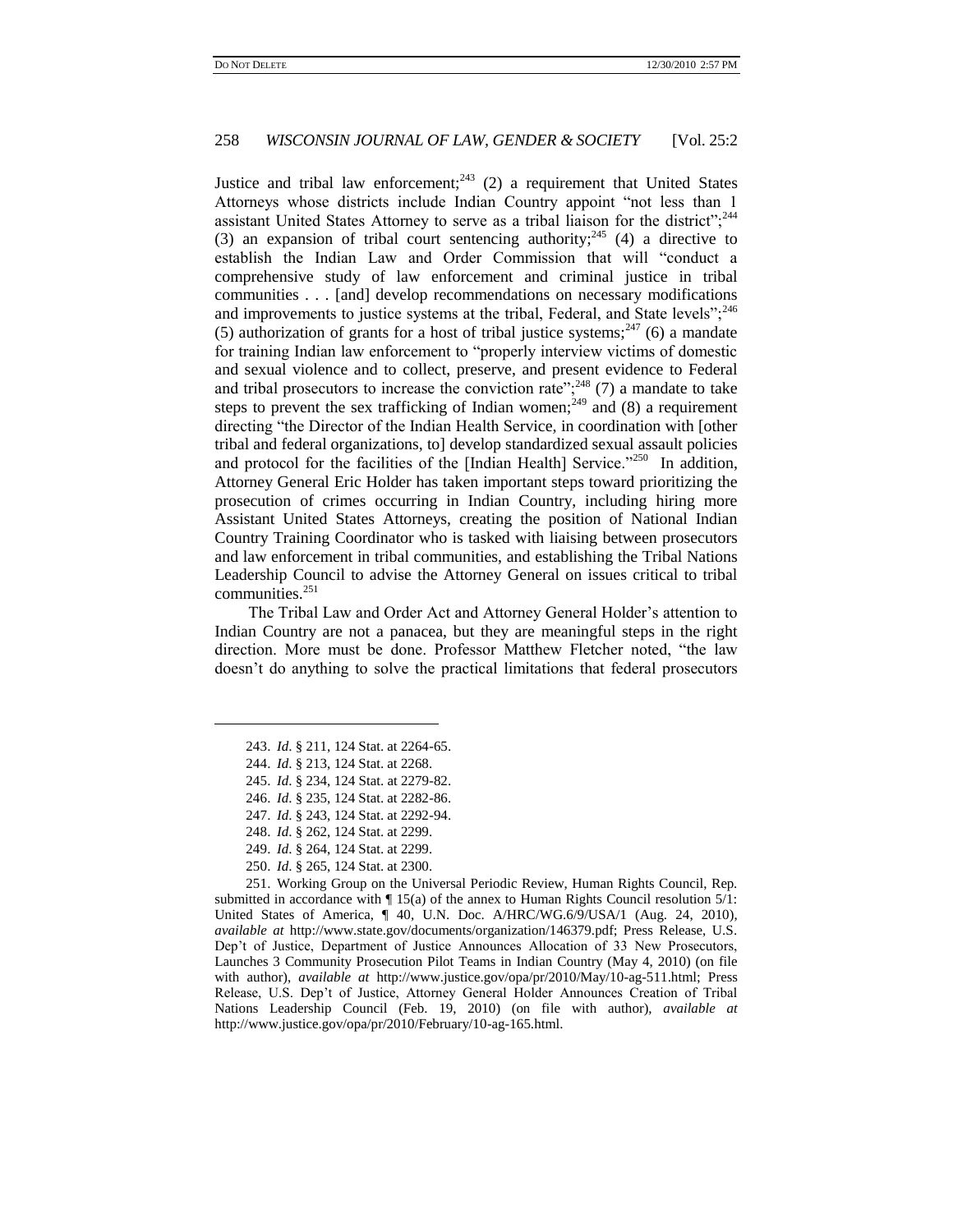face in prosecuting crimes against women."<sup>252</sup> Until the federal government makes the prosecution of sexual assault in Indian Country a top priority, returns meaningful concurrent jurisdiction to tribes, and raises the funding level of tribal law enforcement agencies and tribal courts, Native American women will not see justice.

#### **CONCLUSION**

Sexual assault is a reality in Indian Country; according to federal government statistics, one in three Native American women will be sexually assaulted in their lifetime.<sup>253</sup> The United States government has a moral and fiduciary obligation to provide healthcare services to Native American women as codified in the IHCIA. As part of that duty, the federal government should ensure that Native American women receive comprehensive reproductive healthcare. However, the profound lack of resources facing IHS shapes the ability of the federal government to respond to the healthcare needs of Native American women after being sexually assaulted and results in a failure to fulfill the government"s trust responsibility. The inability of many sexual assault victims to access abortion services results in their re-victimization while the federal government is complicit in continuing the cycle of violence against them—the stark reality is that the process of colonizing Native American women"s bodies has not ended and cannot end until Native American women are free from sexual assault and unwanted pregnancy. The federal government must be held accountable for preventing Native American sexual assault victims from accessing legal abortion services.

*Harris* and *Lincoln* are not only barriers to enforcing the federal trust responsibility to provide adequate healthcare services; they also impede the federal government's positive state obligations to end a pattern of sexual assault and forced pregnancy that, while committed by private actors, is at such epidemic levels that it implicates the state. In *DeShaney* and *Castle Rock*, the Supreme Court declined to read positive state action into the Fourteenth Amendment.<sup>254</sup> Though a legal challenge attacking the failure to provide comprehensive reproductive healthcare services under the Hyde Amendment is unlikely to succeed, the obligations imposed by the trust responsibility represent an opportunity to encourage the federal government to see the trust responsibility as a positive state obligation. This would compel IHS to give Native American sexual assault victims meaningful access to reproductive healthcare after their assault. The trust responsibility does and should impose

<sup>252.</sup> Matthew L.M. Fletcher, *Tribal Law and Order Act's Limitations*, TURTLE TALK (Apr. 16, 2009, 11:09 PM), http://turtletalk.wordpress.com/2009/04/16/tribal-law-and-orderacts-limitations/.

<sup>253.</sup> TJADEN & THOENNES, *supra* not[e 3.](#page-2-1)

<sup>254.</sup> Town of Castle Rock v. Gonzalez, 545 U.S. 748 (2005); DeShaney v. Winnebago County Dep"t of Soc. Servs., 489 U.S. 189 (1989).